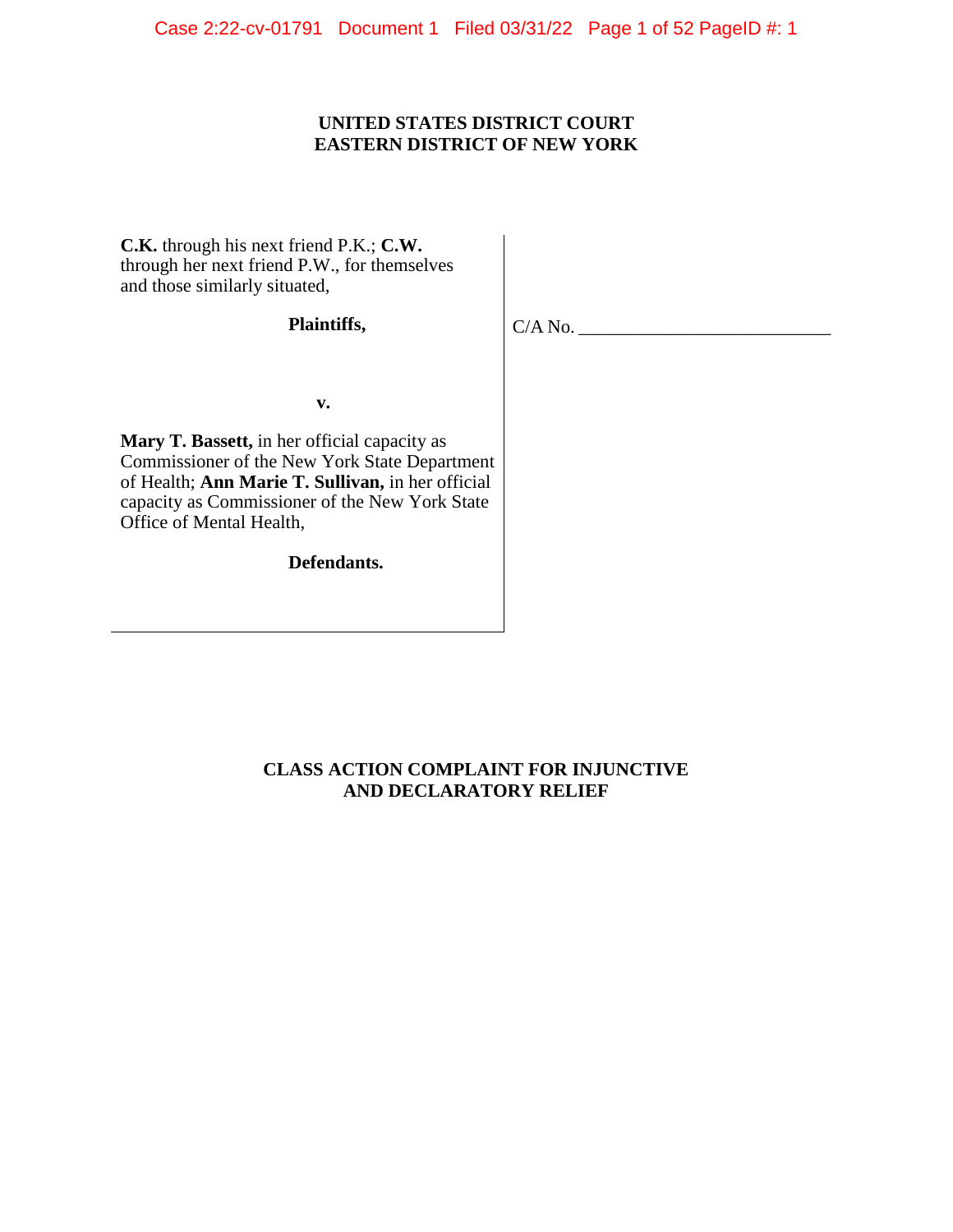# **TABLE OF CONTENTS**

| I.   |                |                                                                                                                                                                            |  |
|------|----------------|----------------------------------------------------------------------------------------------------------------------------------------------------------------------------|--|
| II.  |                |                                                                                                                                                                            |  |
|      |                |                                                                                                                                                                            |  |
| I.   |                |                                                                                                                                                                            |  |
|      | A.             |                                                                                                                                                                            |  |
|      | <b>B.</b>      | The ADA, Section 504, and the Integration Mandate  16                                                                                                                      |  |
| II.  |                | THE NEED FOR INTENSIVE HOME AND COMMUNITY-BASED<br><b>MENTAL HEALTH SERVICES IN NEW YORK  18</b>                                                                           |  |
|      | A.             | <b>Defendants' Longstanding Failure to Provide Medicaid-Eligible</b><br>Children with Adequate Mental Health Services  18                                                  |  |
|      | <b>B.</b>      | The Limited Home and Community-Based Mental Health<br><b>Services Supposedly Available in New York Do Not Include</b>                                                      |  |
|      | 1.             |                                                                                                                                                                            |  |
|      |                | a.                                                                                                                                                                         |  |
|      |                | Intensive, Home-Based Behavioral Services  25<br>b.                                                                                                                        |  |
|      |                | $c_{\cdot}$                                                                                                                                                                |  |
|      | 2.             |                                                                                                                                                                            |  |
| III. |                | <b>NEW YORK'S ONGOING FAILURE TO PROVIDE IHCB-EPSDT</b><br><b>SERVICES AND HCBS WAIVER SERVICES NECESSARY TO</b><br><b>MEET THE NEEDS OF MEDICAID-ELIGIBLE CHILDREN 28</b> |  |
|      | $\mathbf{A}$ . | <b>Defendants Fail to Provide Class Members with the IHCB-</b><br><b>EPSDT Services and HCBS Waiver Services They Need  29</b>                                             |  |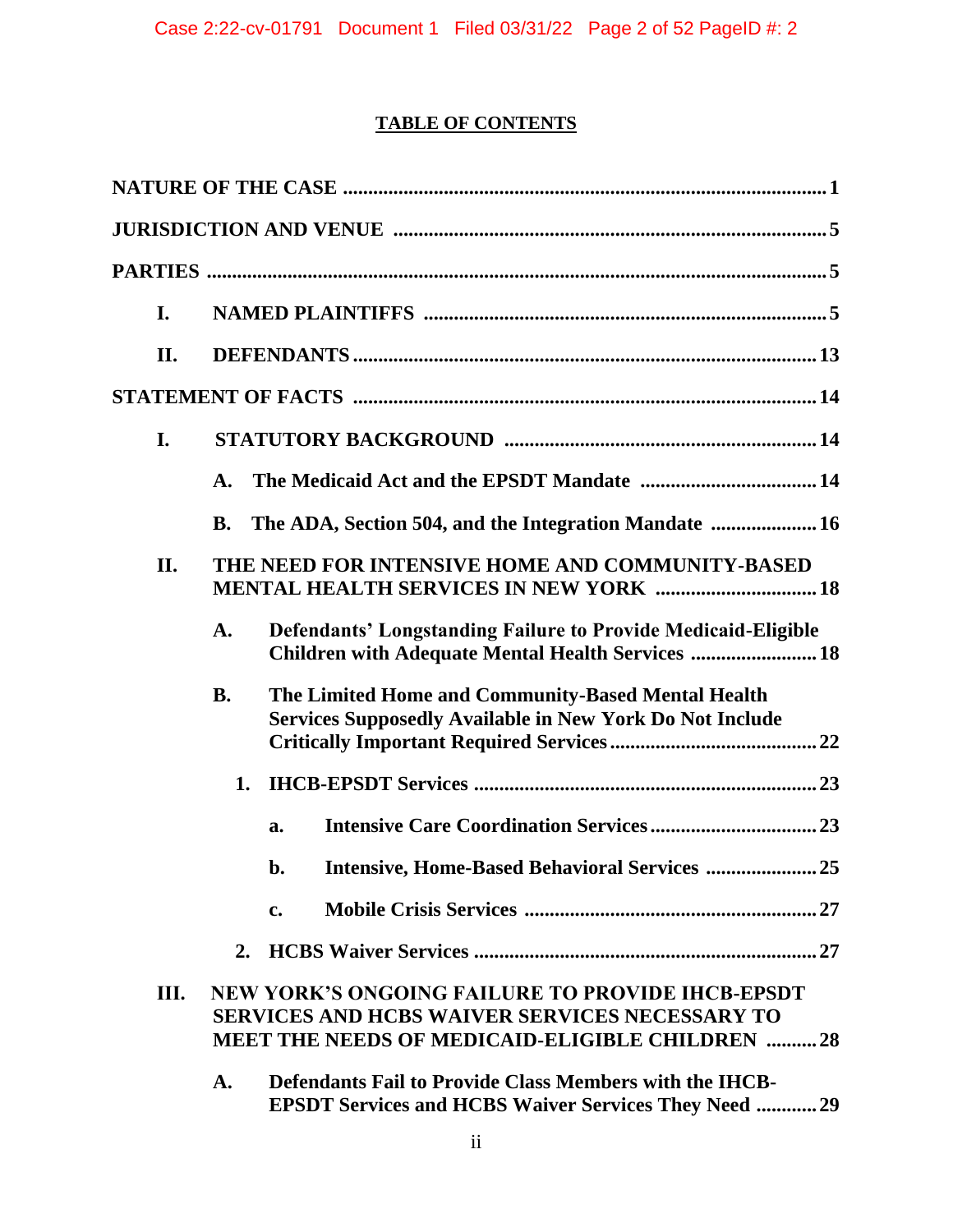| <b>Defendants Also Fail to Provide Class Members with These</b><br><b>B.</b> |
|------------------------------------------------------------------------------|
|                                                                              |
| DEFENDANTS' CONDUCT RESULTS IN SEGREGATION,<br>IV.                           |
| <b>INSTITUTIONALIZATION, AND SERIOUS RISK OF</b>                             |
| <b>INSTITUTIONALIZATION FOR CLASS MEMBERS  35</b>                            |
|                                                                              |
|                                                                              |
| FIRST CAUSE OF ACTION (Violations of the EPSDT Provisions of the             |
| Medicaid Act, by Plaintiffs C.K., C.W., and the EPSDT Class)  44             |
| <b>SECOND CAUSE OF ACTION (Violations of the Reasonable Promptness)</b>      |
| Provision of the Medicaid Act, by Plaintiffs C.K., C.W., and the EPSDT       |
|                                                                              |
| THIRD CAUSE OF ACTION (Violations of the ADA, by Plaintiffs C.K., C.W.,      |
|                                                                              |
| FOURTH CAUSE OF ACTION (Violations of Section 504, by Plaintiffs C.K.,       |
|                                                                              |
|                                                                              |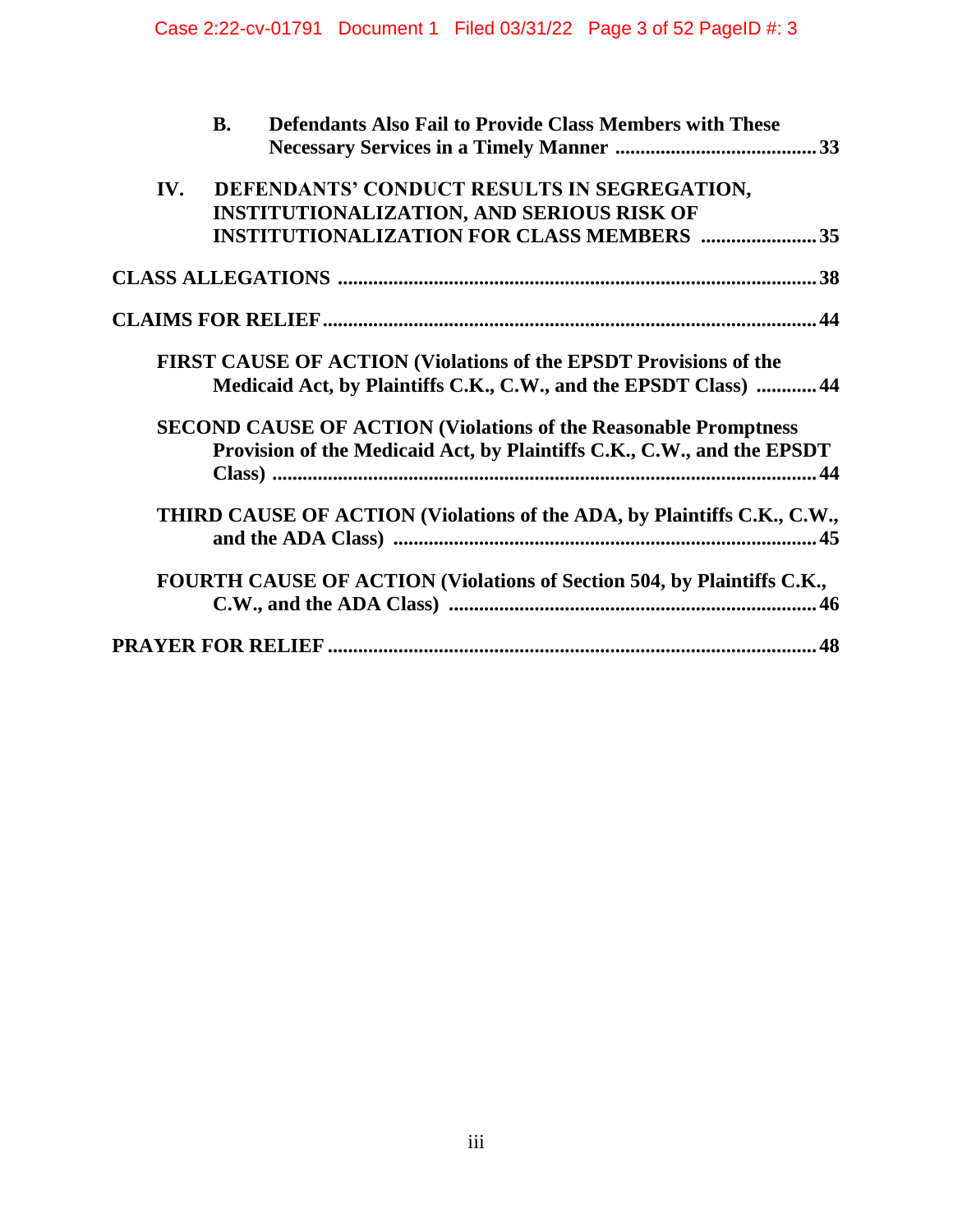### **NATURE OF THE CASE**

<span id="page-3-0"></span>1. This action arises out of New York State's well-known and longstanding failure to provide Medicaid-eligible children with legally required mental health care.

2. The Named Plaintiffs are Medicaid-eligible children with mental health conditions who require intensive home and community-based mental health services in order to correct or ameliorate their conditions while remaining safely at home and in their communities. They bring this action on behalf of themselves and two classes of similarly-situated children against Defendants Mary T. Bassett, M.D., in her official capacity as Commissioner of the New York State Department of Health ("DOH"), and Ann Marie T. Sullivan, M.D., in her official capacity as Commissioner of the New York State Office of Mental Health ("OMH").

3. New York's most marginalized children are facing a mental health crisis. The State's mental health system for Medicaid-eligible children is languishing in a state of dysfunction, providing inadequate, inaccessible, and woefully underfunded mental health services.

4. While federal law requires Defendants to provide timely access to an array of intensive home and community-based mental and behavioral health services, the reality is that these critical services are either not being provided at all, not being provided in sufficient quantity, frequency, and duration, or not being provided in a timely manner. For thousands of children comprising the "EPSDT Class" (defined in ¶¶ 52, 168), these failures by the State violate the Medicaid Act. For thousands of children comprising the "ADA Class" (defined in ¶¶ 52, 169), Defendants' failures also violate Title II of the Americans with Disabilities Act (the "ADA") and Section 504 of the Rehabilitation Act ("Section 504").

5. Medicaid-eligible children have the right to receive medically necessary mental health services under the Early and Periodic Screening, Diagnostic, and Treatment Services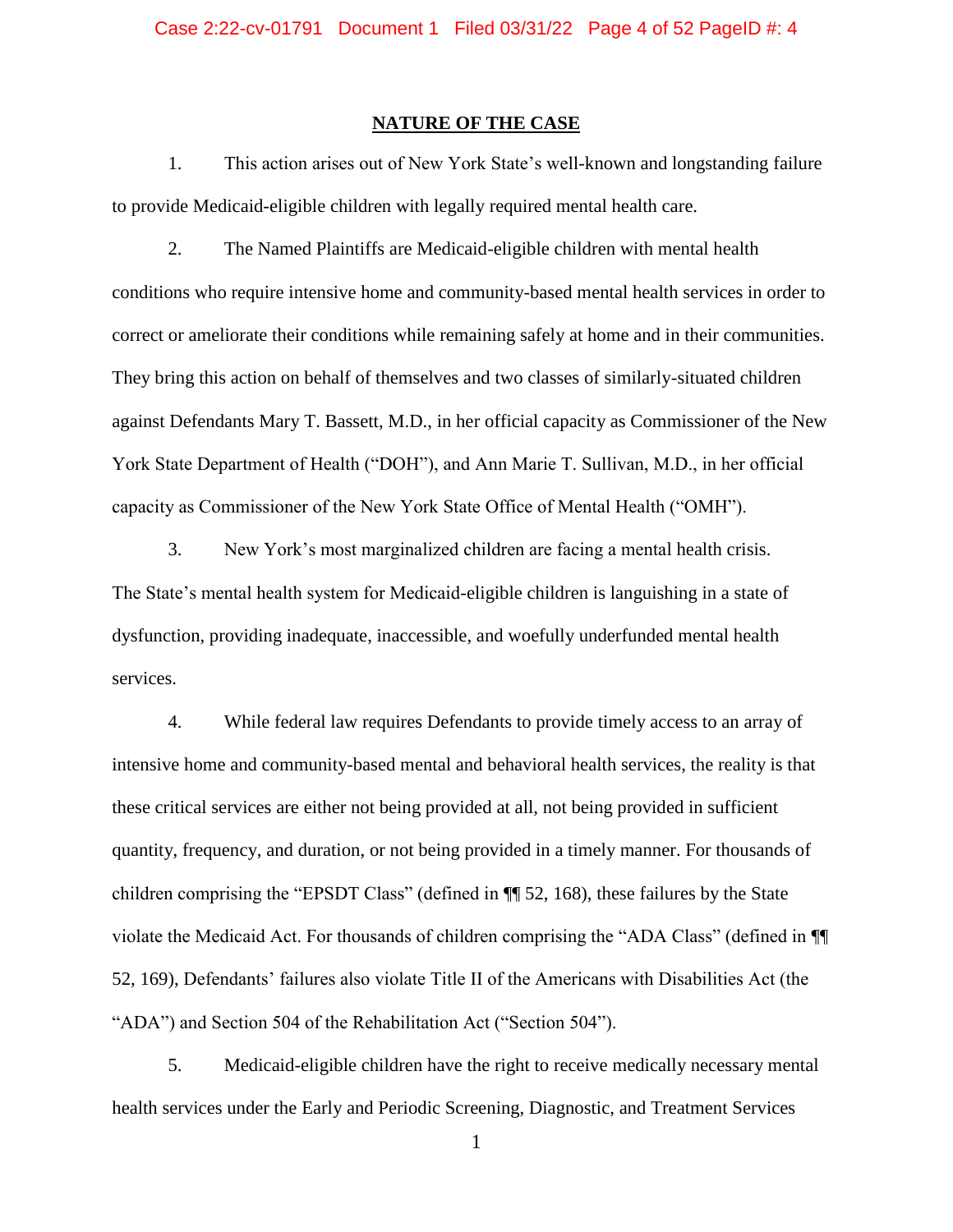("EPSDT") provisions of the Medicaid Act. 42 U.S.C.  $\S$  1396a(a)(10)(A); 42 U.S.C

§ 1396a(a)(43); 42 U.S.C. § 1396d(a)(4)(B); 42 U.S.C § 1396d(r). They also have the right to receive such medically necessary mental health services in a timely manner under the Reasonable Promptness provision of the Medicaid Act. 42 U.S.C. § 1396a(a)(8). Defendants' failure to provide or arrange for such mental health services for New York's Medicaid-eligible children, and their failure to make them available on a timely basis, violate the EPSDT and Reasonable Promptness provisions of the statute.

6. Specifically, under the EPSDT provisions of the Medicaid Act, Defendants are required to provide or arrange for certain intensive home and community-based mental health services ("IHCB-EPSDT Services") for Medicaid-eligible children for whom such services are a medical necessity. The required IHCB-EPSDT Services include:

- (a) **Intensive Care Coordination** an assessment and service planning process conducted through a child and family team that coordinates services across multiple systems that serve the child and family, and manages all the care and services they need. This includes assessment and service planning, assistance in accessing and arranging for mental health services (including mobile crisis services), coordinating multiple mental health services, advocating for the child and the child's family, monitoring the child's progress, and transition planning, as required under 42 U.S.C.  $\S$ § 1396d(a)(13), 1396d(a)(19), and 1396n(g)(2).
- (b) **Intensive, home-based behavioral services** intensive behavioral services and supports coverable as rehabilitation services as required under 42 U.S.C. § 1396d(a)(13), including individualized therapeutic interventions, provided on a frequent and consistent basis, that are designed to improve behavior and are delivered to children and families in the child's home or any setting where the child is naturally located.
- (c) **Mobile Crisis Services** intervention services that can respond to a child's acute mental health emergency quickly and wherever needed coverable as rehabilitative services and targeted case management as required under 42 U.S.C. §§ 1396d(a)(13),  $1396d(a)(19)$ , and  $1396n(g)(2)$ .
- 7. New York State purports to include certain IHCB-EPSDT Services as part of a

package of services called Children and Family Treatment and Support Services, but these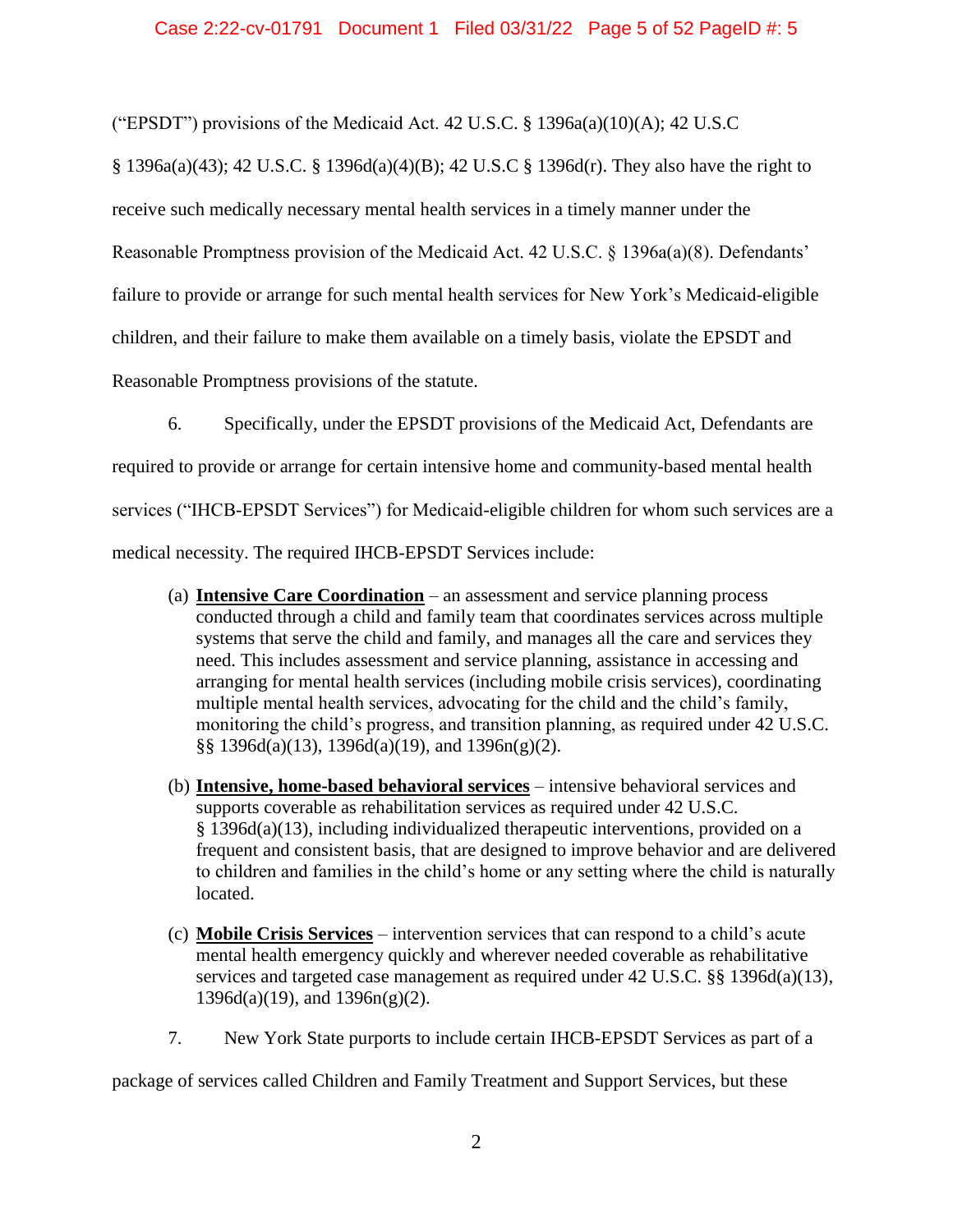### Case 2:22-cv-01791 Document 1 Filed 03/31/22 Page 6 of 52 PageID #: 6

services do not comprise all of the required IHCB-EPSDT Services, and in any event are not actually provided to all eligible children for whom they are medically necessary. New York does not have sufficient numbers of practitioners available to provide the required services to the class members who are entitled to them, and to provide these services in sufficient quantity, frequency, and duration, and in a timely manner. Defendants also fail to maintain processes for monitoring the extent to which children are unable to obtain these required services and identifying the need for corrective action.

8. State officials have known about these gaps in care for years, but have failed to address them.

9. Without access to the services they need to remain in their homes, children with mental health disabilities also are unnecessarily segregated in residential treatment facilities, residential treatment centers, psychiatric centers, and other segregated settings, or are at serious risk of institutionalization. Defendants thus fail to provide mental health services to these children in the "most integrated" setting, which would enable them to interact with their communities to the fullest extent possible, as required by the ADA and Section 504. *See* 42 U.S.C. § 12132 *et seq.*; 29 U.S.C. § 794; *Olmstead v. L.C. ex rel. Zimring*, 527 U.S. 581, 600 (1999).

10. Plaintiffs' ADA and Section 504 claims are based on Defendants' failure to provide Medicaid-eligible children with the IHCB-EPSDT Services listed above, as well as additional services defined by DOH as "Home and Community-Based Services," which are services that the State agreed to fund under a federal waiver of certain Medicaid-related funding restrictions (the "HCBS Waiver Services"). The HCBS Waiver Services are specifically designed to prevent children from being unnecessarily institutionalized and allow them to remain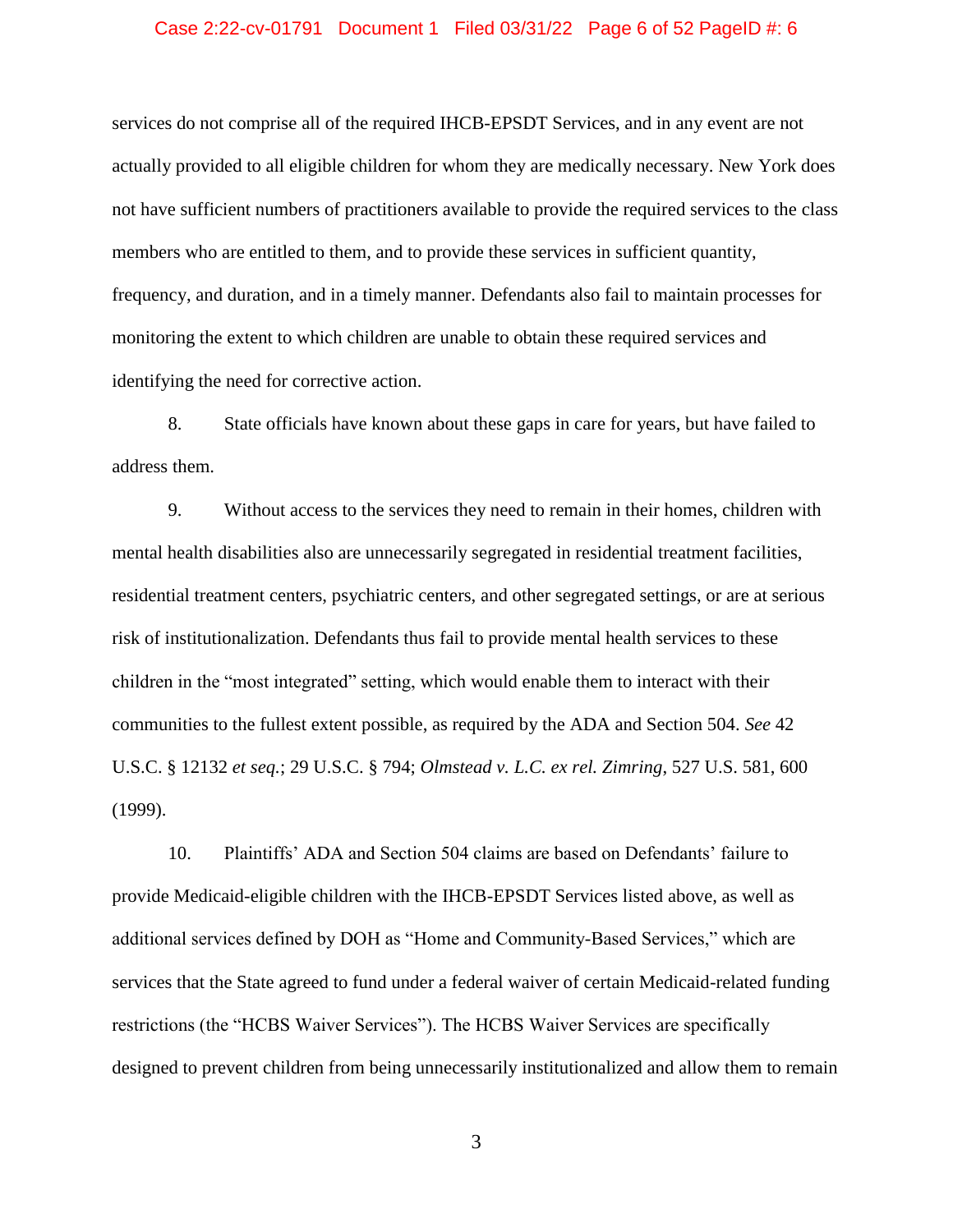### Case 2:22-cv-01791 Document 1 Filed 03/31/22 Page 7 of 52 PageID #: 7

in their homes and communities. But here again, Defendants have failed to implement these HCBS Waiver Services in any meaningful way, and these services are not actually available to the children who are eligible for them.

11. The impact of these statutory violations on Medicaid-eligible children is devastating. In the absence of the intensive home and community-based mental health services they need, and to which they are legally entitled, their mental health conditions continue to deteriorate, causing disruption and harm to the children, their education, their families and relationships, their future adulthood, and their very lives. Without adequate services, families in crisis often have no alternative but to rely on hospital emergency rooms to provide short-term care that fails to address the child's underlying conditions. Children also are unnecessarily placed in psychiatric hospitals and similar institutions for extended periods, where they are separated from their families and communities and fail to thrive. Too many children are stuck in a vicious cycle of repeated emergency room visits and repeated institutionalization, without receiving the intensive home and community-based services they actually need for their conditions to improve.

12. Defendants' violations disproportionately affect LGBTQIA+ youth, youth from low-income families, and people of color who already face myriad struggles that harm their mental and behavioral health, including discrimination in all its manifestations.

13. As but one example, without intensive home and community-based mental health services, children experiencing mental health crises are often confronted by law enforcement as the only available emergency responders, a situation fraught with danger, particularly for youth of color.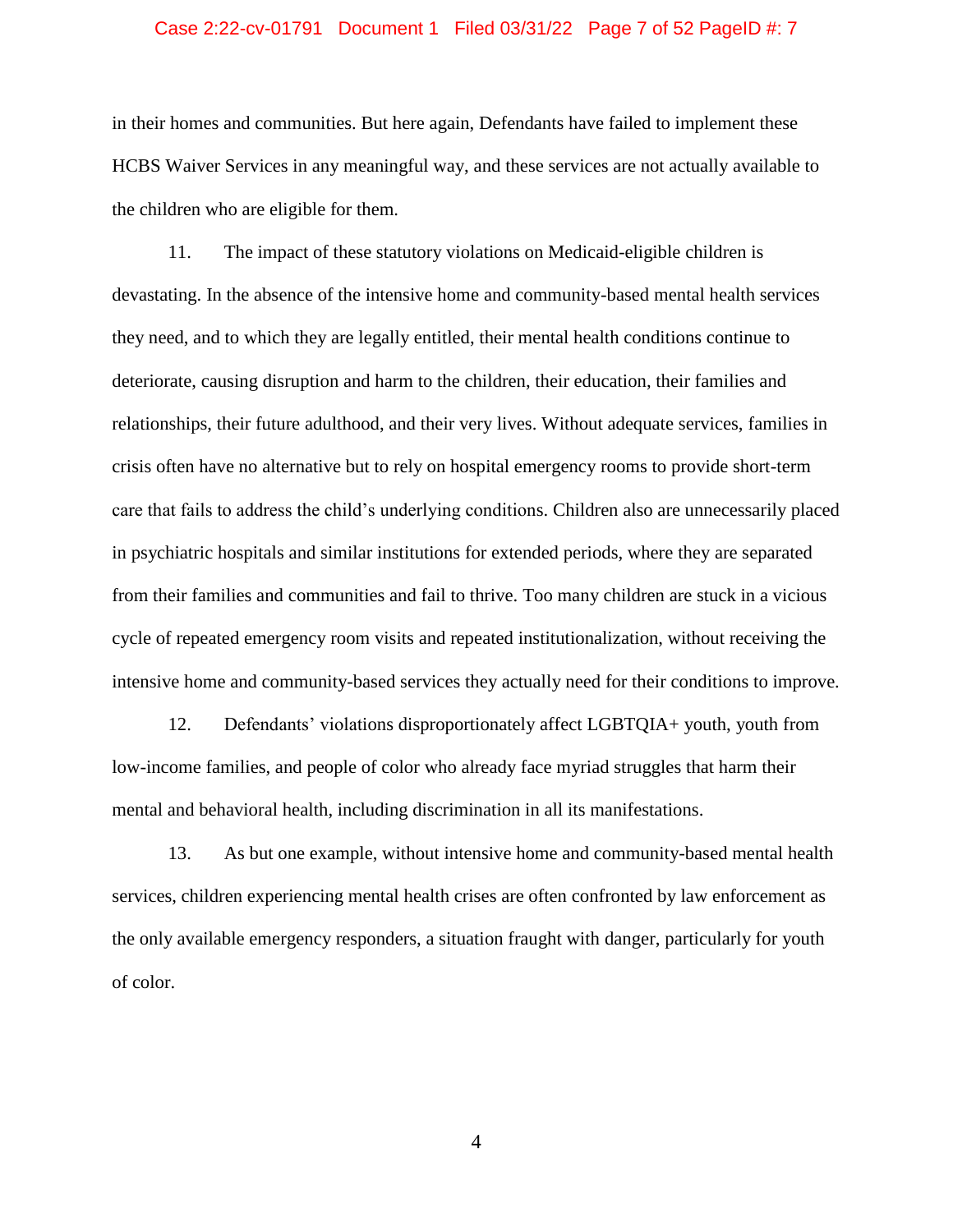# Case 2:22-cv-01791 Document 1 Filed 03/31/22 Page 8 of 52 PageID #: 8

14. Plaintiffs seek declaratory and injunctive relief to enforce the Medicaid Act, the ADA, and Section 504, and to require Defendants to undertake the steps necessary to cure the violations of these statutes described more particularly in this Complaint.

# **JURISDICTION AND VENUE**

<span id="page-7-0"></span>15. This action is brought under 42 U.S.C. § 1983 because Defendants, and each of them, acting under color of state law, have deprived the Named Plaintiffs, and the class members they represent, of rights secured by federal statutory law.

16. This action arises under the Medicaid Act, Title II of the ADA, and Section 504. Accordingly, this Court has jurisdiction over the subject matter of this action under 28 U.S.C. § 1331 (federal question jurisdiction) and 28 U.S.C. § 1343 (civil rights jurisdiction).

17. Venue is proper in this district pursuant to 28 U.S.C. § 1391(b) because Defendants are sued in their official capacity and perform their official duties by and through offices within the district and thus reside therein, and a substantial part of the events and omissions giving rise to the claims herein occurred in this district. One of the Named Plaintiffs resides in this District.

# **PARTIES**

# <span id="page-7-2"></span><span id="page-7-1"></span>**I. NAMED PLAINTIFFS**

# **A. Plaintiff C.K.**

18. Plaintiff C.K. is a biracial, 15-year-old Medicaid recipient from Suffolk County, New York, who has been diagnosed with multiple mental and behavioral conditions. He brings this action through his mother, P.K.

19. C.K. loves working with animals, visiting animal shelters, listening to music, playing video games, and watching football.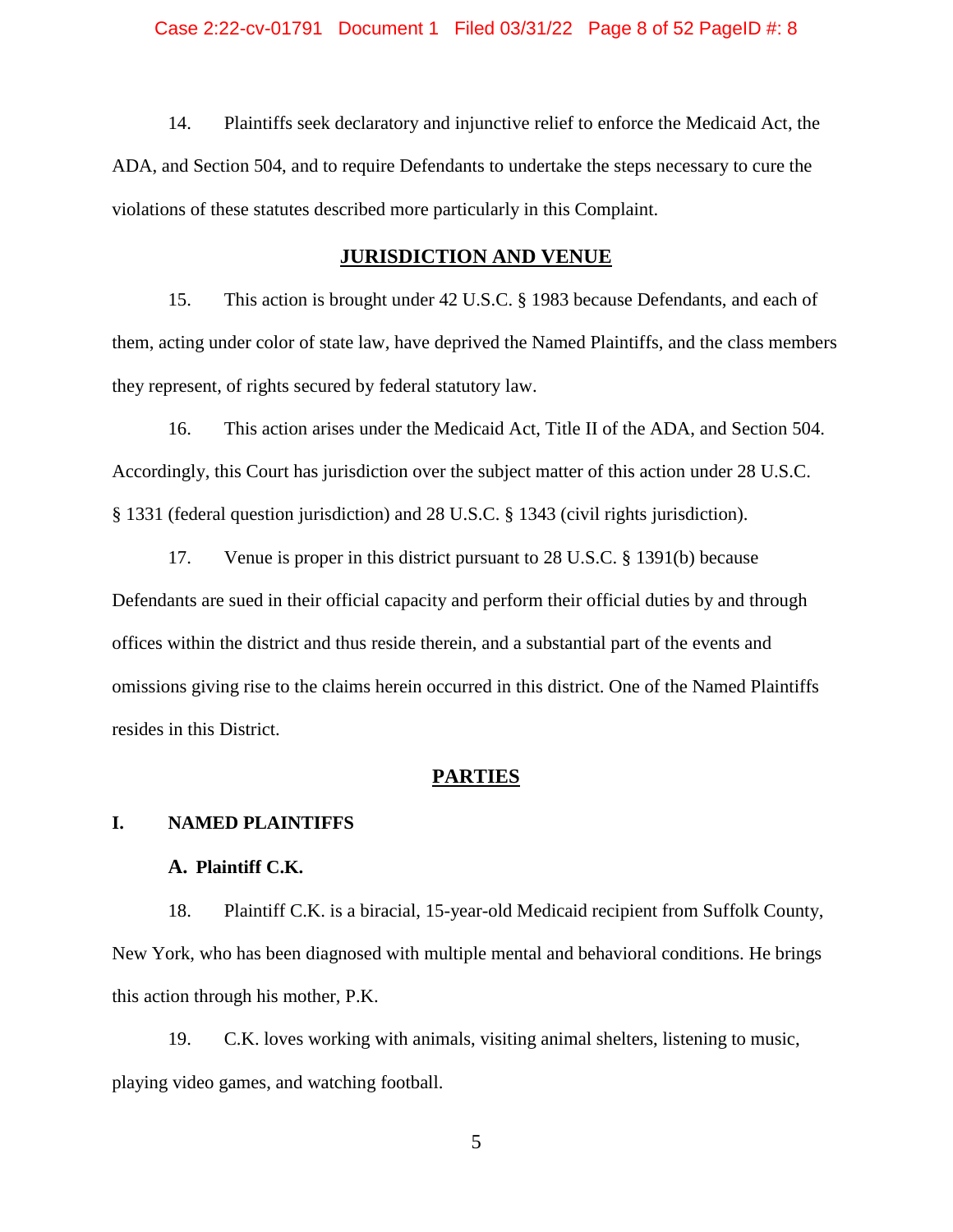# Case 2:22-cv-01791 Document 1 Filed 03/31/22 Page 9 of 52 PageID #: 9

20. C.K.'s mental and behavioral health conditions first became evident when he was a young child. At three years old, he was diagnosed with Attention Deficit Hyperactivity Disorder ("ADHD"). C.K. has since been diagnosed with the following additional conditions: Bipolar Disorder, Depression, Anxiety, Intermittent Explosive Disorder, Oppositional Defiant Disorder, and Avoidant/Restrictive Food Intake Disorder.

21. C.K. has been prescribed medications, including psychotropic medications. He is currently receiving Concerta and Prozac. Over the years, he has also been prescribed Risperdal, Depakote, Zoloft, Abilify, Lithium, and Seroquel.

22. C.K.'s mental health has been negatively affected by Defendants' failure to provide IHCB-EPSDT Services, and to provide such services in a timely manner and in the quantity, frequency, and duration he needs and to which he is legally entitled.

23. Qualified professionals have determined that C.K.'s mental health conditions have substantially limited his ability to engage in major life activities, including his functioning in family, school, and community activities.

24. A licensed practitioner of the healing arts has recommended that C.K. receive IHCB-EPSDT Services, including community psychiatric supports and treatment, psychosocial rehabilitation, and family peer support services (*see* ¶ 111 below).

25. In addition, C.K. was determined eligible to receive HCBS Waiver Services, including community self-advocacy treatment and supports, pre-vocational services, and respite services (*see* ¶ 124 below). Respite services are intended to provide C.K. with short-term assistance, in either planned or crisis situations, to address his mother's need for temporary relief from her primary caregiver responsibilities.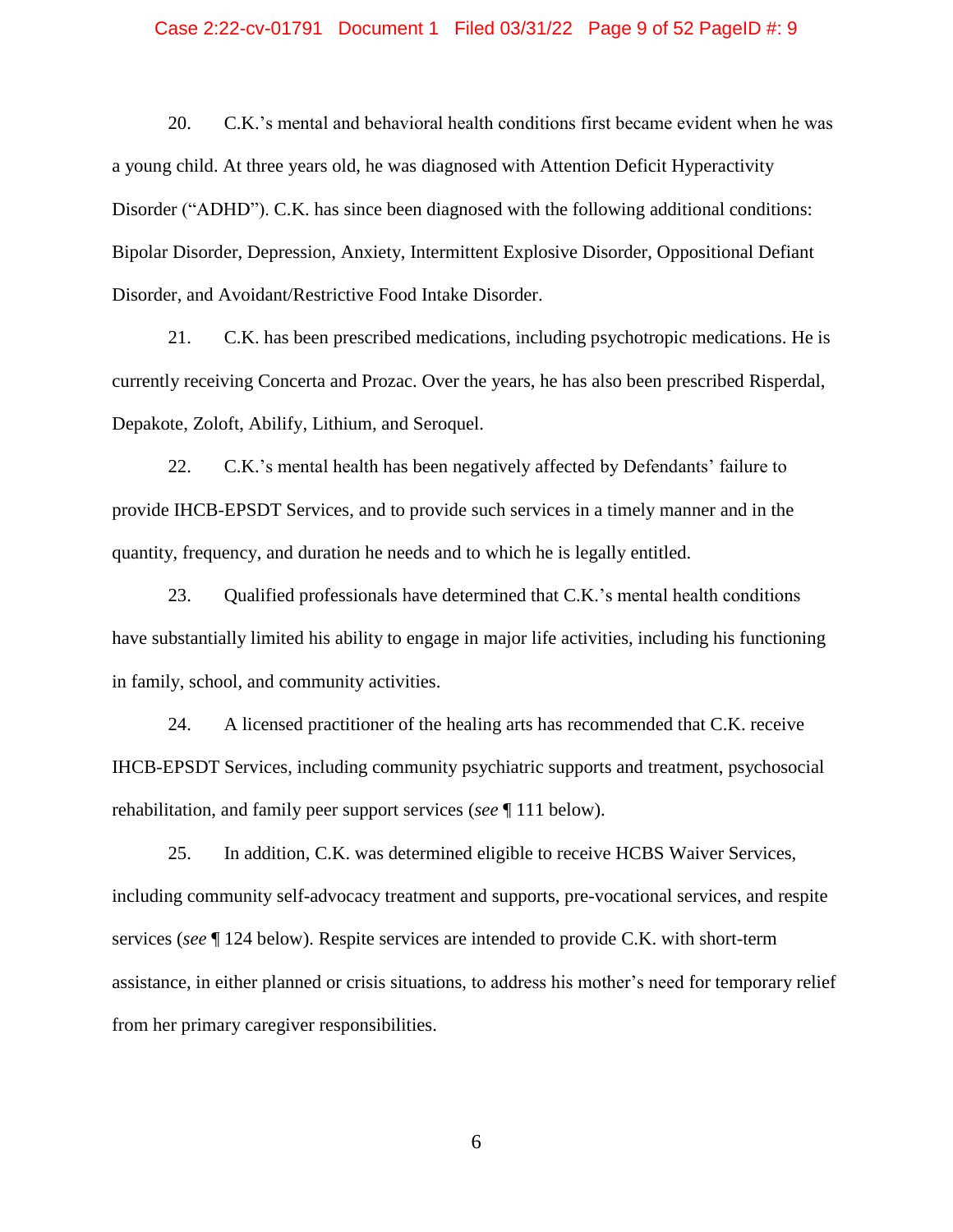# Case 2:22-cv-01791 Document 1 Filed 03/31/22 Page 10 of 52 PageID #: 10

26. C.K.'s mother, P.K., has repeatedly sought IHCB-EPSDT Services and HCBS Waiver Services in order to keep C.K. safely at home.

27. Since he was first hospitalized for mental health reasons at the age of four, C.K. has cycled in and out of hospitals, emergency rooms, and residential treatment centers. For example, by the time he was nine years old, C.K. had been sent to a community residence and soon thereafter to a residential treatment center. By the time he was 10 years old, C.K. had experienced approximately 16 hospital stays for mental health treatment. Between August 2017 and August 2019, when he was 10 to 12 years old, C.K. was again placed in a residential treatment center for his mental health conditions. Between July 2020 and January 2021, C.K. was hospitalized for psychiatric treatment on several occasions, and from April to June 2021, C.K. was again placed in a community residence for adolescents because of his mental health conditions and related behaviors. On July 20, 2021, C.K. was readmitted to a psychiatric hospital as an inpatient for two weeks. He was then placed in a partial hospitalization program for two more weeks where he was in a treatment program during the day at a psychiatric hospital and was sent home at night. The out-of-home placements in the past two years were typically the result of C.K.'s suicidality and suicidal ideation.

28. In the absence of IHCB-EPSDT Services and HCBS Waiver Services, C.K. has repeatedly engaged in self-harm and expressed suicidal thoughts both in the community and in residential settings.

29. For example, in September 2021, C.K. jumped out of a car he was riding in with P.K. and ran into traffic in an effort to be hit by another passing car. When brought to the emergency room, C.K. expressed that another round of hospitalizations would do him no good, and that what he needed were services to teach him coping skills.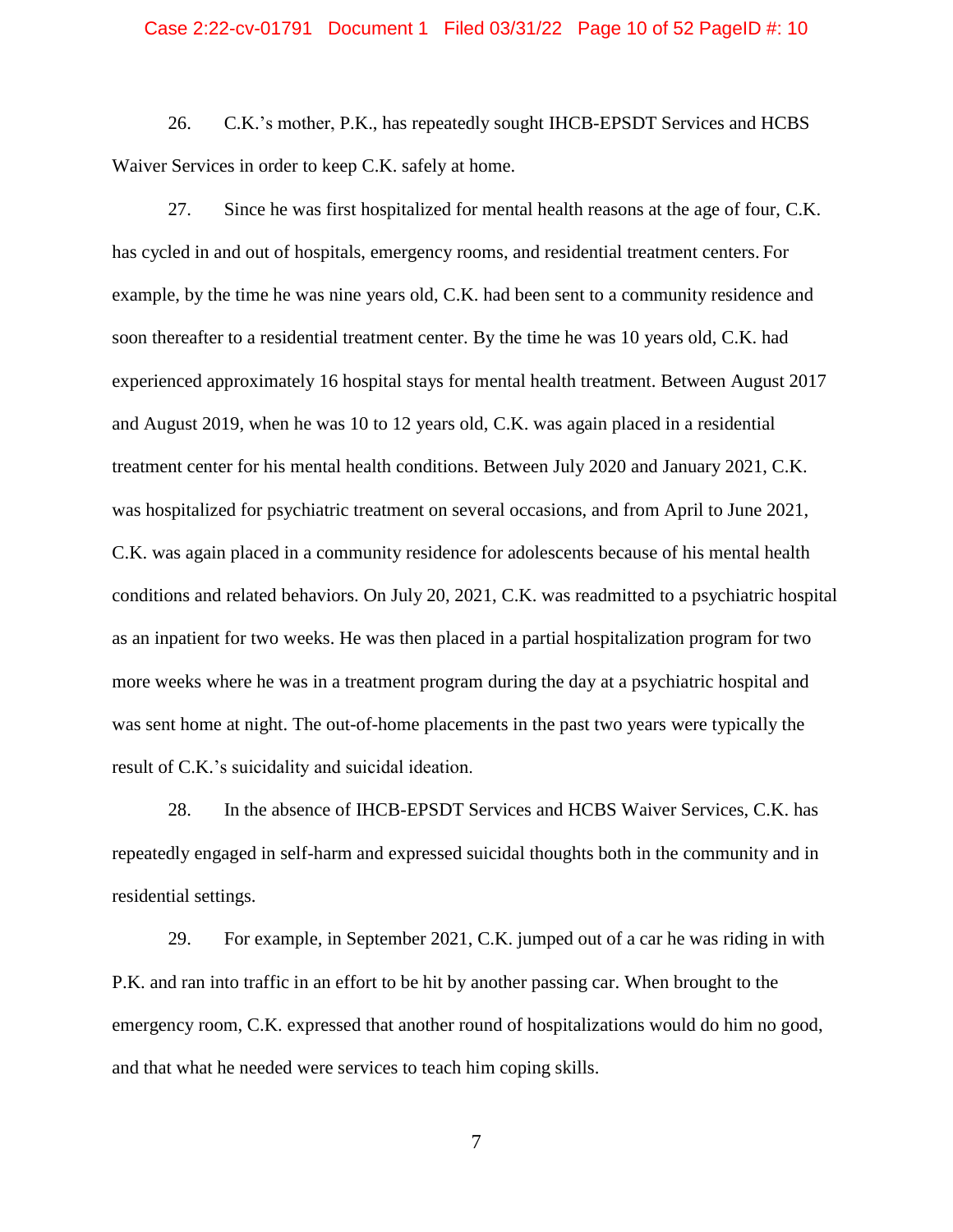### Case 2:22-cv-01791 Document 1 Filed 03/31/22 Page 11 of 52 PageID #: 11

30. C.K. has not received timely access to the IHCB-EPSDT Services and HCBS Waiver Services that he was recommended as needing two and a half years ago.

31. Upon his discharges from residential treatment centers and hospitals, C.K. has each time returned home without receiving the IHCB-EPSDT Services he needs to succeed in the community. In fact, services were either not provided at all or were delayed and sporadic. The IHCB-EPSDT Services that C.K. needs are simply not available.

32. For example, following his discharge from a residential treatment center in August 2019, C.K. waited six months to receive one of the IHCB-EPSDT Services determined medically necessary for him and nine months to receive another. C.K. did not receive other IHCB-EPSDT Services and the HCBS Waiver Services for which he was eligible. In light of C.K.'s mental health conditions and the urgency of his mental health needs, the long delay in providing C.K. any IHCB-EPSDT Services – along with the failure to provide C.K. with other IHCB-EPSDT services at all – was inappropriate and unreasonable, causing C.K. further harm.

33. Although C.K. has been assigned to various care managers through provider groups known as "Health Homes," C.K. has never been provided the intensive care coordination he needs and which is required under the Medicaid Act. The Health Homes have merely sent referrals for various uncoordinated IHCB-EPSDT Services and HCBS Waiver Services to mental health providers and reported back to C.K.'s mother.

34. Defendants have failed to provide or arrange for medically necessary IHCB-EPSDT Services for C.K. They have also failed to provide HCBS Waiver Services specifically designed to allow him to remain in his home. Although C.K. is now living at home, C.K.'s mental health has continued to deteriorate and he has been placed at serious risk of institutionalization. Without the IHCB-EPSDT Services and HCBS Waiver Services to which he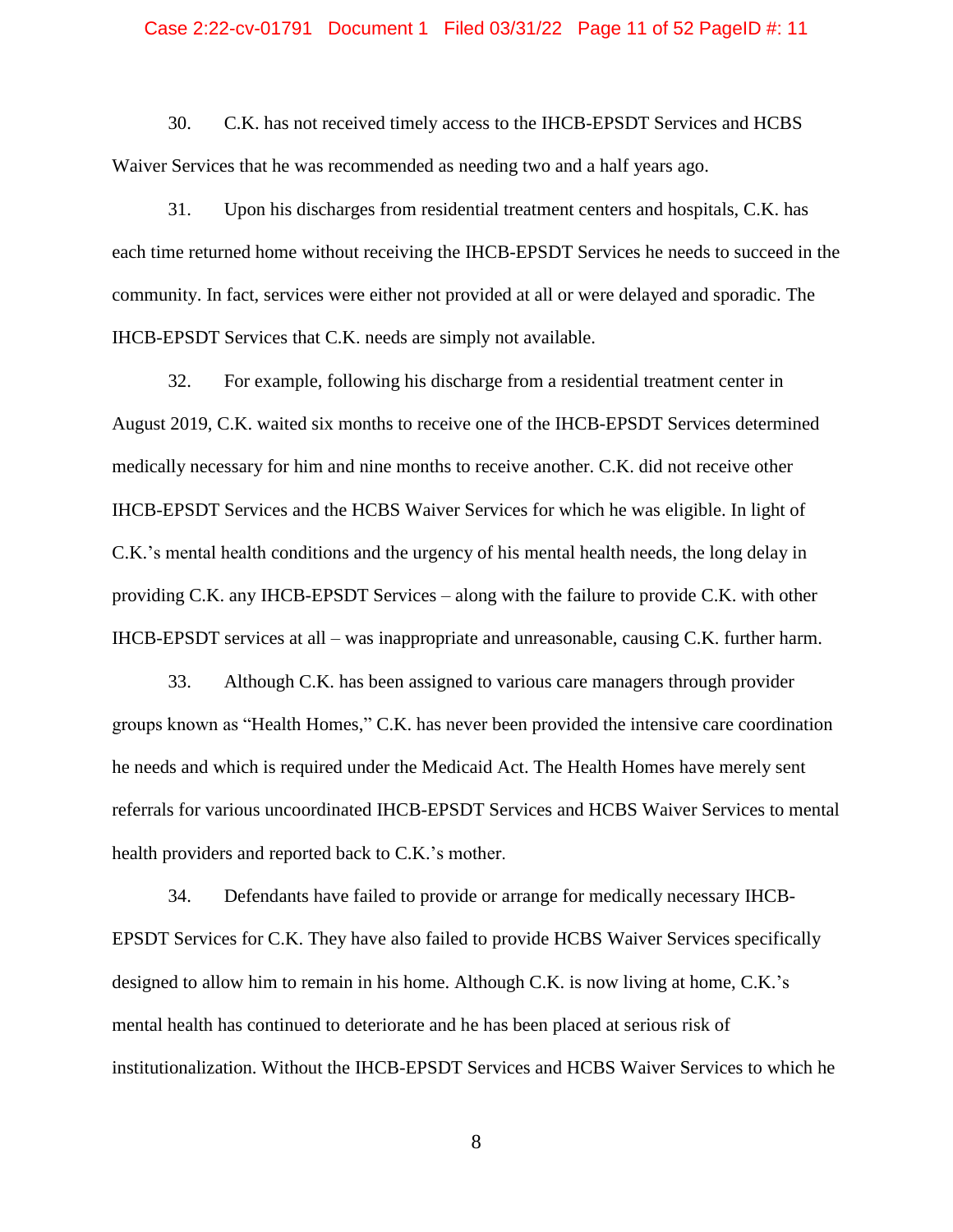# Case 2:22-cv-01791 Document 1 Filed 03/31/22 Page 12 of 52 PageID #: 12

is entitled, C.K. will continue to be at serious risk of becoming unnecessarily institutionalized and his condition will continue its downward spiral.

35. C.K. desires to receive intensive mental health services in his home and other community-based settings.

#### **B. Plaintiff C.W.**

36. Plaintiff C.W. is a Black, 13-year-old Medicaid recipient from Monroe County, New York, who has been diagnosed with multiple mental and behavioral conditions. She brings this action through her family member and guardian, P.W., with whom C.W. has lived since she was an infant, and who has been her primary caregiver.

37. C.W. is an active, engaging youngster who enjoys drawing, arts and craft activities, including building things, dance, and gymnastics. C.W. also likes participating in other sports, watching TV, and playing video games.

38. C.W.'s mental and behavioral health conditions first became evident when she was a young child; she was first diagnosed with ADHD nearly a decade ago, and C.W. has since been diagnosed with the following conditions: Psychotic Disorder – Unspecified Schizophrenia Spectrum and Other Psychotic Disorder; Reactive Attachment Disorder; ADHD; Generalized Anxiety Disorder; Intermittent Explosive Disorder; Trauma and Stressor-Related Disorder; Oppositional Defiant Behavior; Other Specified Anxiety Disorder; Chronic Stress Disorder; and Other Specified Persistent Mood Disorder.

39. C.W. has long been prescribed and has taken psychotropic medication. As a young child, C.W. was prescribed Clonidine to treat impulsivity. Since then, C.W. has had an extensive history of receiving multiple other psychiatric medications. For example, by June 2019, C.W. was taking Clonidine, Sertraline (Zoloft), Risperidone, and Adderall (to treat her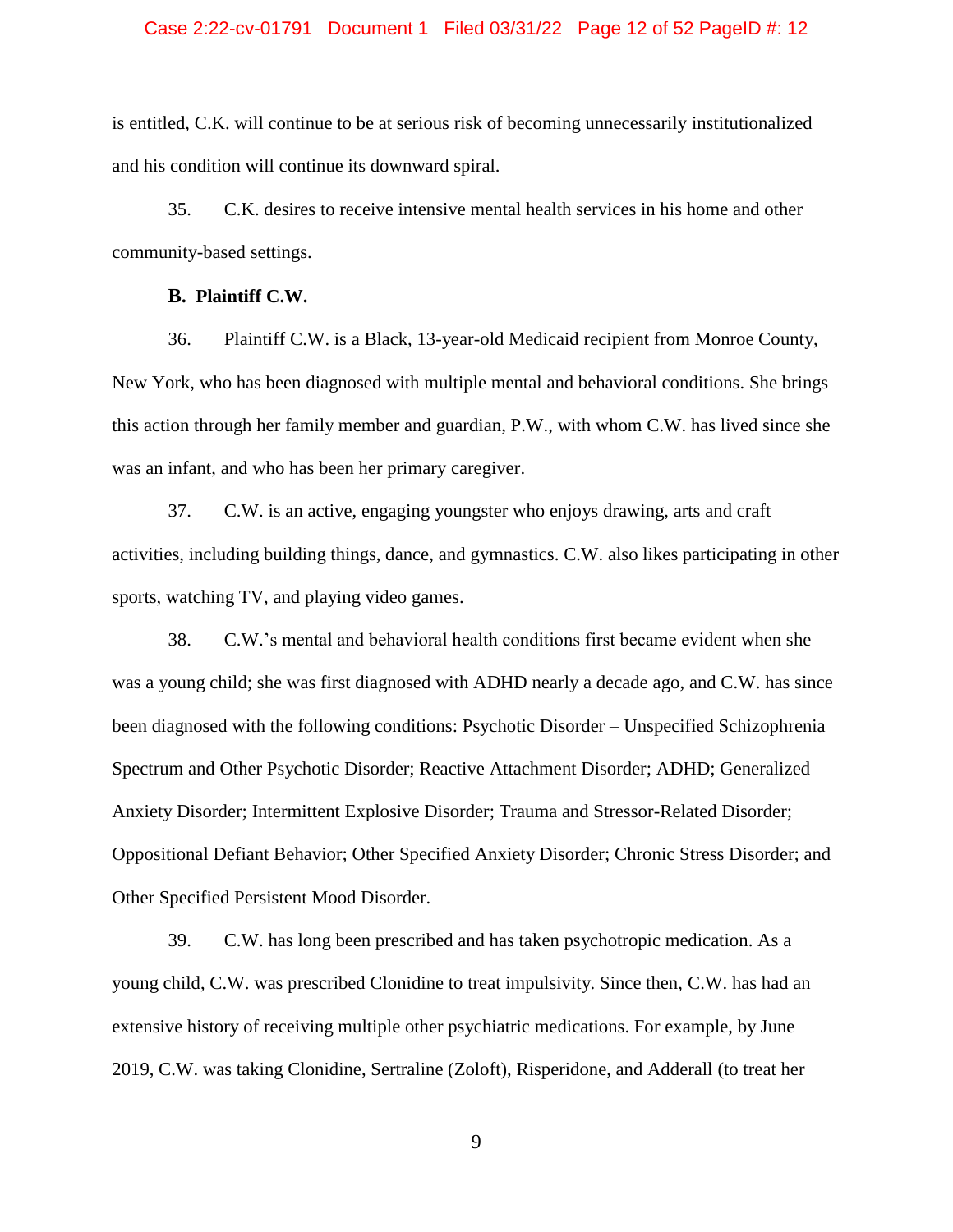### Case 2:22-cv-01791 Document 1 Filed 03/31/22 Page 13 of 52 PageID #: 13

ADHD). At any given time from February 2020 to November 2021, C.W. was taking three to five psychotropic medications concurrently. Most recently, C.W. has been prescribed Seroquel XR, Lithium Carbonate, and Intuniv.

40. C.W.'s mental health has been negatively affected by Defendants' failure to provide IHCB-EPSDT Services, and to provide such services in a timely manner and in the quantity, frequency, and duration she needs and to which she is legally entitled.

41. Qualified professionals have determined that C.W.'s mental health conditions have substantially limited her ability to engage in major life activities, including her functioning in family, school, and community activities.

42. A licensed practitioner of the healing arts has recommended that C.W. receive IHCB-EPSDT Services, including community psychiatric supports and treatment services (*see*  $\P$  111 below).

43. C.W.'s guardian P.W. has repeatedly sought intensive therapeutic interventions in order to keep C.W. safely at home.

44. In September and December 2018, P.W. was informed that C.W. was on a waiting list for home and community-based skill building mental health services. In January 2019, P.W. was informed that C.W. had been referred instead for psychosocial rehabilitation services under Children and Family Treatment and Support Services (*see* ¶ 111 below). Four months later, C.W. still had not received any services. As a result, C.W. cycled in and out of comprehensive psychiatric emergency programs ("CPEP") five times, often waiting many hours before seeing a doctor, only to be told to go home without receiving any treatment.

45. When one IHCB-EPSDT Service, community psychiatric supports and treatment, was finally provided in May 2019, C.W. received this service only sporadically – fewer than ten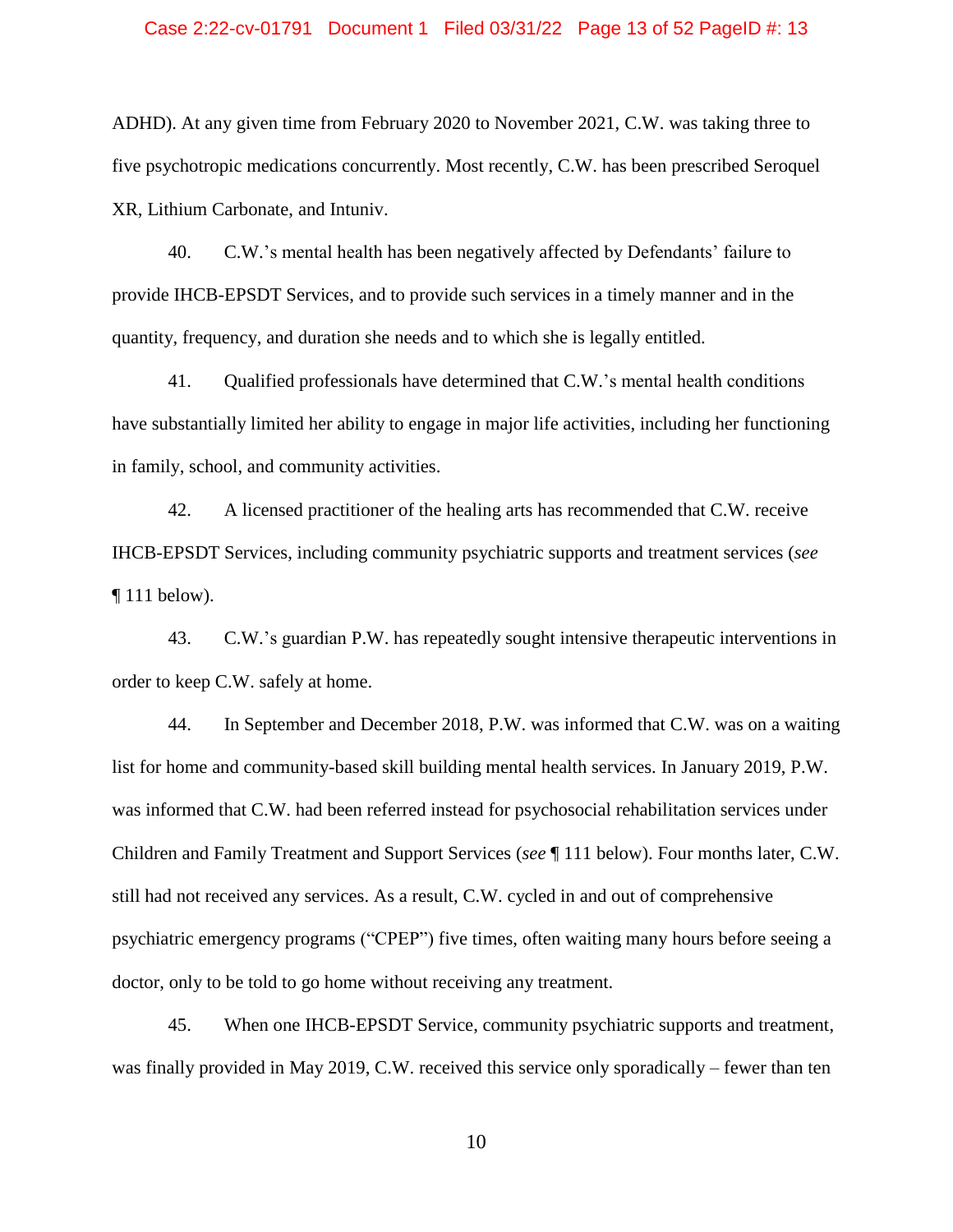### Case 2:22-cv-01791 Document 1 Filed 03/31/22 Page 14 of 52 PageID #: 14

times by September 2019 when the provider left her job and the services ceased. No provider has since provided C.W. the medically necessary IHCB-EPSDT Services she needs and is legally entitled to receive.

46. Given the nature of C.W.'s mental health conditions and the urgency of her mental health needs, Defendants' long delay in providing C.W. any IHCB-EPSDT Services and their failure to provide her with necessary IHCB-EPSDT services have caused C.W. harm.

47. In the absence of adequate treatment and services, C.W.'s mental health and behavioral conditions continued to deteriorate, resulting in her becoming verbally and physically aggressive. C.W. fought with her guardian and also experienced episodes of self-harm and suicidality. From March to April 2020, C.W. was admitted twice to an inpatient psychiatric unit, once for one week and once for two weeks. During her hospitalizations, staff placed her in seclusion, and restrained her with physical and chemical (medication) restraints.

48. Defendants have failed to provide or arrange for medically necessary IHCB-EPSDT Services for C.W. or provide her with HCBS Waiver Services, all of which would improve her condition and enable her to remain at home. Due to the lack of these services, C.W.'s stability and emotional state continued to decline. P.W. was advised to place C.W. in a residential treatment facility and to medicate her. The IHCB-EPSDT Services that C.W. needs are simply not available.

49. In April 2020, C.W. was admitted to a residential treatment facility. Staff members at the facility reported that C.W. struggled at night with anxiety, often requesting that someone sit outside her door so she could fall asleep. A psychological evaluation stated that:

"[C.W.] is easily upset, is sad, changes mood quickly, and often says 'I hate myself,' 'I can't do anything right,' and 'Nobody likes me.' . . . [S]he reported 'I don't like myself, how I am, I feel ugly and stupid, like a person who is not supposed to be."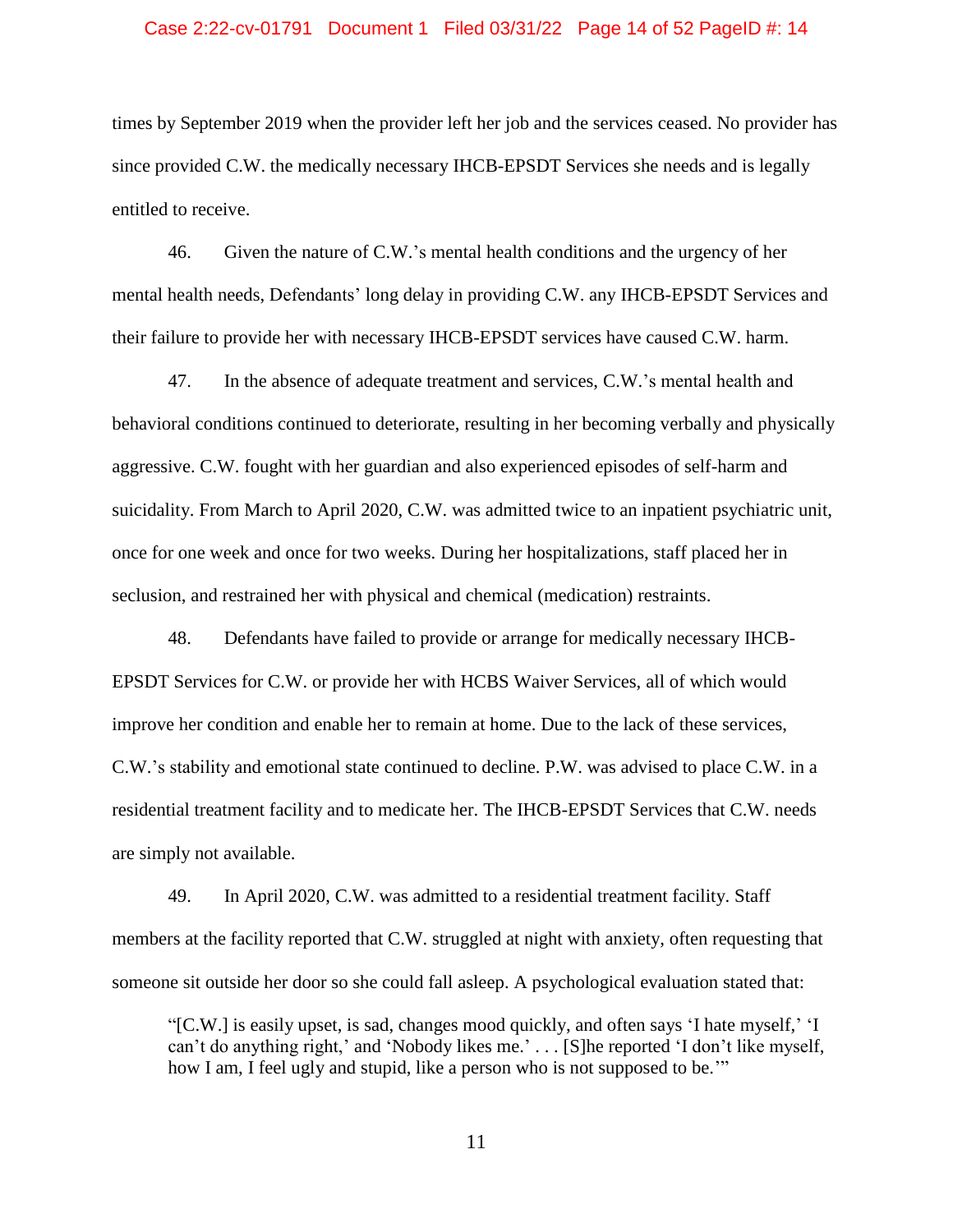### Case 2:22-cv-01791 Document 1 Filed 03/31/22 Page 15 of 52 PageID #: 15

50. On top of everything else, C.W.'s weight increased significantly after her admission to the facility. C.W.'s condition continued to deteriorate. In October 2021, C.W. was then moved to an intensive treatment unit, an even more restrictive inpatient setting. C.W. has now languished in residential care for almost two years. Without the medically necessary intensive home and community-based mental health services to which she is entitled, C.W. will continue to remain institutionalized and her condition will continue to get worse.

51. C.W. desires to receive mental health services in her home and other communitybased settings.

# **C. The Proposed Classes**

52. Each Named Plaintiff is a member of and represents both of the following classes:

a. The EPSDT Class is defined as all current or future Medicaid-eligible children in New York State under the age of 21 (a) who have been diagnosed with a mental health or behavioral condition, not attributable to an intellectual or developmental disability, and (b) for whom a licensed practitioner of the healing arts has recommended IHCB-EPSDT Services to correct or ameliorate their conditions.

b. The ADA Class is defined as all current or future Medicaid-eligible children in New York State under the age of 21 (a) who have been diagnosed with a mental health or behavioral condition, not attributable to an intellectual or developmental disability, that substantially limits one or more major life activities, (b) for whom a licensed practitioner of the healing arts has recommended IHCB-EPSDT Services to correct or ameliorate their conditions or who have been determined eligible for HCBS Waiver Services, and (c) who are segregated, institutionalized, or at serious risk of becoming institutionalized.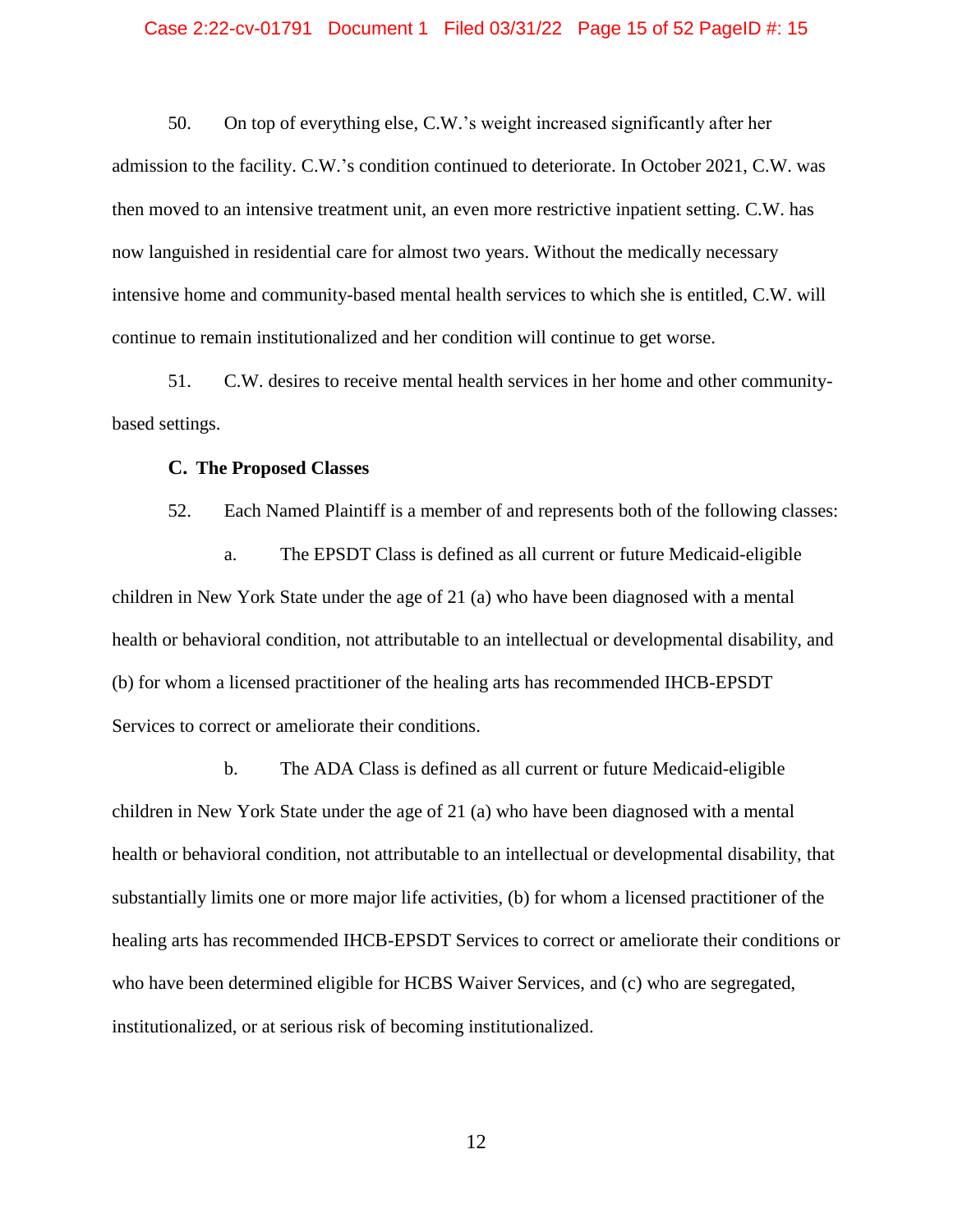# <span id="page-15-0"></span>**II. DEFENDANTS**

53. Defendant Mary T. Bassett, M.D., who is being sued only in her official capacity, is the Commissioner of DOH.

54. DOH is the "single state agency" responsible for oversight and implementation of the Medicaid program in New York and compliance with all federal requirements. *See* 42 U.S.C. § 1396a(a)(5); 42 C.F.R. § 431.10; N.Y. Soc. Serv. Law § 363-a(1)-(2).

55. As the state agency charged with administering the Medicaid program, DOH has "inherent authority to protect the quality and value of services rendered by providers" in that program. *See Matter of LeadingAge N.Y., Inc. v. Shah*, 32 N.Y.3d 249, 262 (2018)(citation omitted).

56. Defendant Bassett is responsible for overseeing the Medicaid program and all of its policies and practices, including its contracts with managed care plans to carry out the State's responsibility to provide Medicaid covered services, including IHCB-EPSDT services. N.Y. Soc. Serv. Law §§ 364(2), 364-j, 367-a. DOH is also responsible for regulating and setting Medicaid reimbursement rates for all Medicaid services.

57. The Commissioner of DOH also sets standards for "health home" services, New York's manner of ostensibly providing care coordination, including their structure and eligibility conditions. N.Y. Soc. Serv. Law § 365-l.

58. With regard to providing mental health services to Medicaid recipients, DOH delegates certain responsibilities to OMH pursuant to a cooperative agreement between the agencies, as required by state regulations. N.Y. Soc. Serv. Law §§ 364-a(2), 365-m.

59. Defendant Ann Marie T. Sullivan, M.D., who is being sued only in her official capacity, is the Commissioner of OMH.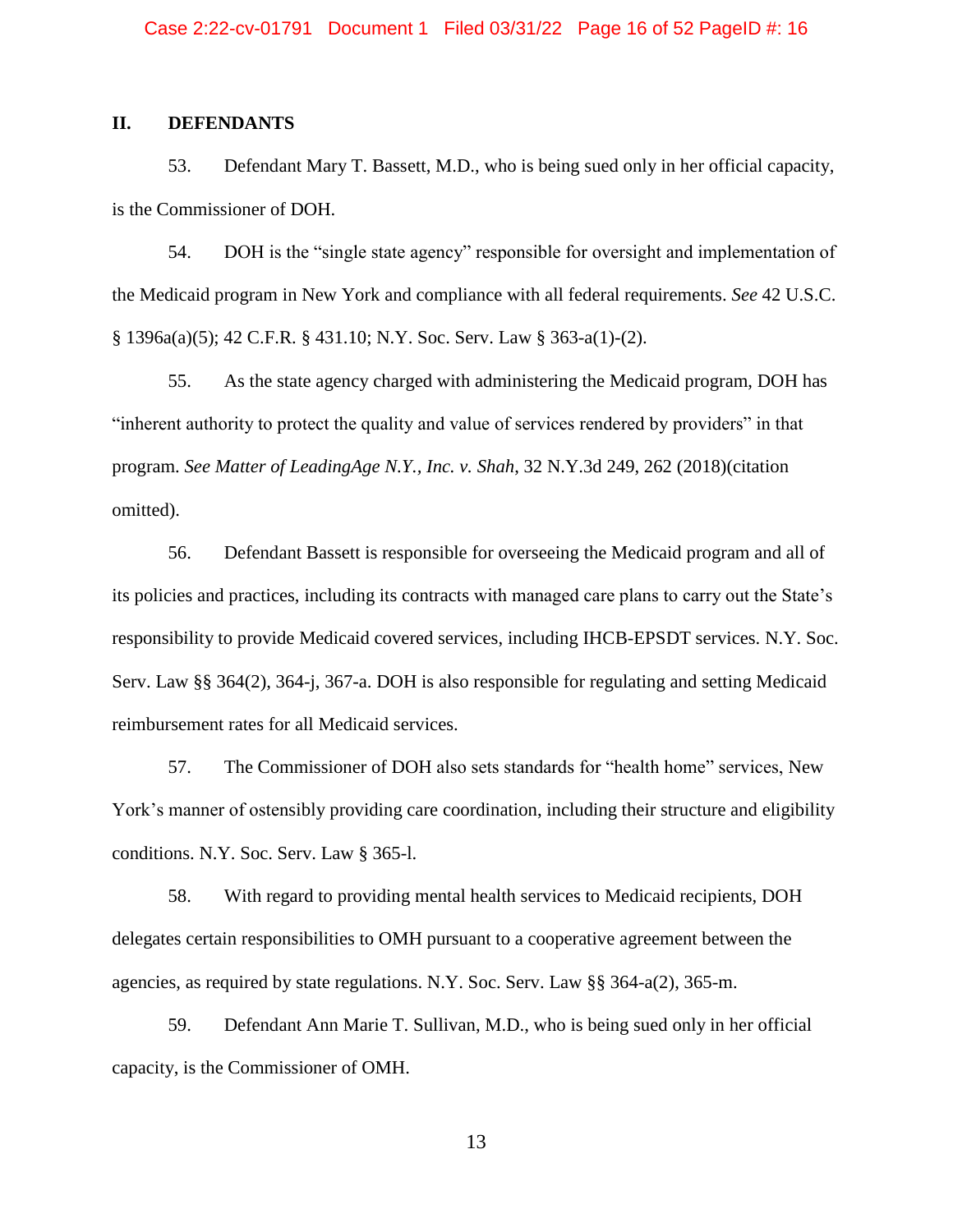# Case 2:22-cv-01791 Document 1 Filed 03/31/22 Page 17 of 52 PageID #: 17

60. OMH develops, licenses, and regulates Medicaid-funded programs serving individuals with mental illness. N.Y. Mental Hyg. Law §§ 7.07(a), 7.09, 7.15.

61. OMH is further charged with ensuring that the care and treatment of individuals with mental illness is of "high quality and effectiveness." N.Y. Mental Hyg. Law § 7.07(c).

62. Defendant Sullivan is responsible for ensuring that services for people with mental illness are periodically evaluated, "that departmental budget requests reflect such evaluations," and for creating rules and regulations regarding the evaluation criteria and methods used. N.Y. Mental Hyg. Law § 31.01. State law further entrusts Defendant Sullivan with the authority to adopt regulations to implement "any matter under [her] jurisdiction." N.Y. Mental Hyg. Law § 7.09(b).

63. Defendants Bassett and Sullivan are also responsible for promulgating rules and regulations for the operation and funding of programs that expand the existing home and community-based system of mental health services. N.Y. Mental Hyg. Law § 41.49.

### **STATEMENT OF FACTS**

### <span id="page-16-2"></span><span id="page-16-1"></span><span id="page-16-0"></span>**I. STATUTORY BACKGROUND**

# **A. The Medicaid Act and the EPSDT Mandate**

64. Medicaid is a cooperative federal-state program that directs federal funding to states to assist them in providing medical assistance to low-income individuals. 42 U.S.C. § 1396(a). States that choose to accept federal funding and participate in the Medicaid program must adhere to the minimum federal requirements set forth in the Social Security Act and its implementing regulations. *See generally* 42 U.S.C. § 1396a(a); 42 C.F.R. § 431.1 *et seq.*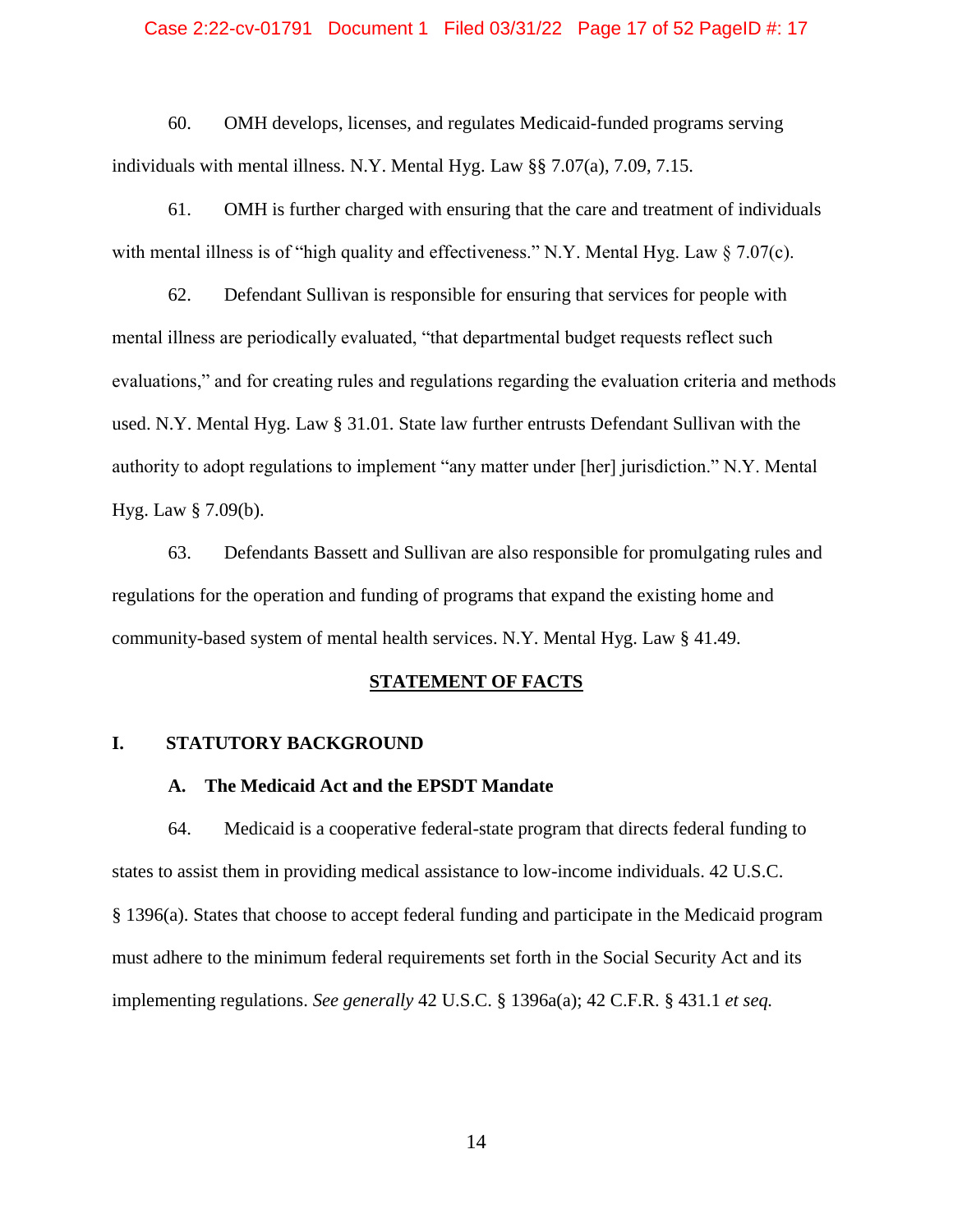# Case 2:22-cv-01791 Document 1 Filed 03/31/22 Page 18 of 52 PageID #: 18

65. To participate in Medicaid, a state must submit and have approved by the Secretary of Health and Human Services a state plan for medical assistance. 42 U.S.C. §§ 1396a,  $1396d(a)$ .

66. New York has chosen to participate in Medicaid.

67. The Social Security Act also requires states to provide services in a timely manner. Assistance must be "furnished with reasonable promptness to all eligible individuals." 42 U.S.C. § 1396a(a)(8); 42 C.F.R. § 435.930(a).

68. "[E]arly and periodic screening, diagnostic, and treatment services . . . for individuals who are eligible under the plan and are under the age of 21" are among the mandatory categories of medical assistance. 42 U.S.C. § 1396d(a)(4)(B). The EPSDT mandate requires states to provide or arrange for such health care, treatment, or other measures that are necessary to correct or ameliorate children's physical and mental impairments and conditions. 42 U.S.C. §§ 1396a(a)(10)(A), 1396d(a)(4)(B), 1396d(r)(5).

69. The Medicaid Act explicitly requires every participating state to implement an EPSDT program that:

- (a) provides or arranges for screening services "in all cases where they are requested," 42 U.S.C. § 1396a(a)(43)(B); and
- (b) provides or arranges for corrective treatment, the need for which is disclosed by such child health screening services, 42 U.S.C. § 1396a(a)(43)(C).

*Rosie D. v. Romney*, 410 F. Supp. 2d 18, 26 (D. Mass. 2006).

70. Under the EPSDT mandate, states must provide and arrange for all of the treatment services covered in 42 U.S.C. § 1396d(a) for Medicaid-eligible children when necessary to "correct or ameliorate . . . mental illnesses and conditions discovered by . . . screening services, whether or not such services are covered under the State plan." 42 U.S.C.  $§$  1396d(r)(5).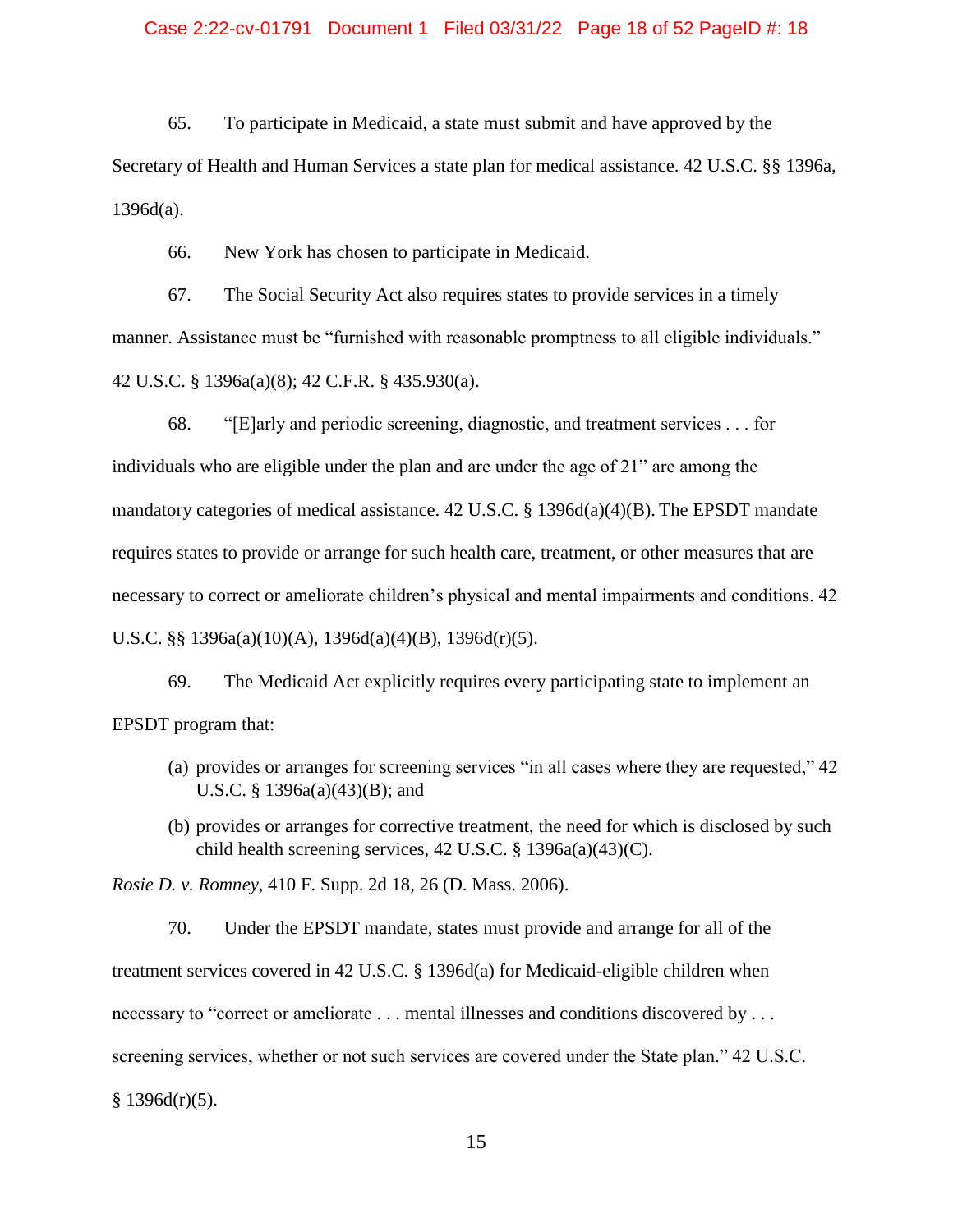### Case 2:22-cv-01791 Document 1 Filed 03/31/22 Page 19 of 52 PageID #: 19

71. Case management services (42 U.S.C. §§ 1396d(a)(19), 1396n(g)) and any "remedial services . . . recommended by a physician or other licensed practitioner of the healing arts . . . for the maximum reduction of physical or mental disability and restoration of an individual to the best possible functional level"  $(42 \text{ U.S.C.} \text{ § } 1396d(a)(13)(C))$  are just some of the home and community-based services that states must provide.

72. Although states may contract with organizations, including managed care entities, to oversee the delivery of services, and may arrange services through provider networks, states retain responsibility for ensuring compliance with Medicaid requirements, including the EPSDT mandates. 42 U.S.C. §§ 1396a(a)(5), 1396a(a)(43), 1396u-2. States must ensure that managed care organizations have the capacity to offer "an appropriate range of services and access to preventive and primary care services" for all enrolled beneficiaries and to maintain "a sufficient number, mix, and geographic distribution" of service providers. 42 U.S.C. § 1396u-2(b)(5).

# **B. The ADA, Section 504, and the Integration Mandate**

<span id="page-18-0"></span>73. Title II of the ADA, 42 U.S.C. § 12131 *et seq.*, prohibits public entities from discriminating against or excluding a "qualified individual with a disability" from participation in the "benefits of the services, programs, or activities of a public entity" "by reason of such disability." 42 U.S.C. § 12132; 28 C.F.R. § 35.130.

74. Implementing regulations for Title II of the ADA require public entities to "administer services, programs, and activities in the most integrated setting appropriate to the needs of qualified individuals with disabilities." 28 C.F.R. § 35.130(d).

75. New York State's mental health service system and Medicaid programs are public entities and, therefore, mental health services must be provided in the most integrated setting appropriate to an individual's needs.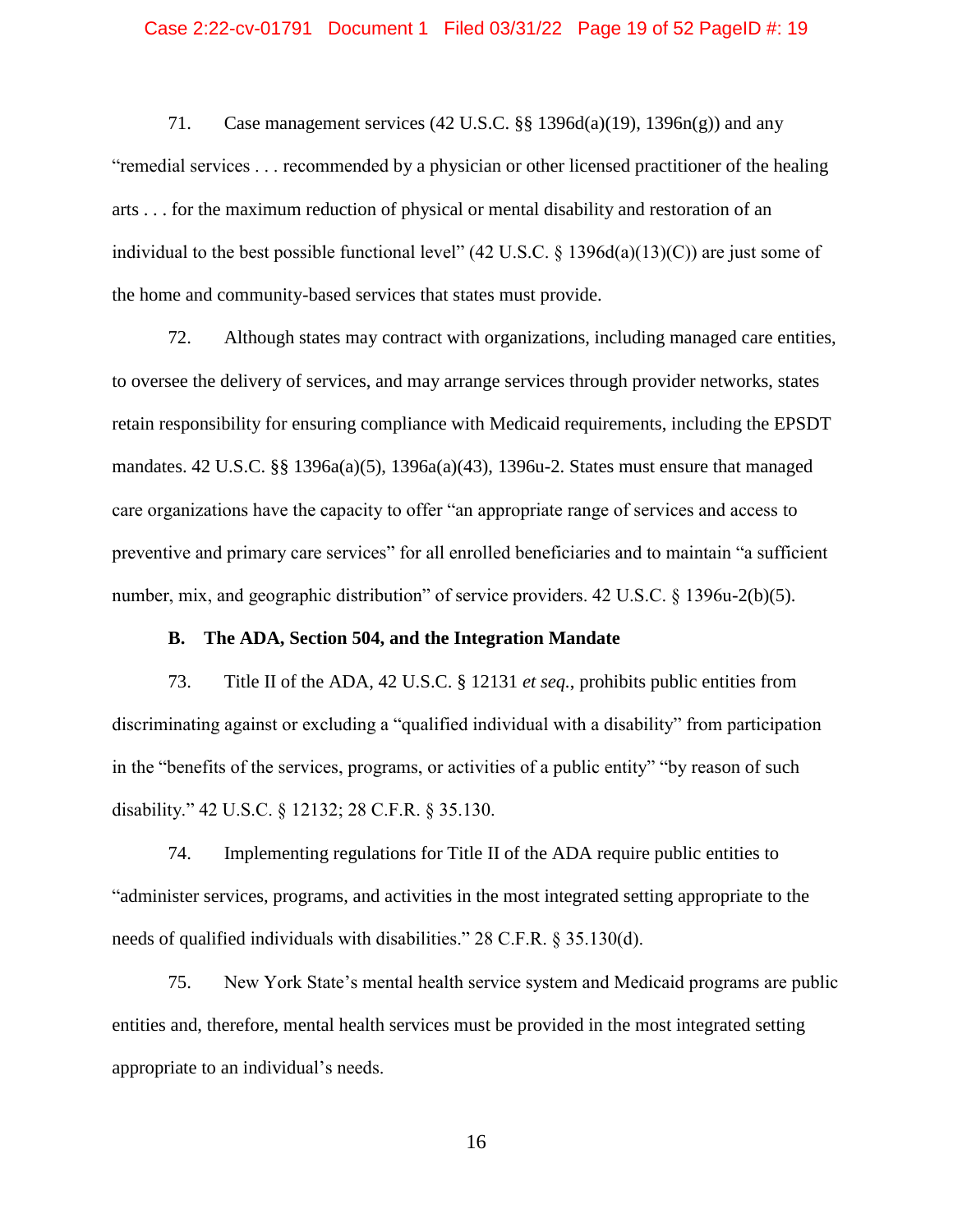## Case 2:22-cv-01791 Document 1 Filed 03/31/22 Page 20 of 52 PageID #: 20

76. The U.S. Supreme Court has held that "unjustified institutional isolation of persons with disabilities is a form of discrimination" and that the ADA requires states to "provide community-based treatment for persons with mental disabilities when treatment professionals determine that such placement is appropriate, the affected persons do not oppose such treatment, and the placement can be reasonably accommodated, taking into account the resources available to the State and the needs of others with mental disabilities." *Olmstead*, 527 U.S. at 600, 607.

77. Section 504, 29 U.S.C. § 794, imposes identical requirements on programs and activities that receive federal financial assistance. *See, e.g.*, 45 C.F.R. § 84.4(b)(2) ("most integrated setting" regulation).

78. This requirement of the ADA and Section 504 is often referred to as the "integration mandate."

79. An "integrated setting" is one that "enables individuals with disabilities to interact with nondisabled persons to the fullest extent possible." 28 C.F.R. part 35, App. B.

80. The Department of Justice has further defined "segregated settings" under *Olmstead* as having the "qualities of an institutional nature" and include, but are not limited to:

(1) congregate settings populated exclusively or primarily with individuals with disabilities; (2) congregate settings characterized by regimentation in daily activities, lack of privacy or autonomy, policies limiting visitors, or limits on individuals' ability to engage freely in community activities and to manage their own activities of daily living; or (3) settings that provide for daytime activities primarily with other individuals with disabilities.

81. Since *Olmstead*, courts have held that the ADA and Section 504 also prohibit states from placing people with mental illness "at serious risk of institutionalization or segregation," even if they reside in the community. *See, e.g.*, *Davis v. Shah*, 821 F.3d 231, 262-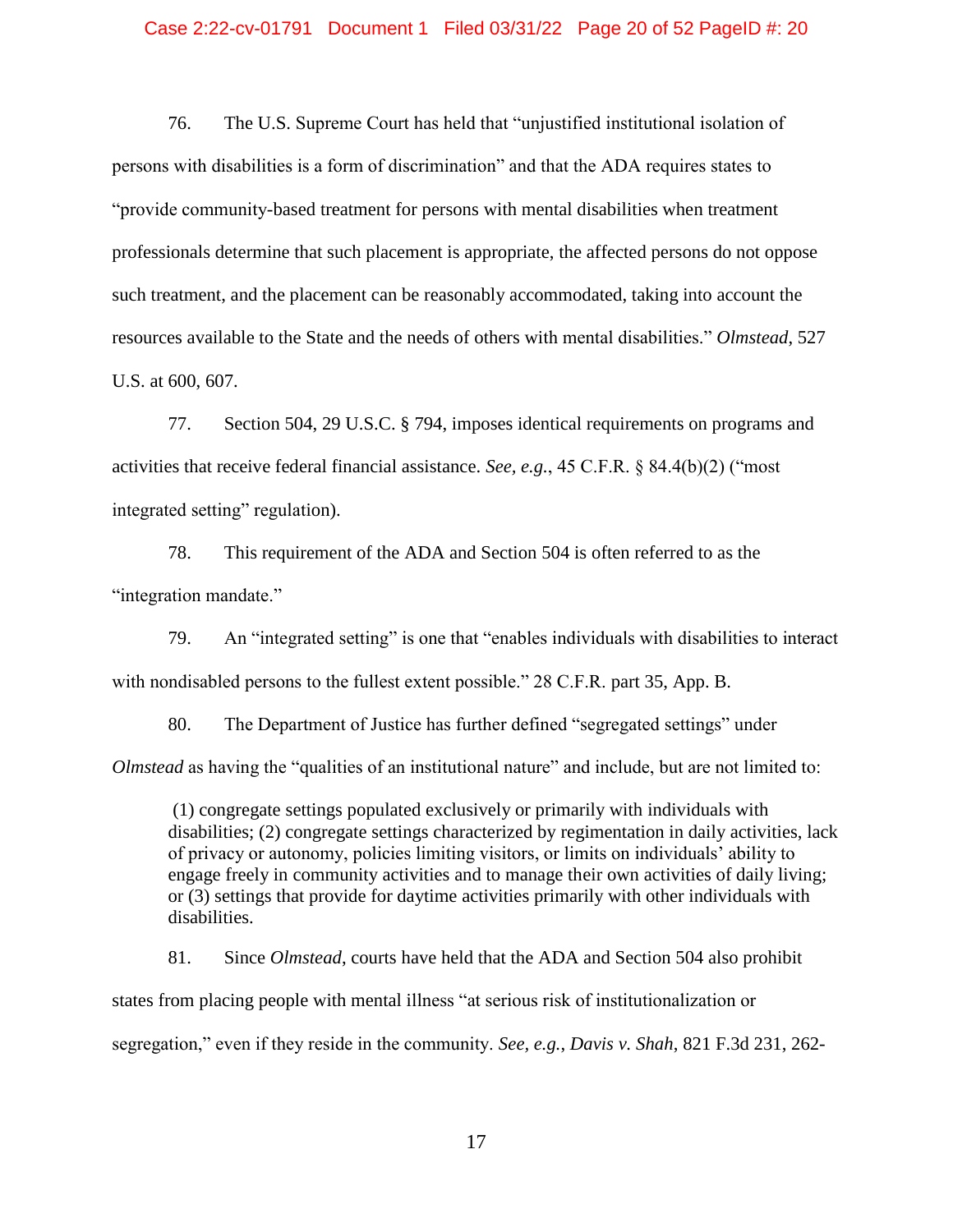Case 2:22-cv-01791 Document 1 Filed 03/31/22 Page 21 of 52 PageID #: 21

263 (2d Cir. 2016); *United States v. Mississippi*, 400 F. Supp. 3d 546, 553 (S.D. Miss. 2019) (collecting decisions).

# <span id="page-20-1"></span><span id="page-20-0"></span>**II. THE NEED FOR INTENSIVE HOME AND COMMUNITY-BASED MENTAL HEALTH SERVICES IN NEW YORK**

# **A. Defendants' Longstanding Failure to Provide Medicaid-Eligible Children with Adequate Mental Health Services**

82. Defendants have long failed to provide adequate mental health services, including IHCB-EPSDT Services, and to provide such services in sufficient quantity, frequency, and duration, and in a timely manner, to meet the needs of New York's Medicaid-eligible children.

83. The federal government has recognized the importance of IHCB-EPSDT

Services. The Department of Justice has concluded that "[i]n-home and community-based services effectively support children with mental health conditions and can reduce reliance on segregated residential treatment," thereby "maintaining [children's] connection to their families and communities." The Centers for Medicare and Medicaid Services ("CMS") and the Substance Abuse and Mental Health Services Administration ("SAMHSA") have explained that home and community-based services have resulted in "[i]mproved clinical and functional outcomes" for children and "significant improvement in the quality of life for . . . children, youth, and family," including "[r]educed costs of care," "[i]mproved school attendance and performance," "[i]ncrease in behavioral and emotional strengths," "[m]ore stable living situations," "[r]educed suicide attempts," and "[d]ecreased contacts with law enforcement."

84. There are over 2,200,000 children and adolescents enrolled in Medicaid in New York State, tens of thousands of whom are eligible to receive IHCB-EPSDT Services.

85. The mental health treatment needs of New York's Medicaid-eligible youth have long been at crisis levels. More than one in ten teenagers in the State suffer a major depressive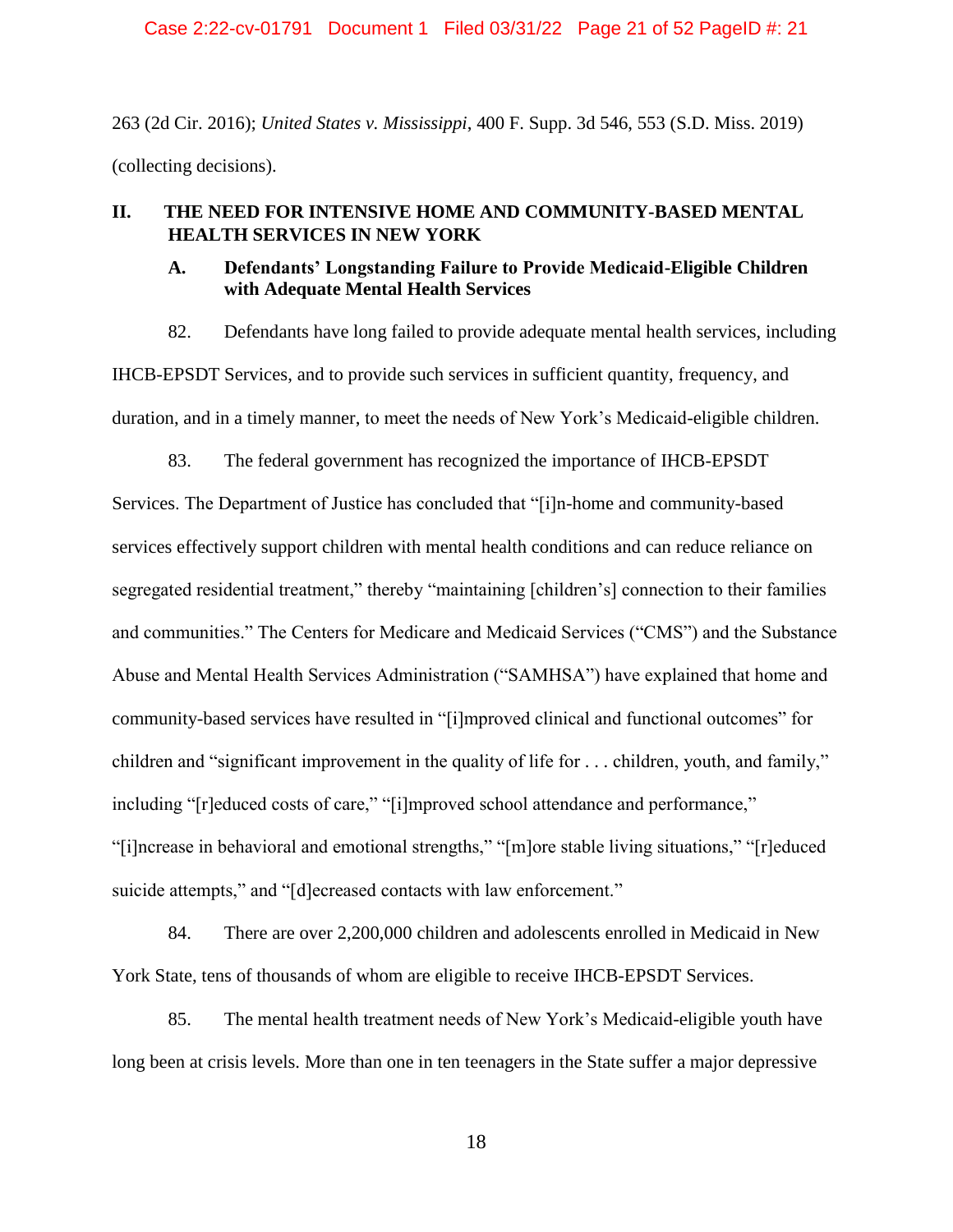### Case 2:22-cv-01791 Document 1 Filed 03/31/22 Page 22 of 52 PageID #: 22

episode, there are surges of youth visiting New York's emergency rooms due to mental health crises, and suicide has long been one of the leading causes of death for youth aged five to 19.

86. Certain groups of Medicaid-eligible children, including LGBTQIA+ youth, are disproportionately affected by New York's lack of adequate mental health services. For example, lesbian, gay, and bisexual youths consider suicide at three times the rate of their non-LGBTQIA+ peers.

87. Children of color also suffer disproportionately from inadequate mental health care, including disproportionate risks of suicide. In October 2020, the U.S. Department of Health and Human Services reported to Congress on "African American Youth Suicide" in response to a Congressional committee finding that "African American children aged 5 to 12 are dying by suicide at nearly twice the rate of their white counterparts." The report concluded, among other things, that "[l]ower rates of current or past mental health problems despite higher rates of past suicide attempts suggests that Black youth have limited access to and/or utilization of mental health services."

88. The Centers for Disease Control and Prevention found that Black high schoolers in New York State were nearly twice as likely as their white peers to have engaged in a suicide attempt that resulted in an injury, poisoning, or overdose.

89. Defendants are aware of the extent of the mental health crisis in New York. In a December 2019 report, OMH acknowledged that "1 in 10 youth have a serious emotional disturbance," (often referred to as "SED"), but only "20% of children with SED" receive the "specialty mental health treatment" that they need. OMH further stated that: "A majority of youth in juvenile justice settings and other 'cross system[s]' . . . have SED[s]"; "1 in 5 teens experience clinical depression"; and "[s]uicide is the 2[nd] leading cause of death for 15-24 year-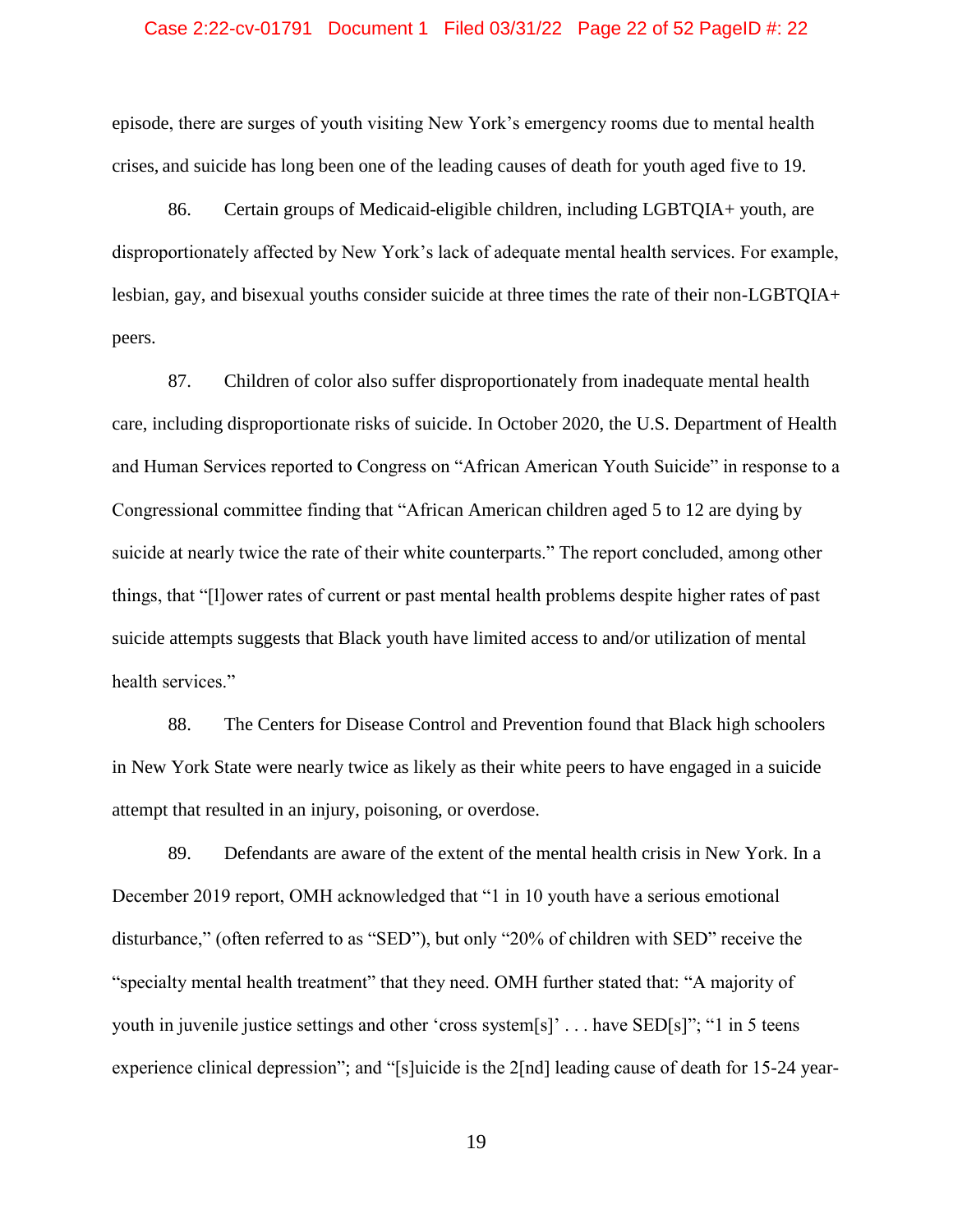### Case 2:22-cv-01791 Document 1 Filed 03/31/22 Page 23 of 52 PageID #: 23

olds." Mental illness also leads to failure in school. In fact, OMH reported that "[a]pproximately 50% of students with a mental illness age 14 and older drop out of high school." What's more, "[h]alf of all lifetime cases of mental disorders begin by age 14."

90. In the same report, OMH also acknowledged the substantial need for "[m]ore [mental health] services available to children from birth to age 21 (including children under 5 and for young adults 18 to 21)." The report likewise acknowledged New York's obligation to treat Medicaid-eligible children with mental illness in the least restrictive setting.

91. Defendants have known for at least a decade that New York's Medicaid system fails to meet the mental and behavioral health needs of the State's Medicaid-eligible children.

92. As early as 2011, a Behavioral Health Reform Work Group appointed pursuant to then-Governor Andrew Cuomo's executive order documented numerous deficiencies in the delivery of behavioral health services to Medicaid-eligible children: "Despite the significant spending on behavioral health care, the system offers little comprehensive care coordination even to the highest-need individuals, and there is little accountability for the provision of quality care and for improved outcomes for patients/consumers." The Work Group also found that the "average time between onset and treatment of mental illness in children . . . is approximately nine years."

93. The Children's Subgroup of the Behavioral Health Reform Work Group found, among other things, that "current systems are 'siloed'" and the "current behavioral healthcare system for children and their families is underfunded." The Children's Subgroup emphasized that "harmful and costly developmental trajectories continue to be formed early in life."

94. These longstanding and ongoing deficiencies were also confirmed by a 2015 report, titled "Redesigning Children's Behavioral Health Services in New York's Medicaid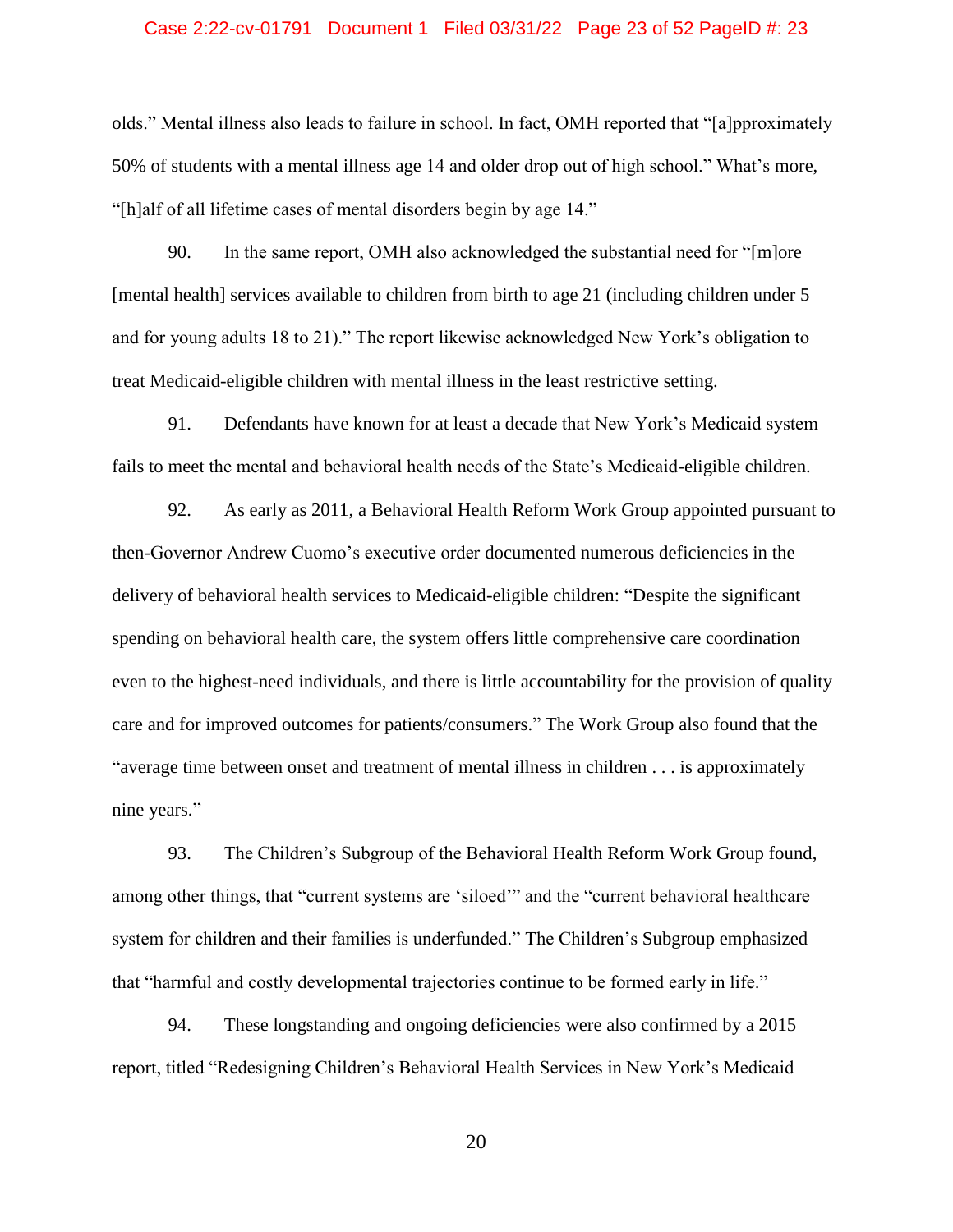# Case 2:22-cv-01791 Document 1 Filed 03/31/22 Page 24 of 52 PageID #: 24

Program," issued by the Medicaid Institute, which is part of the United Hospital Fund. That

report noted that:

- The delivery of behavioral health services is "piecemeal and fragmented."
- "Families are often served by a disjointed, overlapping, non-comprehensive and costly series of services. Medicaid redesign must better align systems to yield continuity of care, access, and cost-efficiency, and promote greater integration of primary care and behavioral health."
- New York's Medicaid system for children's behavioral health results in "uncoordinated and fragmented care, as well as unmet needs for those wait-listed or ineligible for waiver services . . . ."
- "The] design and its resulting fragmented services array is insufficiently flexible to meet many children's constantly changing [behavioral health] needs, complicating the goal of connecting kids to the right services in the right amount at the right time."
- "Significant systems gaps" include "waiting too long to treat children, giving them treatment because it is available rather than appropriate, and using a 'siloed' approach to care that does not, by its very nature, take into account the entire child and his or her context within a family unit."
- 95. The Medicaid Institute report concluded that "a full array of services is required"

to meet the needs of Medicaid-eligible children in light of "the wide variety of [behavioral health] diagnoses," but that the numbers of Medicaid behavioral health providers are not sufficient "to meet the expected demand." "Currently, in New York, children have long waits to see a child psychiatrist." "[T]here is a shortage of specially trained [behavioral health] practitioners who can prescribe medications." "[T]here is a dearth of practitioners schooled in the latest therapeutic models." "Turnover rates are high." And, while there is "broad agreement" about the need to develop the array of behavioral health services for children, "there is no momentum, dedicated resource or formal effort to make this a reality."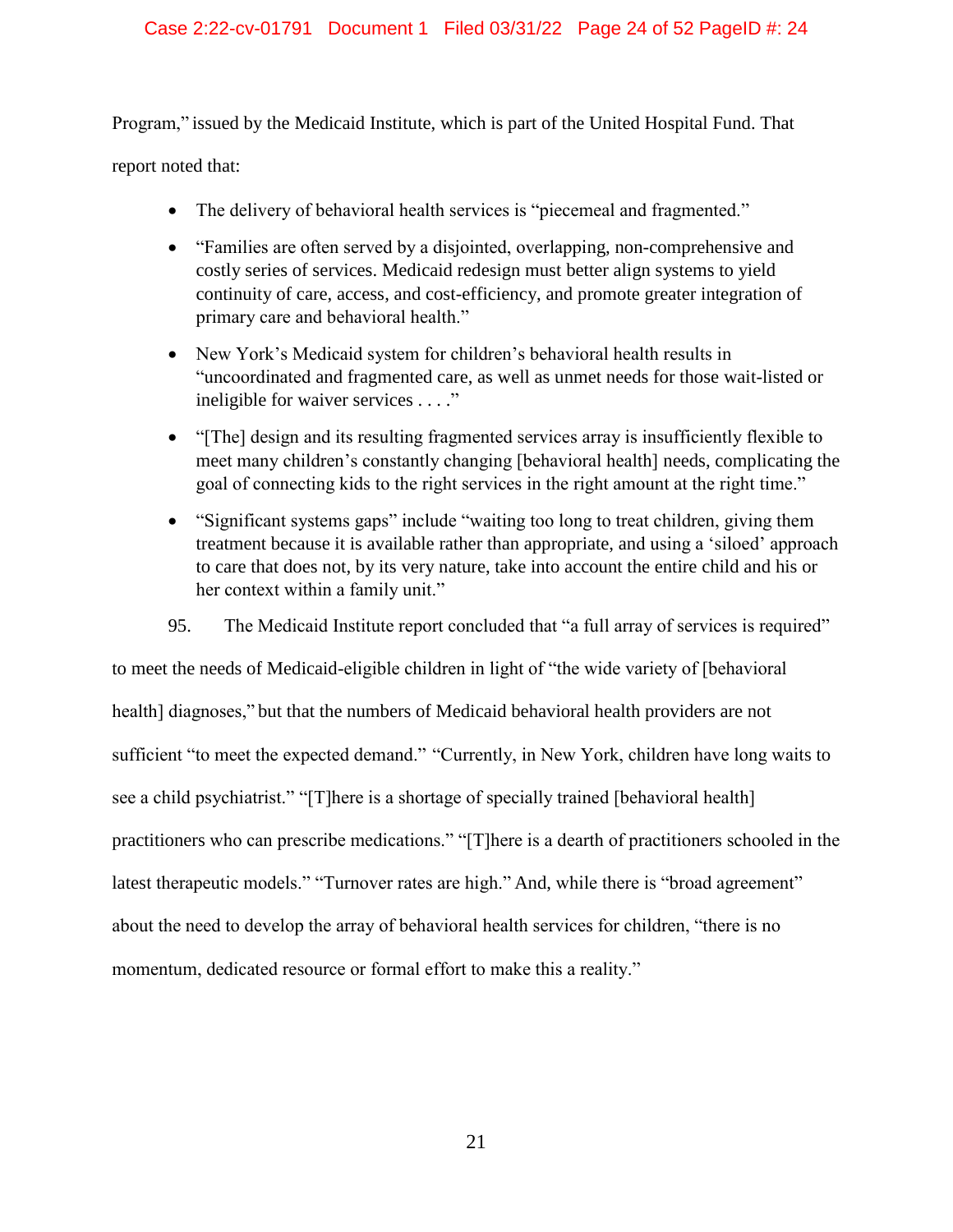# <span id="page-24-0"></span>**B. The Limited Home and Community-Based Mental Health Services Supposedly Available in New York Do Not Include Critically Important Required Services**

96. Recognizing the need for substantial improvements, New York amended its Medicaid plan starting in 2019 to include some additional EPSDT services that children in New York are supposed to receive in their homes and communities. New York also obtained federal approval for HCBS Waiver Services to reach Medicaid-eligible children who would be at risk of unnecessary institutionalization in the absence of the waiver services. However, the services referenced in the state plan do not include all the required IHCB-EPSDT Services. As a result, Defendants deprive Medicaid-eligible children of access to the services they need and are legally entitled to receive.

97. In the remainder of this section, the Complaint first describes how the services included in the State's Medicaid plan or provided by the State fall short of the IHCB-EPSDT requirements (¶¶ 100 to 120), after which the limited HCBS Waiver Services are described (¶¶ 121 to 125). Section III then describes how Defendants have failed to provide or arrange for even these limited services to be sufficiently available to meet the needs of Medicaid-eligible children.

98. Plaintiffs' claims under the Medicaid Act (set forth at  $\P$  181 to 186), on behalf of themselves and the EPSDT Class members, are based on Defendants' failures to arrange for or provide IHCB-EPSDT Services.

99. Plaintiffs' claims under the ADA and Section 504 (set forth at ¶¶ 187 to 206), on behalf of themselves and the ADA Class members, are based on Defendants' failures to arrange for or provide both IHCB-EPSDT Services and HCBS Waiver Services.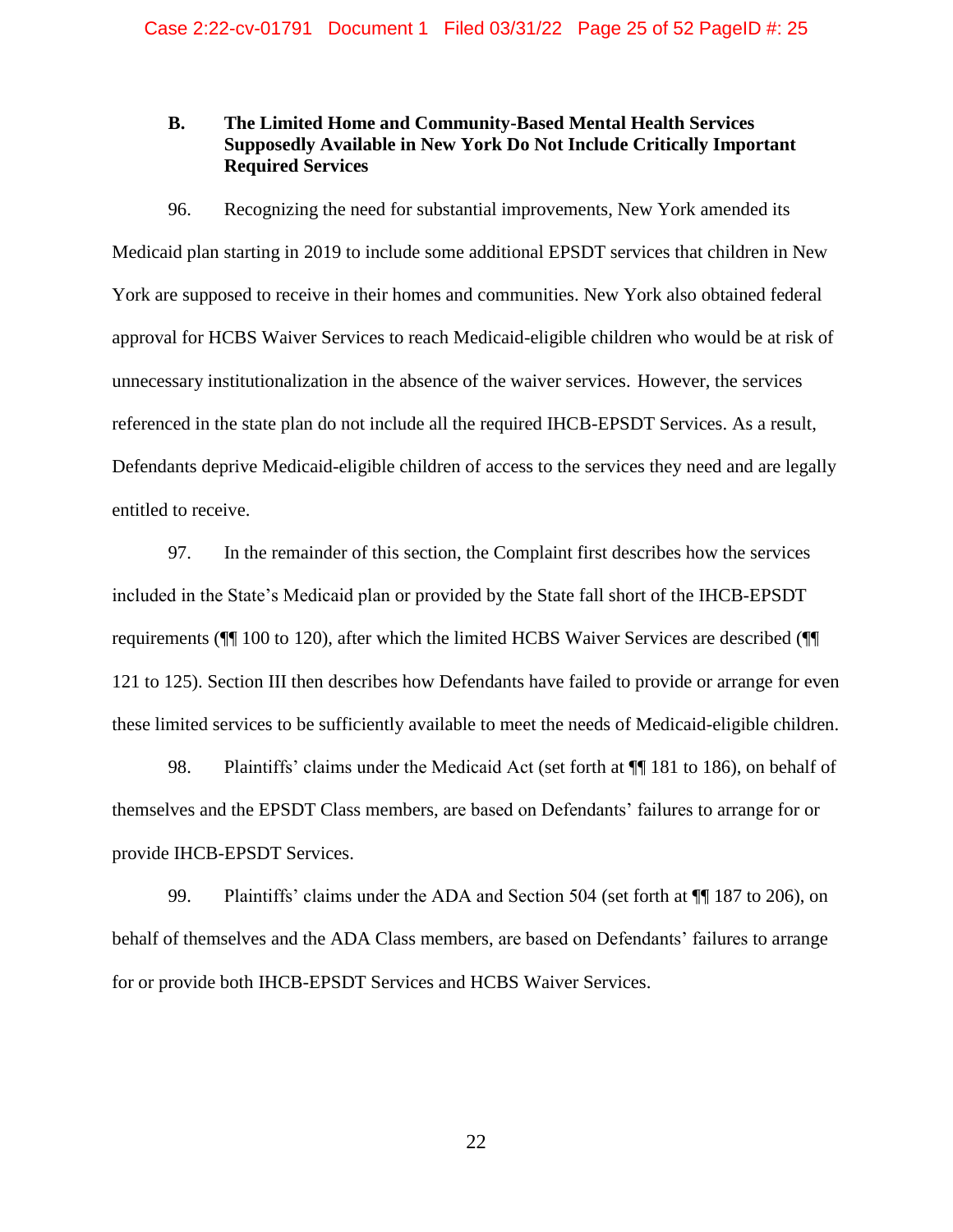# <span id="page-25-0"></span>**1. IHCB-EPSDT Services**

# **a. Intensive Care Coordination Services**

<span id="page-25-1"></span>100. Intensive care coordination is a critical component of IHCB-EPSDT Services. Intensive care coordination is a robust form of case management that includes: an assessment and service planning process conducted through a child and family team, which includes the child and family, and their formal and informal support network; assistance accessing and arranging for services; coordinating multiple services, including crisis services; advocating for the child and family; monitoring and follow-up activities; and transition planning.

101. Children with severe or complex mental health issues need intensive care coordination to ensure they receive the mental and behavioral health treatment and other medically necessary services they need while living in their homes and communities. CMS, the federal agency under the U.S. Department of Health and Human Services ("HHS") that oversees Medicaid, and SAMHSA, the agency within HHS that leads public health efforts to advance the behavioral health of the nation, recognize that intensive care coordination is vitally important. In their guidance to states, they acknowledge that intensive care coordination should include: "assessment and service planning," "accessing and arranging for services," "coordinating multiple services," "access to crisis services," "advocating for the child and family," and "monitoring progress."

102. Intensive care coordination is a covered service under Medicaid as a case management service and rehabilitative service. *See* 42 U.S.C. §§ 1396d(a)(13), 1396d(a)(19), 1396n(g)(2); 42 C.F.R. §§ 440.130(d), 440.169, 441.18.

103. In New York State, some limited form of care coordination for Medicaid-eligible children is ostensibly arranged by care managers employed by provider groups known as "Health Homes." But the care coordination provided by Health Homes is not at all intensive.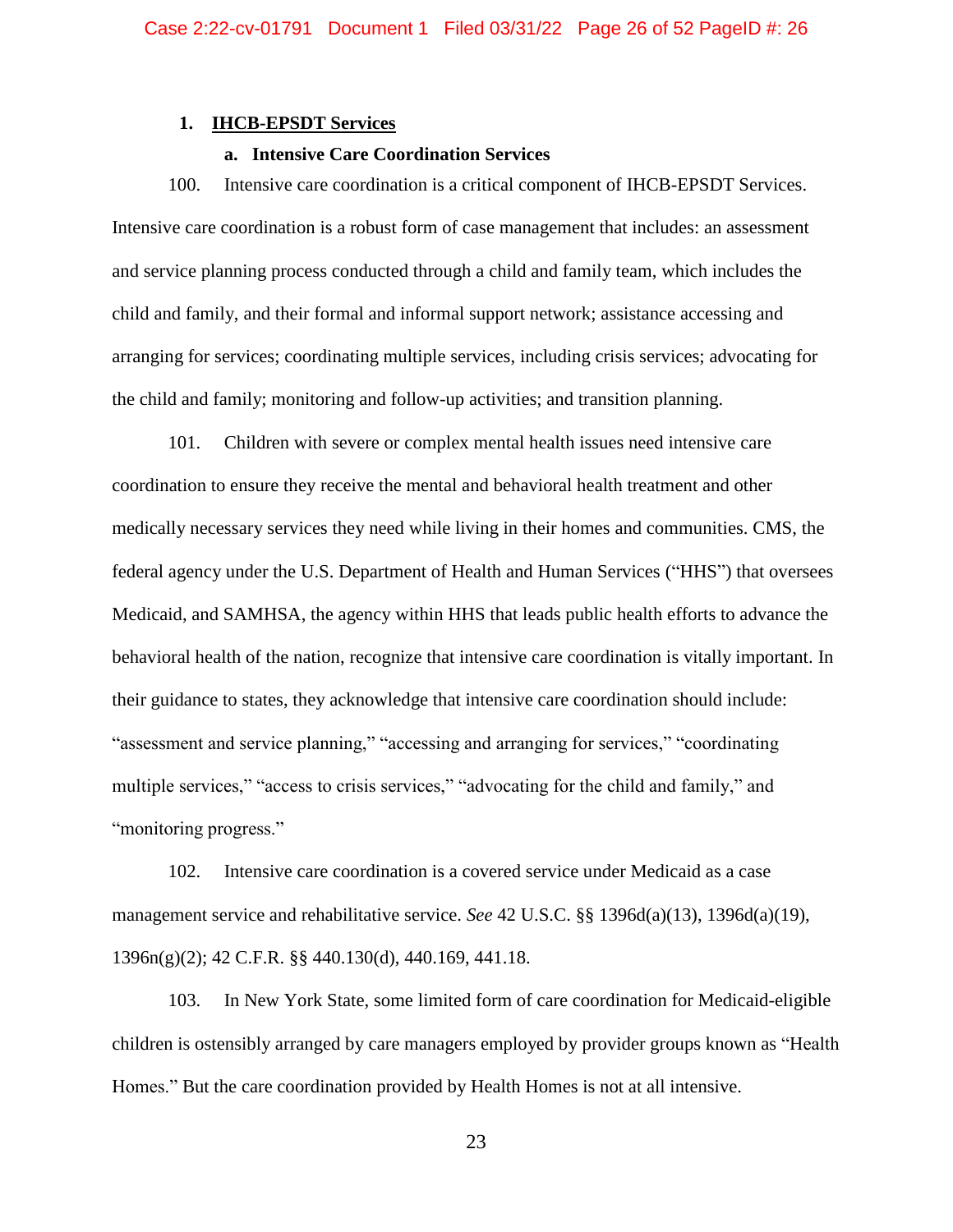# Case 2:22-cv-01791 Document 1 Filed 03/31/22 Page 27 of 52 PageID #: 27

104. New York's Health Homes do not provide the intensive care coordination services that children with severe or complex mental health conditions need and that EPSDT requires Defendants to provide. They do not provide planning and treatment through a child and family team, and do not provide intensive care coordination including care management and skill-based rehabilitation in the home and community where children and their families and caregivers need such services.

105. Multiple counties have explained that the State simply does not provide intensive care coordination. For example,

- Westchester County noted in its 2021 local service plan that "Children's Mental" Health services [have] been impacted by Health Home . . . implementation. Specifically those children and families who had been served under Intensive Case Management and were reduced to Health Home Care Management level of care. These are children with serious mental health issues whose needs were met by intensity of [Intensive Case Management] visits and services. We have experienced many Health Home/Care Management programs not being able to meet their level of service need and respond in a timely and efficient way."
- In 2020, Montgomery County noted that "Care management via [Health] Homes and the loss of traditional ICM/SCM services has been terribly executed. Patients are not able to get the level of care they need to keep them from the hospital due to caseload sizes and the additional responsibilities of unqualified care managers who may not have any experience in the MH/SUD systems. This is further complicated now that the Children's Health Homes has been [enacted]. Patients and families contin[ue] to struggle with understanding the services and as providers there is a lot of confusion as to how a care manager can help families."
- Schoharie County similarly reported that New York's "Care Coordination model is focused on referral and service linkage, without the previous Case Management focus on engagement and skill building. The loss of the targeted case management program and transition into the Medicaid Health Home Care Management has resulted in adults and children receiving less adequate services for their needs."

106. Rather than providing intensive care coordination, Health Homes act merely as a

referral system, often simply informing families that services are unavailable or subject to

waitlists. *See* ¶¶ 136-138, 163 below.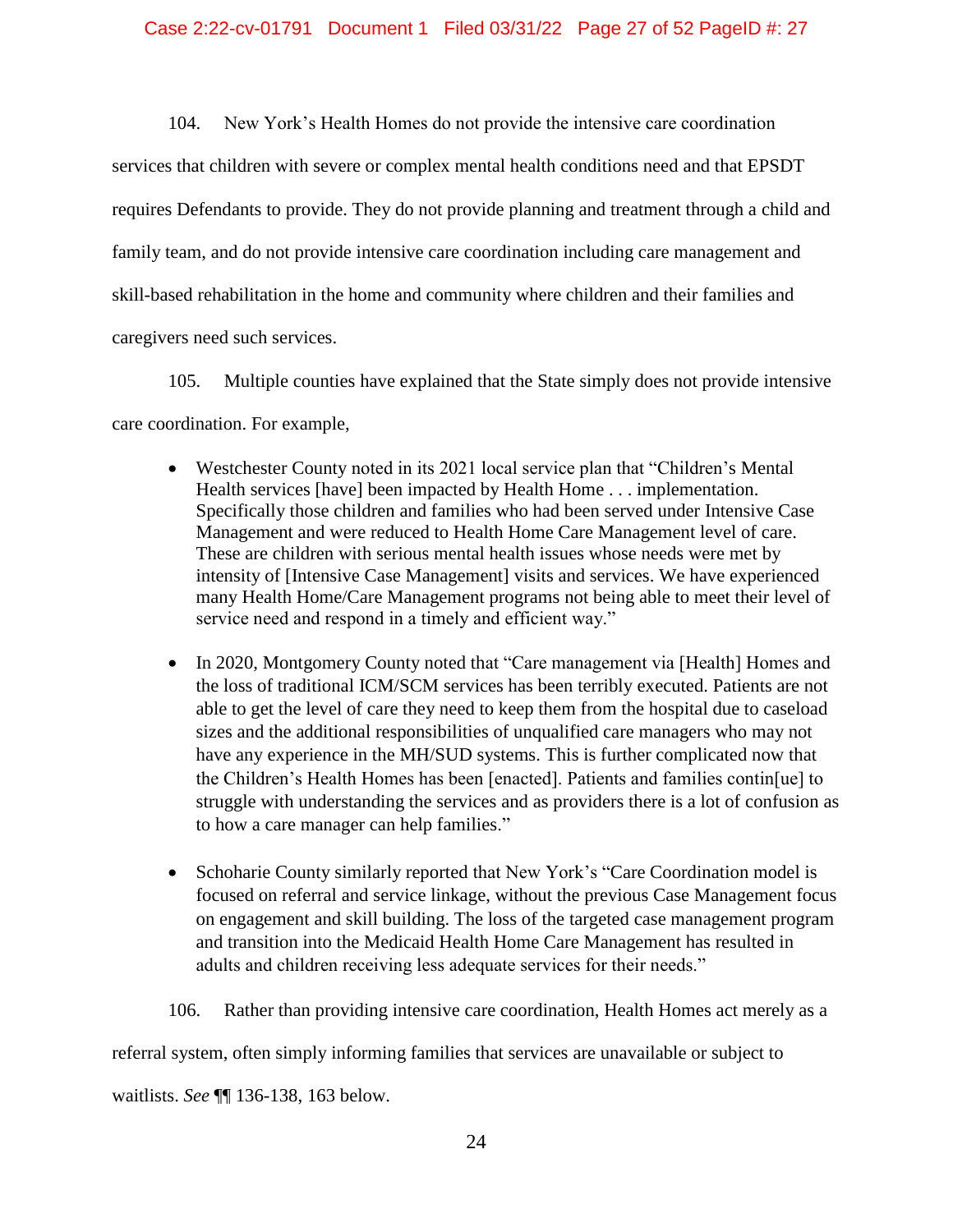# Case 2:22-cv-01791 Document 1 Filed 03/31/22 Page 28 of 52 PageID #: 28

107. Thus, New York's Medicaid-eligible children do not receive the intensive care coordination that they need and are legally entitled to receive.

#### **b. Intensive, Home-Based Behavioral Services**

<span id="page-27-0"></span>108. IHCB-EPSDT Services also include home and community-based individualized intensive behavioral services and supports coverable as rehabilitation services, including therapeutic interventions, provided on a frequent and consistent basis, that are designed to improve behaviors associated with a child's mental health conditions.

109. Intensive home-based behavioral services are provided to children and families in their homes or any settings where the children are naturally located. Intensive home-based behavioral services, like other IHCB-EPSDT Services, are medically necessary for children with severe or complex mental health conditions.

110. New York's Medicaid plan purports to provide for certain intensive behavioral services as part of a package of mental health services referred to as Children and Family Treatment and Support Services ("CFTSS").

111. CFTSS services were incorporated in the State's Medicaid Plan starting in January 2019 as part of the State's multi-year Medicaid "redesign," supposedly to address the substantial deficiencies in New York's mental health system for children. The intensive behavioral services ostensibly offered in the package of CFTSS services include the following:

- (a) Community psychiatric supports and treatment, a multi-component service that consists of intensive interventions and rehabilitative supports;
- (b) Psychosocial rehabilitation, *i.e.*, services that build a child's social and interpersonal skills, daily living skills, and ability to achieve community integration;
- (c) Family peer support services, *i.e.*, services provided to parents and families by people with similar-lived experiences that include support, self-advocacy skills, and parent skill development; and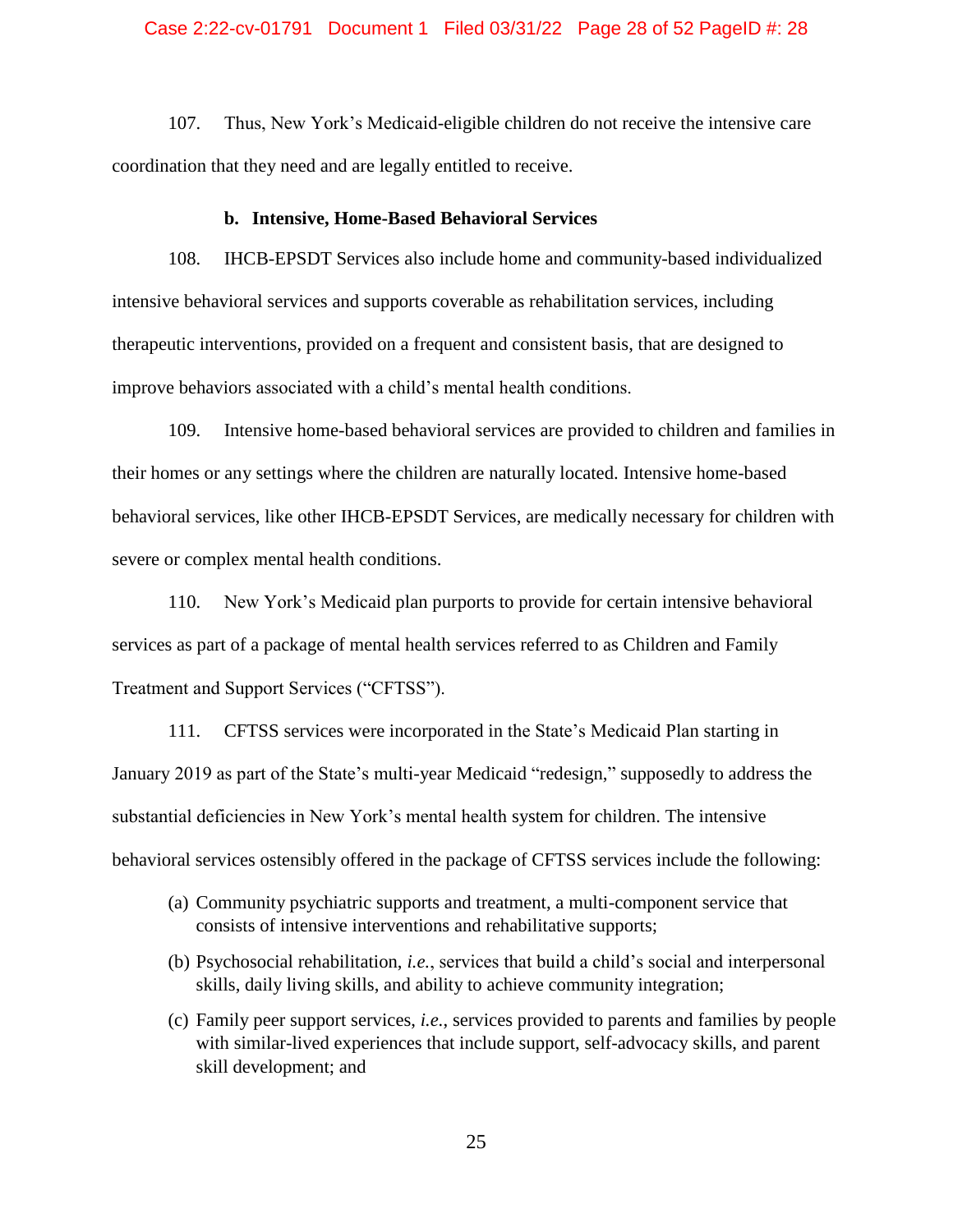# Case 2:22-cv-01791 Document 1 Filed 03/31/22 Page 29 of 52 PageID #: 29

(d) Youth peer support services, *i.e.*, services provided to children by people with similar lived experiences to set goals, build skills, and become successful participants in their treatment regimes.

112. To facilitate the child's ability to receive services in the home or where the child otherwise is naturally located, CFTSS ostensibly provides for an array of mental health services, including assessments, to be provided by licensed mental health practitioners other than medical doctors, such as psychotherapists, clinical social workers, therapists, and counselors.

113. To receive any one of the CFTSS services, children must either be referred directly to a CFTSS provider or first be assessed by a licensed practitioner of the healing arts, and then referred to the appropriate CFTSS service. Under the State's Medicaid Plan, anyone can refer a child for this initial assessment, including a parent, pediatrician, or county worker.

114. For a child to be eligible for a CFTSS service, the CFTSS provider or licensed practitioner of the healing arts must determine that the service is medically necessary for the child. Upon that determination, New York's Medicaid program is required to provide that service to the child as part of the child's EPSDT benefit.

115. Despite these requirements, Defendants have failed to provide or arrange for these services for the members of the EPSDT Class and the ADA Class. As alleged more fully in Section III of this Complaint, these required CFTSS services either do not exist at all, do not exist in sufficient quantity, frequency, or duration, or are not timely made available to the children for whom they have been deemed medically necessary.

116. Moreover, in the absence of the requisite intensive care coordination discussed above, providing individual, isolated CFTSS services to a child will be insufficient to meet that child's needs. Without intensive care coordination, no person or entity is responsible for coordinating the various, multiple aspects of the child's mental health care as is medically necessary and required under the Medicaid Act.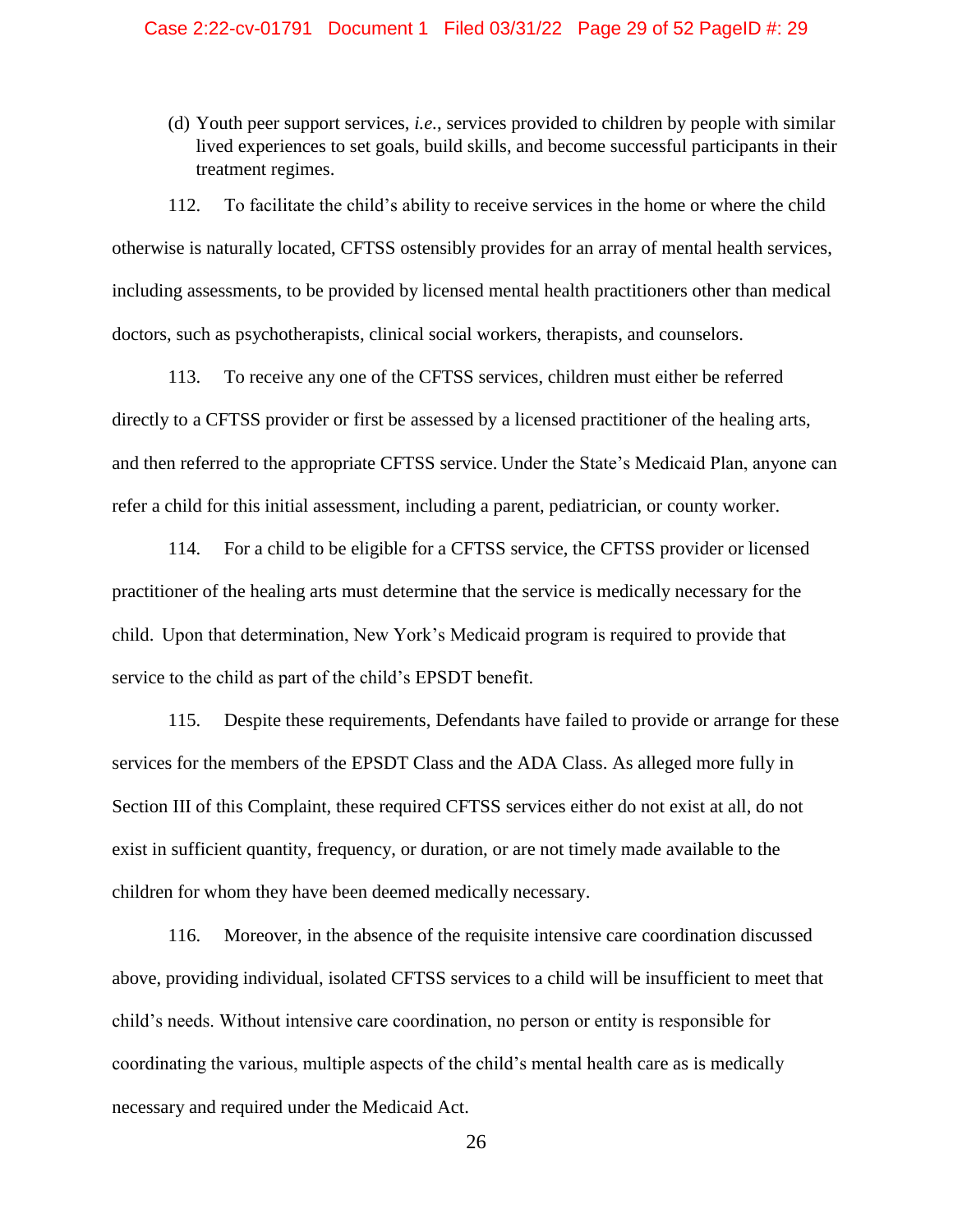# **c. Mobile Crisis Services**

<span id="page-29-0"></span>117. Mobile mental health crisis services are another critical component of IHCB-EPSDT Services.

118. For children experiencing a mental health crisis, a mobile, onsite, in-person response should be available at times or places necessary to meet the needs of the child for the purpose of identifying, assessing, and stabilizing the situation and reducing any immediate risk of harm.

119. The mobile crisis response should be delivered wherever the crisis occurs, including in the child's home, school, or community.

120. Here again, New York State's Medicaid Plan provides for mobile crisis intervention services as one of the services theoretically available under CFTSS, but Defendants have failed to implement mobile crisis intervention services in any meaningful way, and such services are largely unavailable to the children who need and are legally entitled to them.

# <span id="page-29-1"></span>**2. HCBS Waiver Services**

121. In addition to the IHCB-EPSDT Services described above, New York purports to provide critical mental health services as part of its package of HCBS Waiver Services.

122. HCBS Waiver Services are services authorized through a waiver under Section 1915(c) of the Social Security Act allowing New York to spend federal Medicaid dollars on these services notwithstanding the existing Medicaid rules prohibiting the use of federal funds for these purposes.

123. HCBS Waiver Services are designed to provide support for children with mental health needs "at risk of admission to institutional levels of care." As such, to be eligible for these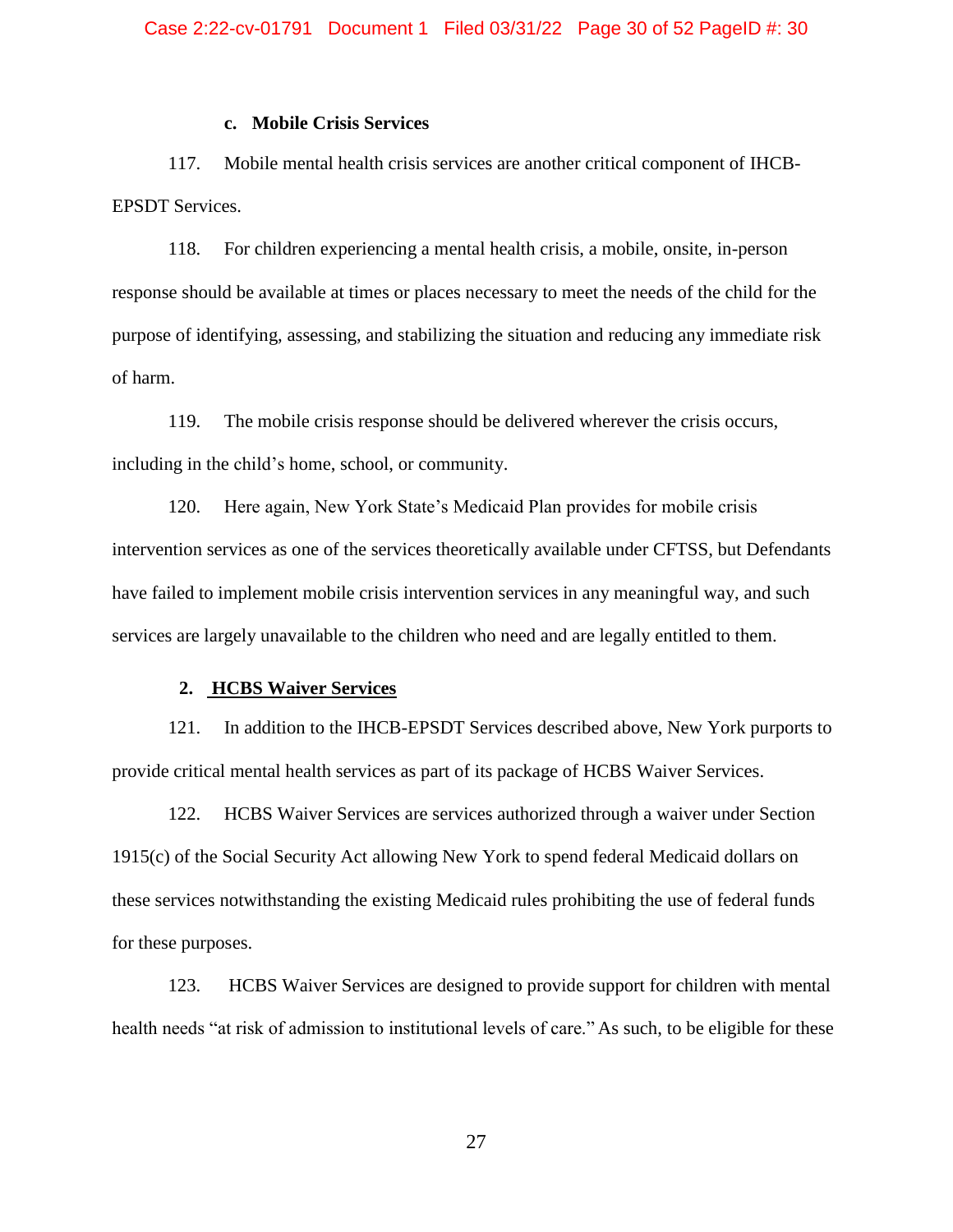### Case 2:22-cv-01791 Document 1 Filed 03/31/22 Page 31 of 52 PageID #: 31

services, children must be capable of receiving services in the community but at risk of being admitted to more restrictive settings to receive mental health treatment.

124. By stated policy, HCBS Waiver Services include the following:

a. Planned and Crisis Respite Care, *i.e.*, short-term relief for caregivers of children suffering with mental health issues, including in crisis situations, without which the child would need a higher level of care due to caregiver burnout and/or the temporary inability of the caregiver to provide the required assistance to the child; and

b. Caregiver/Family Supports and Services, *i.e.*, providing caregivers training and education to better meet the mental health needs of children.

125. As with the IHCB-EPSDT Services described above, Defendants also fail to provide HCBS Waiver Services to meet the needs of the ADA Class. HCBS Waiver Services either do not exist at all, do not exist in sufficient quantity, or are not timely made available to the children and their caregivers who need them. Children deprived of any HCBS Waiver Services for which they are eligible, by definition, are children with severe or complex mental and behavioral health issues who either have been institutionalized or who are at serious risk of institutionalization.

# <span id="page-30-0"></span>**III. NEW YORK'S ONGOING FAILURE TO PROVIDE IHCB-EPSDT SERVICES AND HCBS WAIVER SERVICES NECESSARY TO MEET THE NEEDS OF MEDICAID-ELIGIBLE CHILDREN**

126. Despite the compelling need for IHCB-EPSDT Services and HCBS Waiver Services, Defendants fail to provide these services in sufficient quantity, frequency, and duration to meet the needs of the State's Medicaid-eligible children.

127. Defendants likewise have failed to implement policies and practices statewide to ensure that the services are provided to meet the mental health care needs of the EPSDT and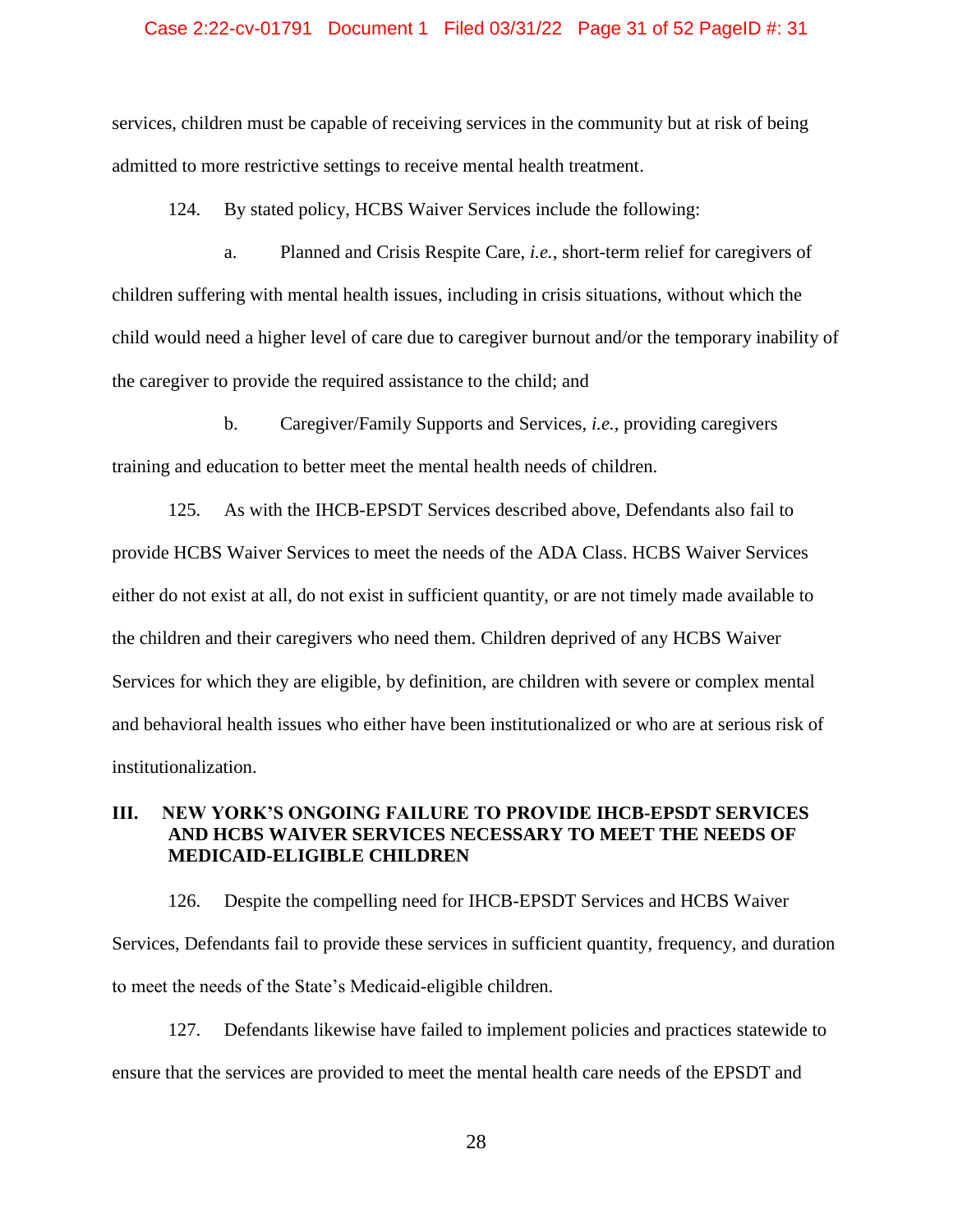# Case 2:22-cv-01791 Document 1 Filed 03/31/22 Page 32 of 52 PageID #: 32

ADA Class members. As a result, there remains a lack of IHCB-EPSDT Services and HCBS Waiver Services, and these services are frequently unavailable, inaccessible, inadequate, and subject to lengthy waiting lists. Medicaid-eligible children thus remain without the services they need and to which they are entitled as a matter of law.

128. The extensive, statewide, and ongoing failure to provide mental health services to Medicaid-eligible children has been well-documented by multiple sources, including counties, mental health providers, advocates, independent studies, and Defendants' own data, admissions, and records.

# <span id="page-31-0"></span>**A. Defendants Fail to Provide Class Members with the IHCB-EPSDT Services and HCBS Waiver Services They Need**

129. It is widely recognized throughout the state that Defendants fail to provide adequate intensive home and community-based mental health services to Medicaid-eligible children. Critical mental health services, to the extent they are even available, are fragmented and uncoordinated, leaving desperate families on their own to attempt to coordinate their children's care and to cobble together any mental health services they can. In sum, IHCB-EPSDT Services and HCBS Waiver Services remain illusory in the state.

130. This shortage of services afflicts communities across the state. In October 2020, for example, New York's Regional Planning Consortium ("RPC"), a statewide network of community stakeholders and managed care organizations, found that, in multiple regions, there were no "active providers for CFTSS and HCBS [Waiver Services]"; that children were "waiting many months for services"; and that providers were "only serving within their agencies and [were] not accepting community referrals."

131. At an August 2020 meeting, stakeholders identified access and capacity issues as a "top area" needing focus, noting that "services that [the State] said families would have access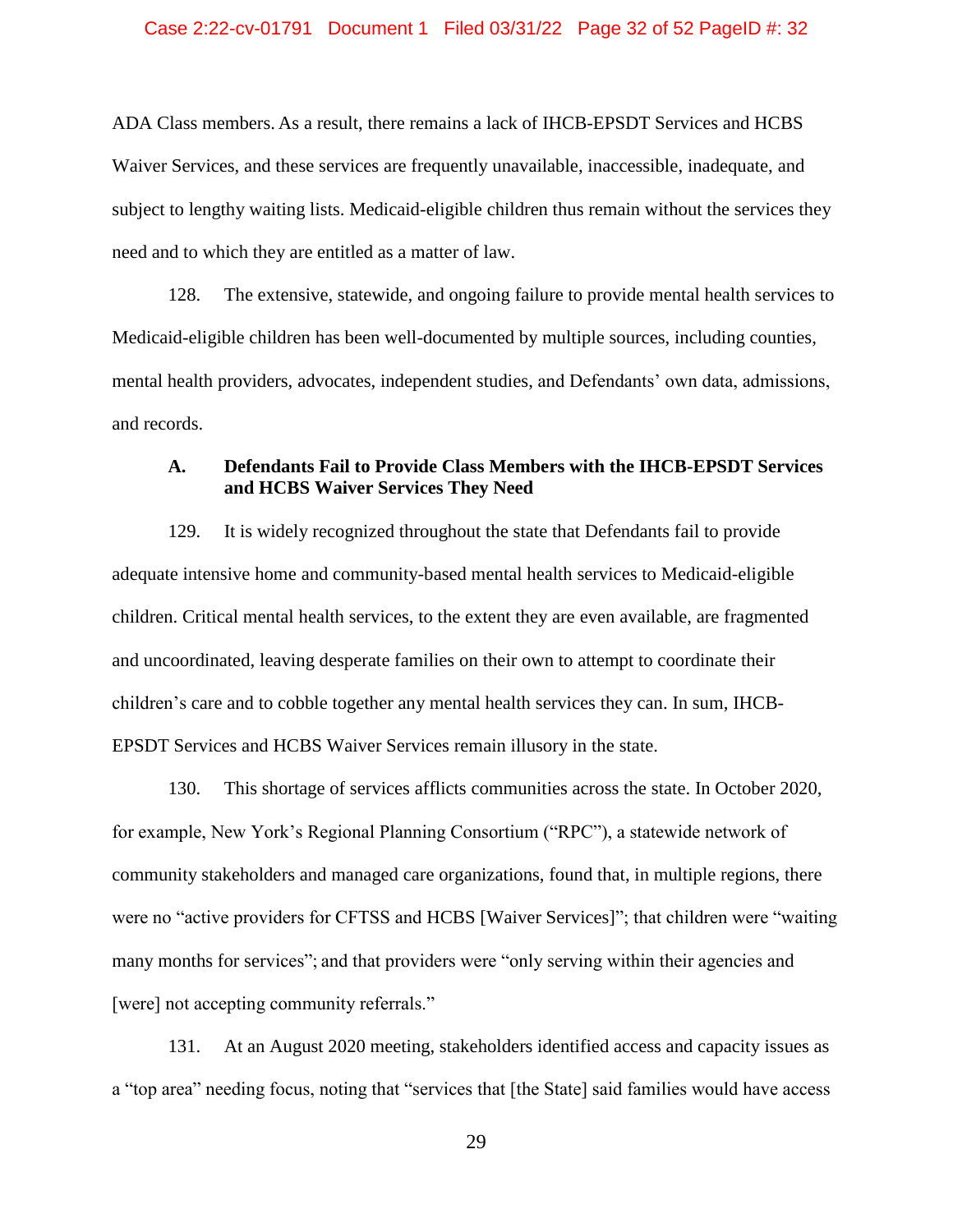### Case 2:22-cv-01791 Document 1 Filed 03/31/22 Page 33 of 52 PageID #: 33

to are not being provided," for example, crisis intervention through CFTSS. In a November 2020 letter to Defendant Sullivan, the RPC's parent organization, the New York State Conference of Local Mental Hygiene Directors, emphasized the need to support "increasing capacity needs and the struggling workforce."

132. Recent reports from New York's individual regions include similarly grim assessments. For example, the Southern Tier reported that multiple providers identified the lack of available staffing as a predominant barrier to providing services. Central New York complained about "providers with increased job vacancies leading to increased burnout and turnover from existing care managers due to high caseloads." The Mohawk Valley region stated that there "is difficulty in connecting clients" to CFTSS and HCBS Waiver Services "due to limited providers of these services in this region and long wait-lists for agencies who do provide services." The Finger Lakes region further highlighted problems resulting from "the inadequacy of response to people experiencing urgent behavioral health problems, with the default responders inappropriately being solely law enforcement."

133. Data from the past few years confirm that New York is failing to meet the needs of Medicaid-eligible children for IHCB-EPSDT Services for in-home behavioral support services, despite the existence of New York's CFTSS program.

134. OMH projected that approximately 200,000 children would be eligible for CFTSS services. As of October 2020, however, only 8% of the anticipated number of children had received any CFTSS services.

135. In New York City in 2020, fewer than 6,000 children received any type of CFTSS service, including only 2,394 children who received community psychiatric supports and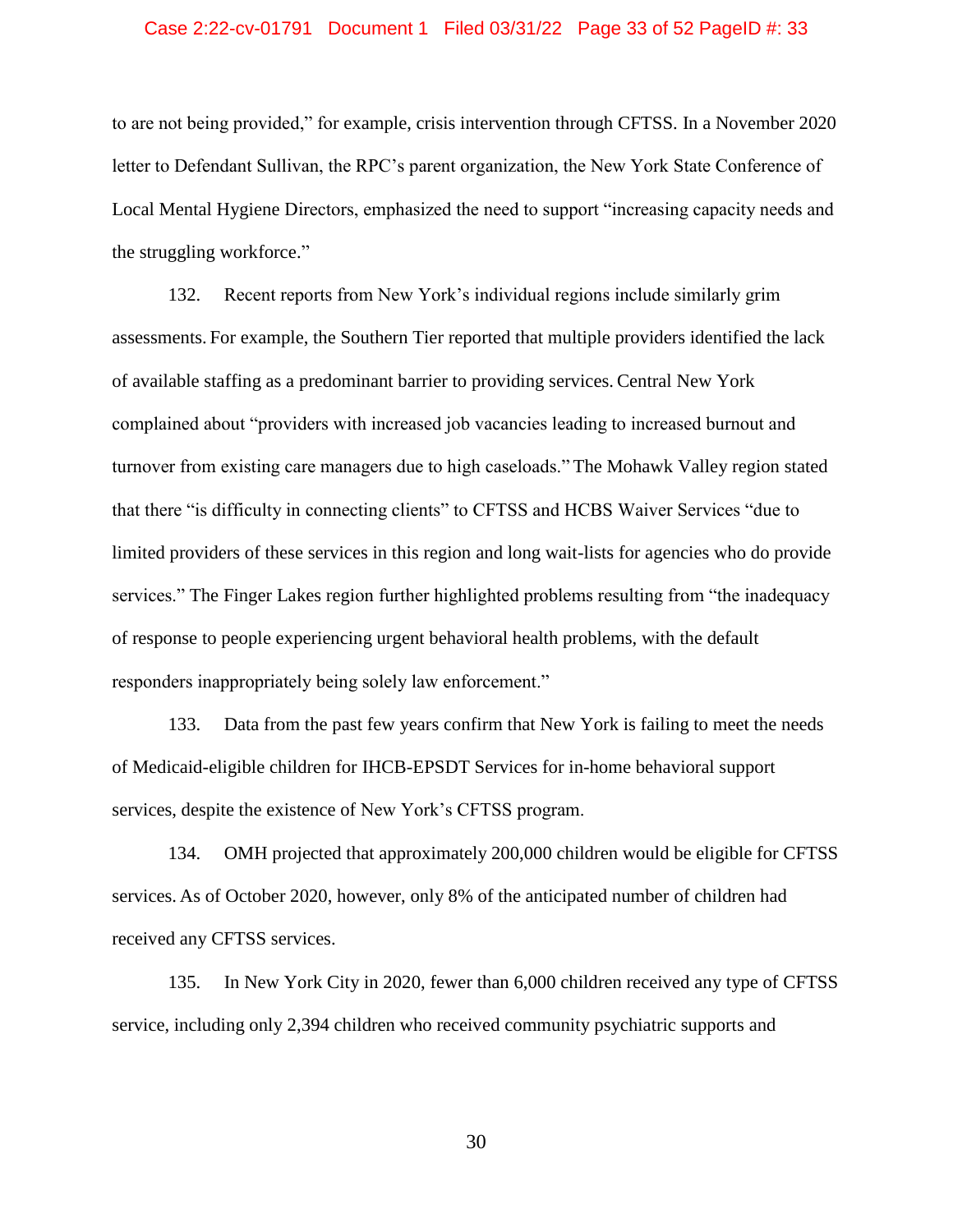### Case 2:22-cv-01791 Document 1 Filed 03/31/22 Page 34 of 52 PageID #: 34

treatment services and only 1,898 children who received psychosocial rehabilitation services, out of approximately 1.2 million children on Medicaid in the five boroughs.

136. Data also confirm that New York State is failing to provide children with intensive care coordination services required under Medicaid's EPSDT provisions. Instead, New York provides community-based care management that is woefully inadequate to address children's complex mental and behavioral health conditions, and further underscores the State's failure. *See* ¶¶ 103 to 107.

137. New York Health Homes' community-based care management services do not provide the intensive care coordination services required by the Medicaid Act. They are not adequate or appropriate to meet the needs of class members.

138. The little care management that Health Homes do provide remains inaccessible for the overwhelming majority of Medicaid-eligible children. In 2015, New York estimated that about 174,000 children would be eligible to receive community-based care management to be provided by Health Homes, including more than 100,000 children with mental health and substance abuse issues. OMH data from 2019, the most recent available, show that only 11% of the anticipated number of eligible children were enrolled in Health Homes. By February 2021, the New York State Coalition for Children's Behavioral Health reported that fewer than one in five of the children the State estimated to be eligible were in fact enrolled.

139. Critical mobile crisis intervention services, ¶¶ 6, 117-120, are also not provided to Medicaid-eligible children who experience mental health crises or emergencies. Counties across the State report a lack of mobile crisis services for youth in their communities.

140. For example, in 2021 Monroe County reported that "[i]n the children's service system, alternatives to emergency room use, including respite and crisis services for youth, are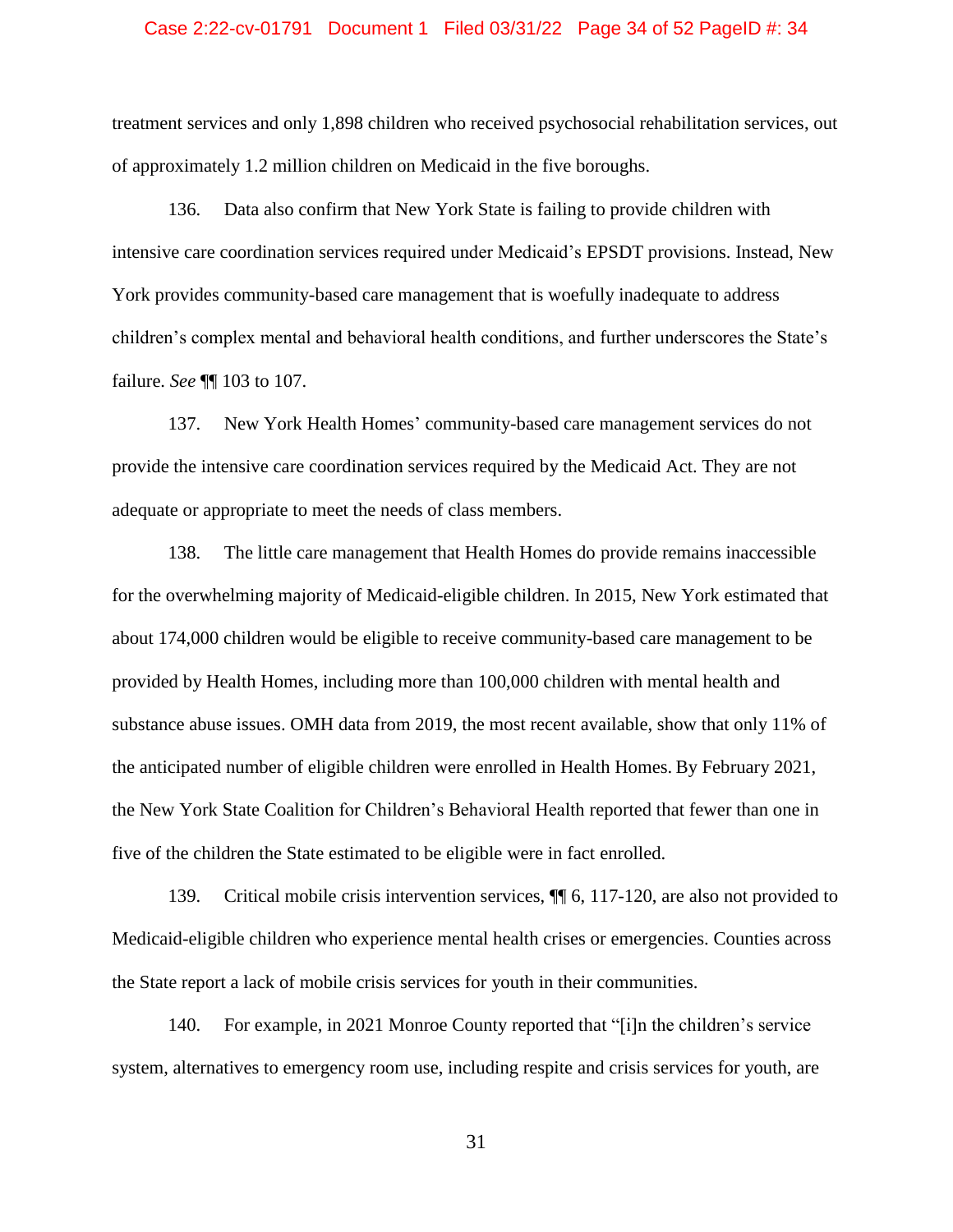### Case 2:22-cv-01791 Document 1 Filed 03/31/22 Page 35 of 52 PageID #: 35

scarce.... [C] risis service through CFTSS became available in January 2020, but there are no local providers who have been designated [to provide the service]." One New York region even reported the existence of *waitlists* for crisis intervention services for youth in Albany, Saratoga, and Schenectady Counties – an illegal and dangerous oxymoron.

141. Without the mobile crisis services required under the IHCB-EPSDT Services array, children having mental health crises are placed at further risk when law enforcement personnel are the only available emergency responders to the mental health crisis. Police officers are not trained or qualified to provide mental health treatment, and are not a substitute for mental health professionals providing the onsite mental health assistance that is needed. A law enforcement response to a mental health crisis is also a situation fraught with danger, particularly for youth of color.

142. Defendants also do not provide HCBS Waiver Services to all the children who need them or are eligible to receive them.

143. OMH also projected that approximately 65,000 children would be eligible for HCBS Waiver Services. As of July 2020, however, only approximately 10% of that number were even enrolled in HCBS Waiver Services.

144. Each year, all 57 counties and New York City are required to submit local services plans for mental hygiene services detailing the mental health needs of their population and reporting goals, objectives, and strategies to meet those needs. As further evidence of the State's failure, in their 2020 and 2021 local services plans, several counties decried the unmet needs of children, starkly describing that access to community-based mental health services for children had worsened over the past year, rising to "*near-crisis levels in our community*."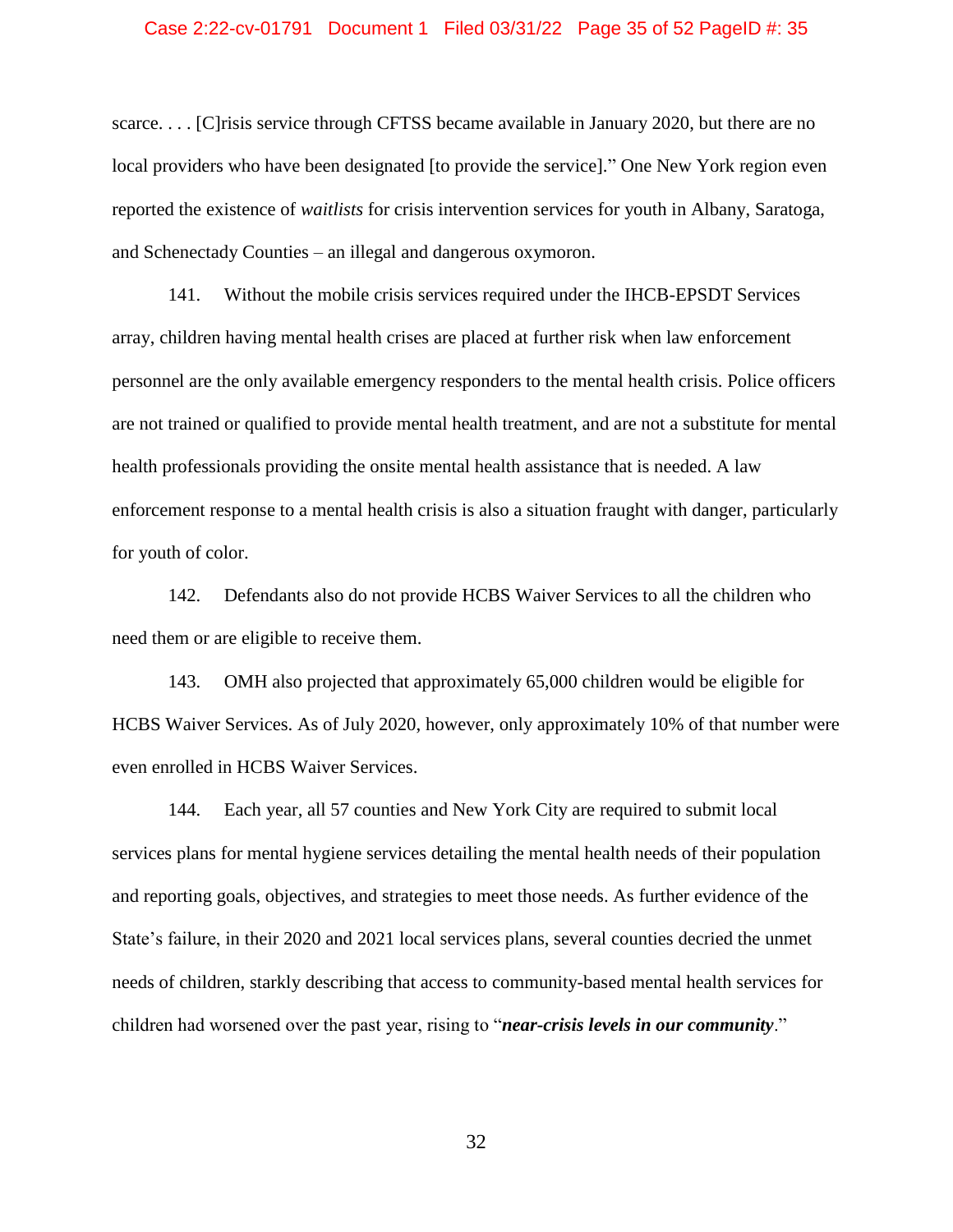# <span id="page-35-0"></span>**B. Defendants Also Fail to Provide Class Members with These Necessary Services in a Timely Manner**

145. The State also fails to provide Medicaid-eligible children in New York with IHCB-EPSDT Services and HCBS Waiver Services in a timely manner.

146. New York's local officials and stakeholders confirm that IHCB-EPSDT Services and HCBS Waiver Services are not provided timely and that there are long delays to obtain these mental health services. In 2020 and 2021, counties reported not only an increased need for mental health services for children and youth, but also that services were not sufficiently available to meet those needs.

147. Across the state, counties report growing waitlists for IHCB-EPSDT Services and HCBS Waiver Services. Schenectady County, for example, reported "lengthy waitlists" for both CFTSS and HCBS Waiver Services.

148. Other children eligible for IHCB-EPSDT Services or HCBS Waiver Services are told that providers are "closed" and cannot take referrals.

149. Counties reported that the CFTSS and HCBS waiver programs are a "real challenge" and are a "main area of concern," and that while such services "began to roll out in January 2019, [they] have not been readily accessible." One county noted "[t]here are major concerns regarding [HCBS Waiver Services]. While [there is] a need for higher level of care, very few youth are actually receiving the services. The referral rate is low and staffing difficulties impact a youth being able to obtain the services and supports they need."

150. In addition, there are significant delays in accessing the assessment programs that determine whether a child or youth qualifies for HCBS Waiver Services. There "continues to be difficulty getting . . . connected to HCBS [Waiver Services] in a timely manner." For example, in the third quarter of 2020, the RPC featured the story of a child who "has not been able to get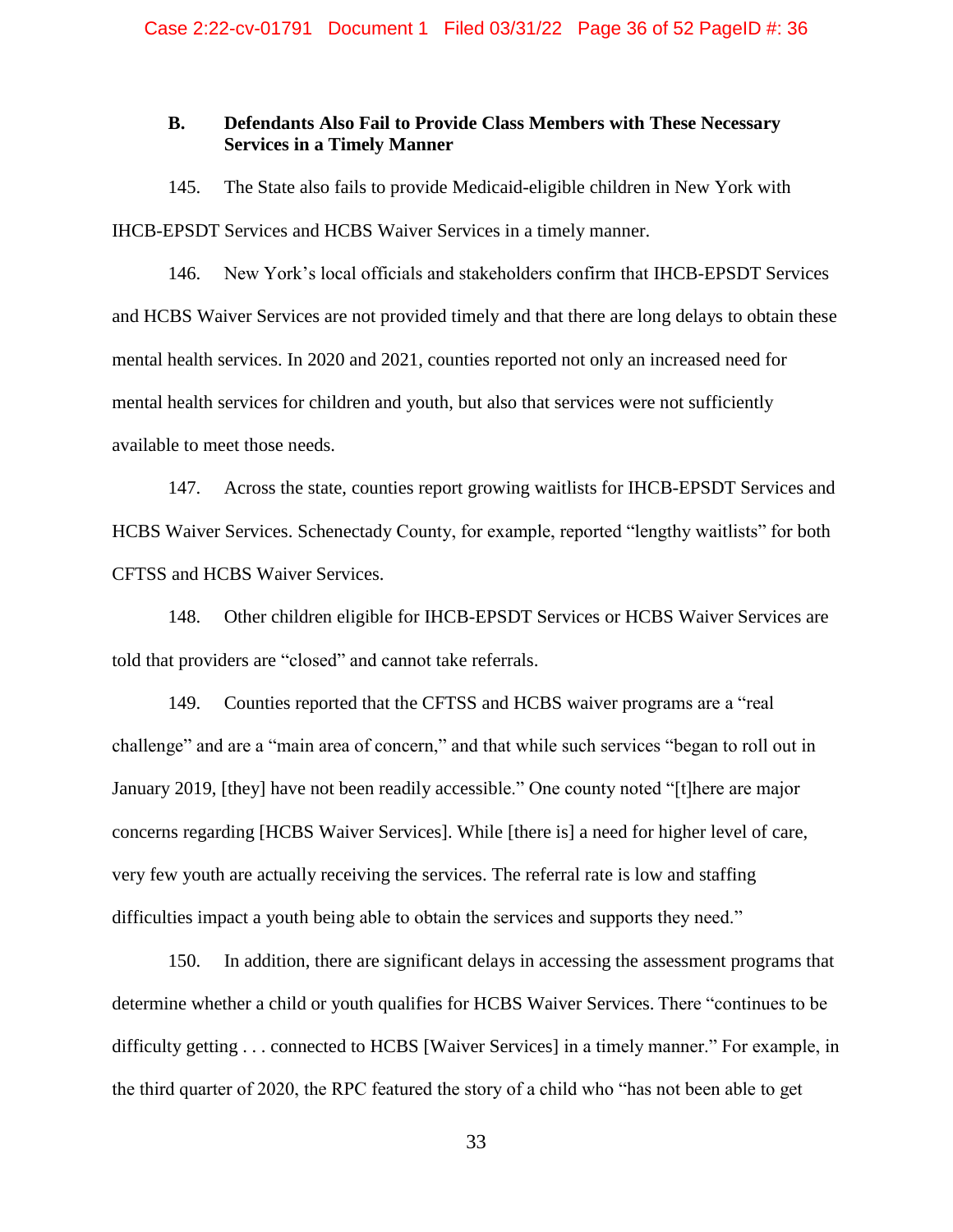### Case 2:22-cv-01791 Document 1 Filed 03/31/22 Page 37 of 52 PageID #: 37

connected to HCBS [Waiver Services] for a year since transitioning home from a Residential Treatment Center."

151. In November 2020, a Long Island provider said that "wait lists are often worse than what is reported. Since [her agency] de-designated 11 months ago, they have children still not receiving HCBS [Waiver] Services due to waiting. There are 9 (out of 18) youth that have not been re-established with a respite provider in 11 months."

152. Defendants' failures further affect children and youth in New York's rural regions who already face challenges of accessing mental health care in geographically-isolated communities.

153. RPC reporting in 2020 noted that "[t]imely access to behavioral health care has been a challenge in rural regions." For example, Mohawk Valley's Children and Families Subcommittee pinpointed the following recurring issues: "Waitlists, availability, and agencies not prepared to provide[] services remain a constant issue . . . . In Fulton & Montgomery Counties there are no services available[; m]inimal luck connecting children with services[; and d]ifficulty in recruiting staff. Otsego County sees a similar problem. The relative rural area our region is made up of proves difficult in connecting services and the capability to provide services via telehealth."

154. Across the State, in rural and urban areas, in towns, villages, and cities, IHCB-EPSDT Services and HCBS Waiver Services are not timely available for the Medicaid-eligible children who need them.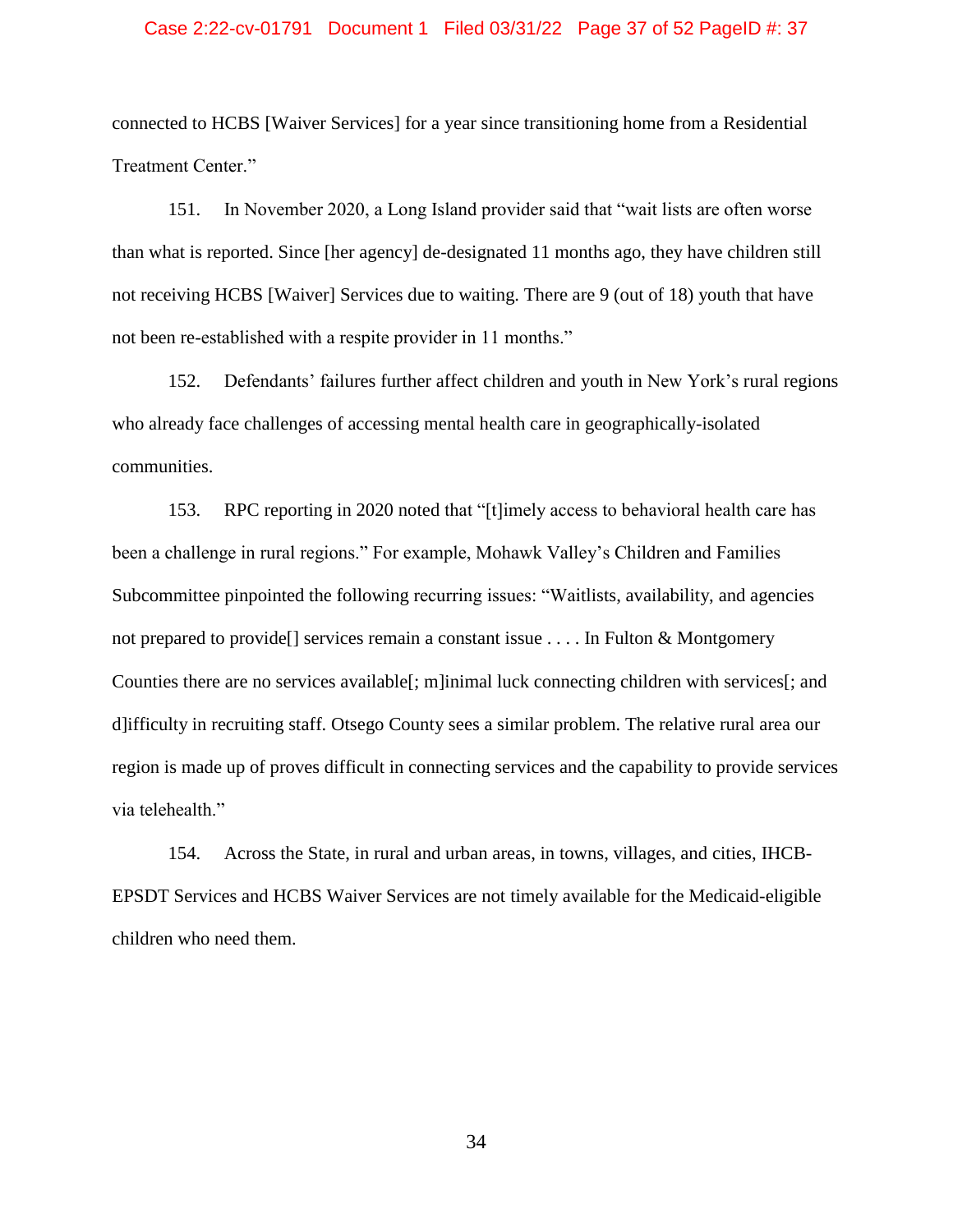# <span id="page-37-0"></span>**IV. DEFENDANTS' CONDUCT RESULTS IN SEGREGATION, INSTITUTIONALIZATION, AND SERIOUS RISK OF INSTITUTIONALIZATION FOR CLASS MEMBERS**

155. Deprived of mental health services in their homes and communities, New York's children in need of IHCB-EPSDT Services and HCBS Waiver Services deteriorate to the point of becoming segregated or placed at serious risk of institutionalization. They cycle in and out of emergency rooms, psychiatric hospitals, residential treatment centers, residential treatment facilities, CPEPs, and other segregated placements even though they are eligible to receive mental health services at home and in their communities.

156. Children who do not get the IHCB-EPSDT Services and HCBS Waiver Services they need and for which they are eligible decompensate to the point of requiring placement in unnecessarily segregated and out-of-home placements.

157. One Long Island provider reported "seeing a trend of hospitalizations and out-ofhome placements for kids who are on waiting lists." In such situations, the "child has been connected and could be receiving [home and community-based] services, but they are on waiting lists," thus making home discharge ineffective for the continued treatment of the child's mental health issues and potentially dangerous for the child and the family, with the likely need for readmittance to a hospital or other psychiatric institution.

158. In 2020 and 2021, thousands of Medicaid-eligible children who should have been receiving intensive home and community-based services were at increased risk of segregation and institutionalization. For example,

• The RPC reported that the centralized referral systems for children's mental health services "have seen an increase in out-of-home placement referrals and have found that many of these children never received CFTSS and are unknown to their system. . . . There is no longer a system in place to keep track of the status of all the children requiring services, especially those waiting for CFTSS and HCBS."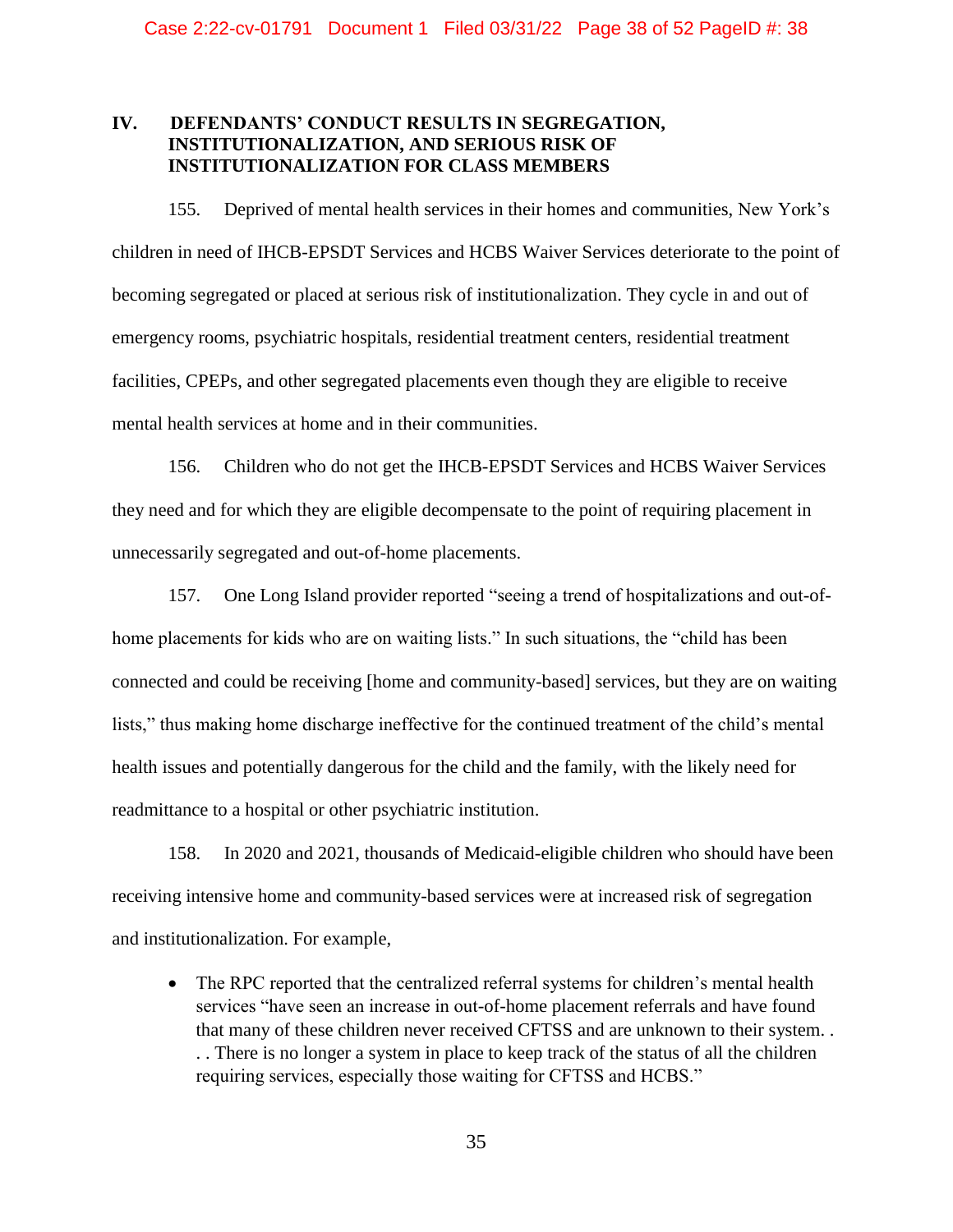# Case 2:22-cv-01791 Document 1 Filed 03/31/22 Page 39 of 52 PageID #: 39

- Numerous counties similarly expressed concerns about children spending hours or even days in the emergency room, "only to be sent home due to no bed space in NYS . . . ."
- In Monroe County, "alternatives to emergency room use, including respite and crisis services for youth, are scarce," leaving youth whose needs could be met with a lower level of care with few options.
- Clinton County explained: "Community trends do show that there may be an increase in emergency room utilization given the lack of recruitment and retention of community staff that may assist with averting crisis."

159. OMH's own data reflect the degree to which children rely on emergency rooms for mental health reasons, with the State seeing tens of thousands of such visits each year. OMH data also show that in 2019, within 90 days after discharge from psychiatric inpatient hospitals, 10-25% of children were readmitted and 21-34% visited emergency rooms. Statewide, the percentage of children who visited an emergency room within 90 days of discharge from a psychiatric inpatient hospital increased from 23% in 2013 to 30% in 2019.

160. All too often, there appear to be only two outcomes for class members in crisis and their families, even after prolonged periods spent waiting in the emergency room: go home with no services in place or be hospitalized for inpatient psychiatric treatment that could be located many miles away across the state, making family visitation very difficult, timeconsuming, and prohibitively expensive for low-income families.

161. Several counties report that in some cases, when immediate crisis symptoms subside, children are simply discharged from emergency rooms with no services provided whatsoever. One county reported that "[t]here have been instances where a youth has spent months on the emergency room floor" without mental health services. "Children are often sent home without appropriate care or are maintained in ER for days." One county referred to a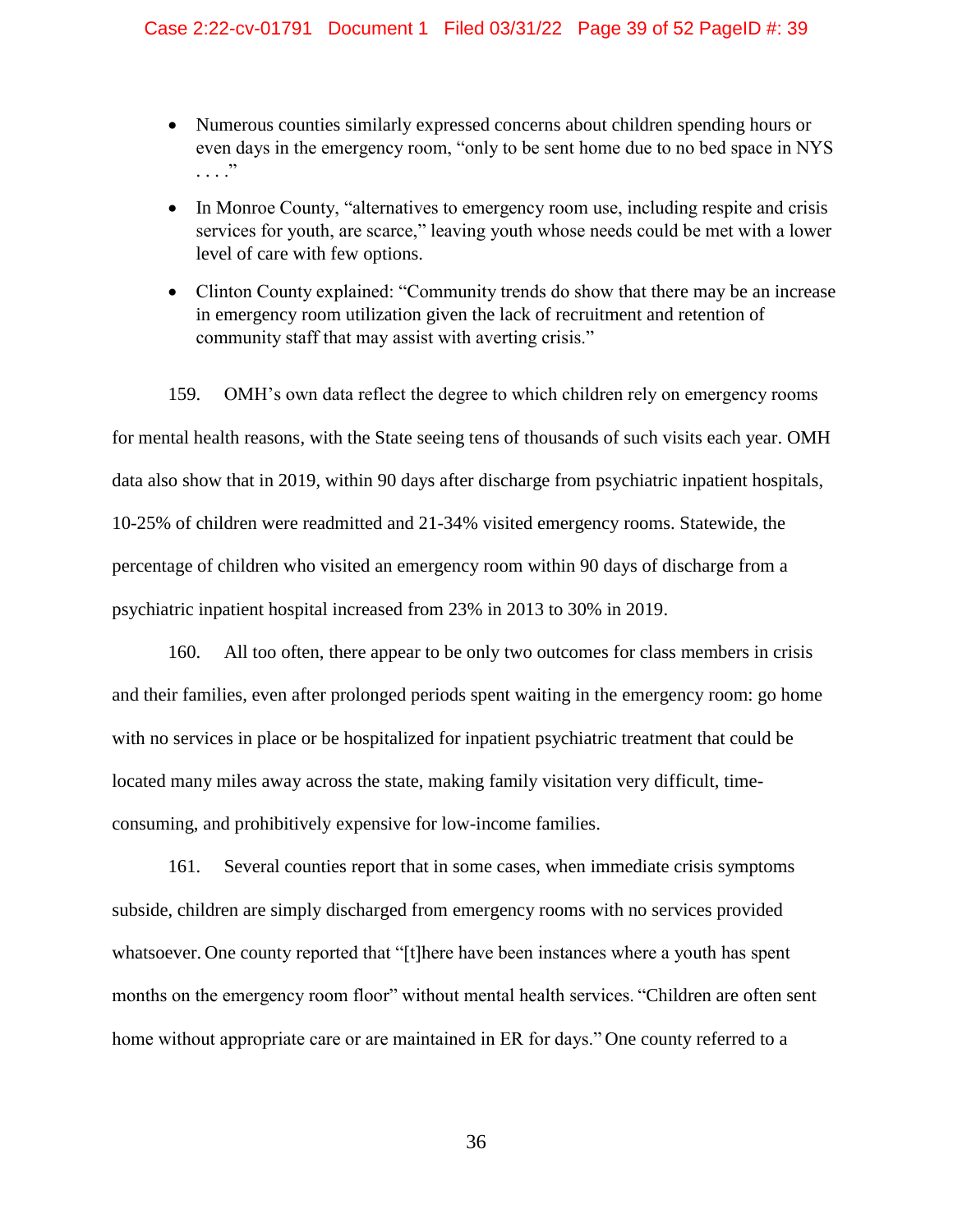### Case 2:22-cv-01791 Document 1 Filed 03/31/22 Page 40 of 52 PageID #: 40

"revolving door" of children being discharged from the emergency room without proper services in place only to have their next crisis land them in the emergency room once again.

162. The cost and harm of these wholly ineffective emergency room visits vastly outweigh the cost and benefit of providing home and community-based services *before* a child's mental health issues rise to crisis-levels necessitating admittance to hospitals or other institutional settings.

163. In January 2021, Saratoga County summarized in stark terms how *"*CFTSS and HCBS services were designed to reduce risk of hospitalization and out-of-home placement, but those services have not been available," resulting in increased segregation and risk of institutionalization:

"CFTSS and HCBS services need to be available before we can determine if they are sufficient to meet the needs of the children and adolescents in Saratoga County. The SPOA [Single Point of Access] process was efficient in managing the available services prior [to] the Medicaid Redesign, Health Homes and unbundling of [the] HCBS Waiver. The most at risk youth were prioritized for available services and lower level services were offered to fill the gap until the appropriate level of service became available. At this time, we are able to offer Care Management to an increased number of youth but *the critical support services the [Care Managers] refer to are not available. CFTSS and HCBS services were designed to reduce risk of hospitalization and out-of-home placement, but those services have not been available. Subsequently, youth and families are utilizing Mobile Crisis, Police Departments, Emergency Departments, inpatient hospitalization and request for out-of-home placement to manage on-going cris[e]s*."

164. The increased segregation of children in mental health institutions and other segregated settings has serious ramifications for both the EPSDT Class and the ADA Class. Without a sufficient array of IHCB-EPSDT Service providers, children in the EPSDT Class are at risk that they will not able to obtain the IHCB-EPSDT Services they need, and that, as a result, they will be unable to remain in their homes and communities and will be unnecessarily placed in psychiatric hospitals and similar facilities.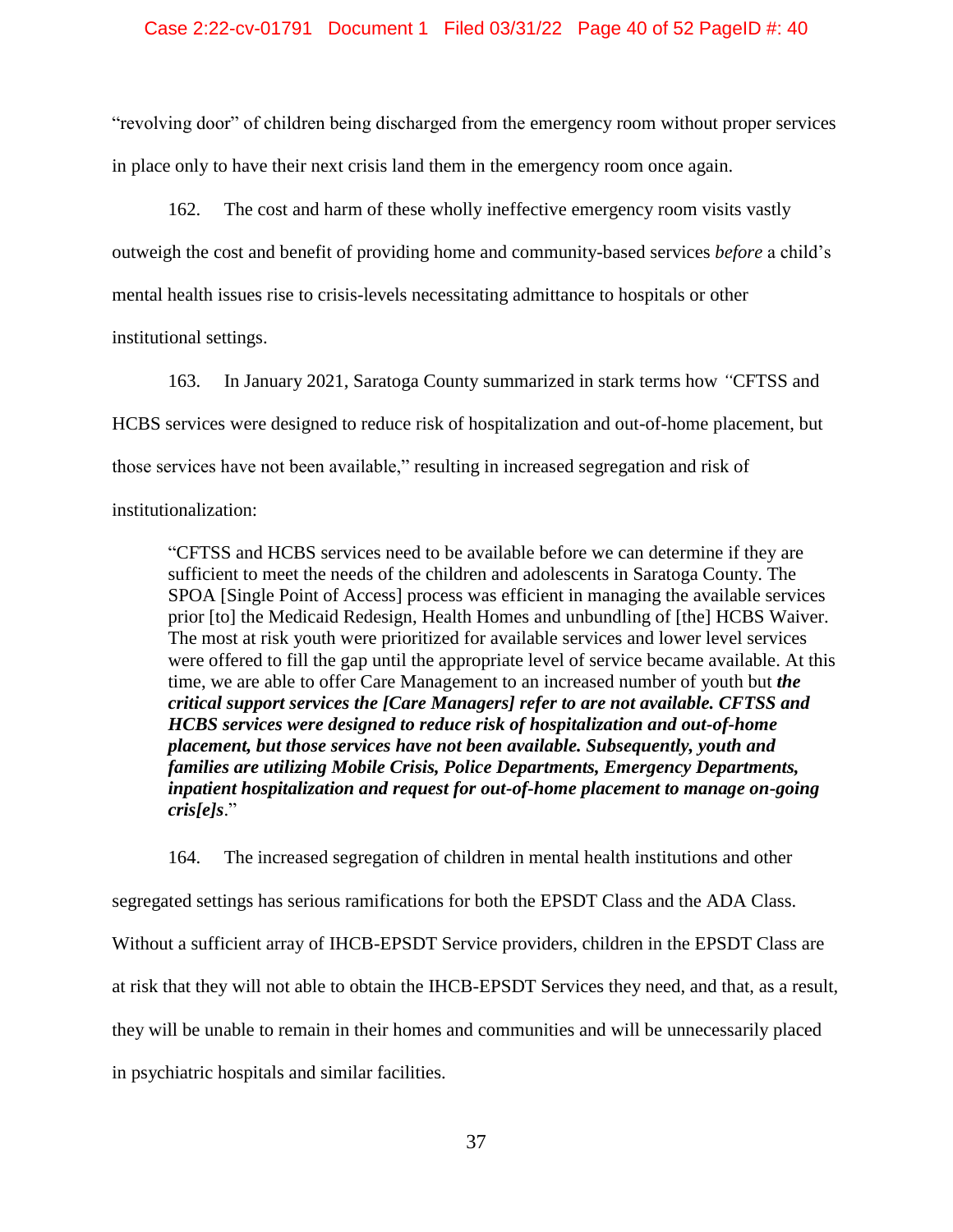### Case 2:22-cv-01791 Document 1 Filed 03/31/22 Page 41 of 52 PageID #: 41

165. For children in the EPSDT Class, IHCB-EPSDT Services are a medical necessity; mental health services provided in an institution or other segregated setting are not a substitute for the IHCB-EPSDT Services that children in the EPSDT Class are entitled to receive under the Medicaid Act, and which they need to thrive. Children in the EPSDT Class are often stuck in a vicious cycle of repeated institutionalizations, followed by inadequate mental health care in the community when discharged, without ever receiving the IHCB-EPSDT Services they actually need for their conditions to improve.

166. Without IHCB-EPSDT and HCBS Waiver Services, children in the ADA Class are also subject to unnecessary institutionalization and segregation when they could be better treated in their homes and communities. Defendants thus fail to provide Medicaid services to these children in the "most integrated" setting as required by the ADA and Section 504, even though they have long sought such services. Children in the ADA Class, like children in the EPSDT Class, are subject to the vicious cycle of repeated, ineffective, and unnecessary institutionalization and segregation.

# **CLASS ALLEGATIONS**

<span id="page-40-0"></span>167. The Named Plaintiffs properly maintain this action as a class action pursuant to Rules 23(a) and 23(b)(2) of the Federal Rules of Civil Procedure.

168. As noted above, the EPSDT Class is defined as all current or future Medicaideligible children in New York State under the age of 21 (a) who have been diagnosed with a mental health or behavioral condition, not attributable to an intellectual or developmental disability, and (b) for whom a licensed practitioner of the healing arts has recommended IHCB-EPSDT Services to correct or ameliorate their conditions.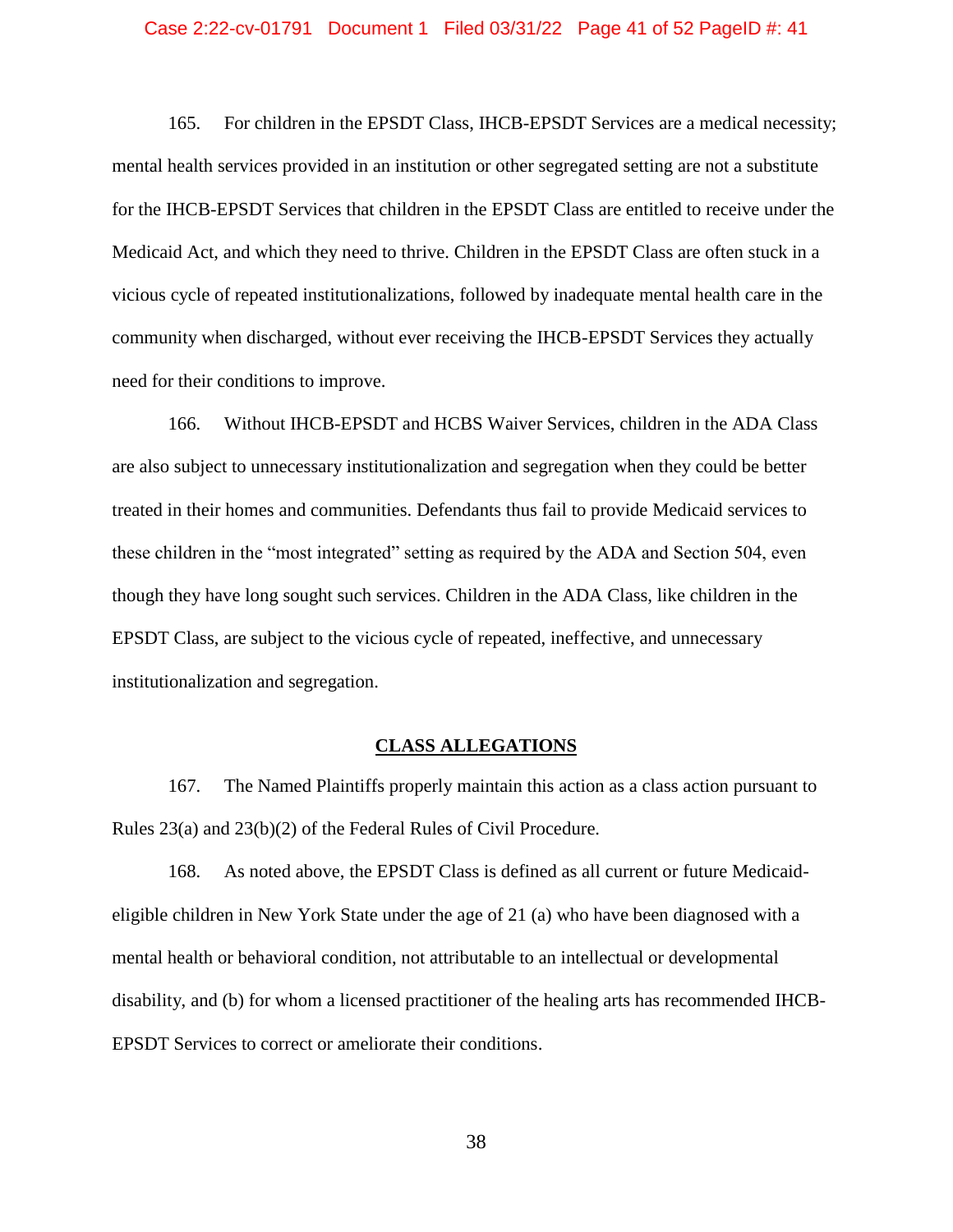### Case 2:22-cv-01791 Document 1 Filed 03/31/22 Page 42 of 52 PageID #: 42

169. Also as noted above, the ADA Class is defined as all current or future Medicaideligible children in New York State under the age of 21 (a) who have been diagnosed with a mental health or behavioral condition, not attributable to an intellectual or developmental disability, that substantially limits one or more major life activities, (b) for whom a licensed practitioner of the healing arts has recommended IHCB-EPSDT Services to correct or ameliorate their conditions or who have been determined eligible for HCBS Waiver Services, and (c) who are segregated, institutionalized, or at serious risk of becoming institutionalized.

170. The deficiencies in mental health care described above, and the resulting risks to the children in the EPSDT and ADA Classes, arise from Defendants' statewide policies and practices, including the following:

a. Defendants' failure to maintain a sufficient array of IHCB-EPSDT Services and HCBS Waiver Services throughout the state to meet the needs of the children in the EPSDT and ADA Classes, and their failure to implement adequate practices to reasonably ensure a sufficient array of IHCB-EPSDT Services and HCBS Waiver Services throughout the state;

b. Defendants' failure to implement adequate practices to reasonably ensure that the children in the EPSDT Class are able to obtain the IHCB-EPSDT Services to which they are entitled, and with reasonable promptness, including processes for monitoring the extent to which class members are unable to obtain such services and identifying the need for corrective action.

c. Defendants' failure to implement adequate practices to reasonably ensure that the children in the ADA Class are able to obtain IHCB-EPSDT Services and HCBS Waiver Services in the least restrictive environment and most integrated setting appropriate to their needs, and are not unnecessarily segregated and placed at serious risk of institutionalization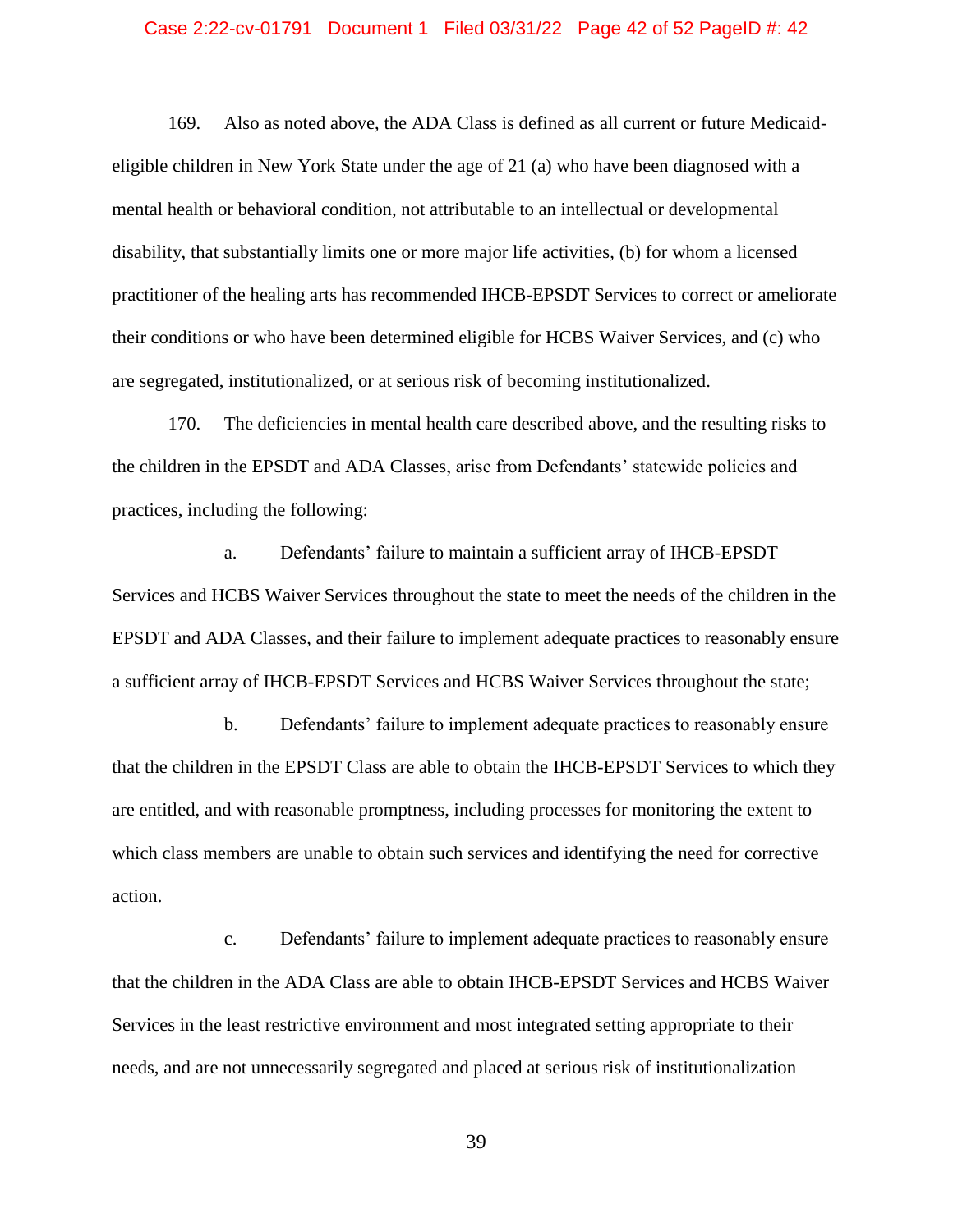### Case 2:22-cv-01791 Document 1 Filed 03/31/22 Page 43 of 52 PageID #: 43

because IHCB-EPSDT Services and HCBS Waiver Services are unavailable, including processes for monitoring the extent to which children in the ADA Class are unable to obtain IHCB-EPSDT Services and HCBS Waiver Services and are unnecessarily institutionalized, and identifying the need for corrective action.

d. Defendants' failure to ensure that mental health service providers serving Medicaid-eligible children are sufficiently available to provide IHCB-EPSDT Services and HCBS Waiver Services to meet the needs of the children in the EPSDT and ADA Classes, and their failure to implement adequate practices to reasonably ensure that mental health service providers are sufficiently available to meet the needs of the EPSDT and ADA Classes.

171. These policies and practices arise from the action and inaction taken by Defendants. The policies and practices, and their consequences, have been so widespread and consistent that Defendants should be deemed to have acquiesced to them.

172. As a result of the policies and practices described above, the children in the EPSDT Class are subject to serious harm and risk, including the following: (a) they are being denied the IHCB-EPSDT Services to which they are entitled under the Medicaid Act; (b) they are being denied IHCB-EPSDT Services with reasonable promptness as required by the Medicaid Act; and (c) they are exposed to significant risk of imminent future violations of the EPSDT and Reasonable Promptness provisions of the Medicaid Act.

173. The children in the ADA Class are further subject to the following harm and risks: (a) they are unable to obtain Medicaid Services in the least restrictive environment and the most integrated setting appropriate to their needs; (b) they are unnecessarily segregated; (c) they are placed at serious risk of institutionalization; and (d) they are exposed to significant risk of imminent future violations of the ADA and Section 504.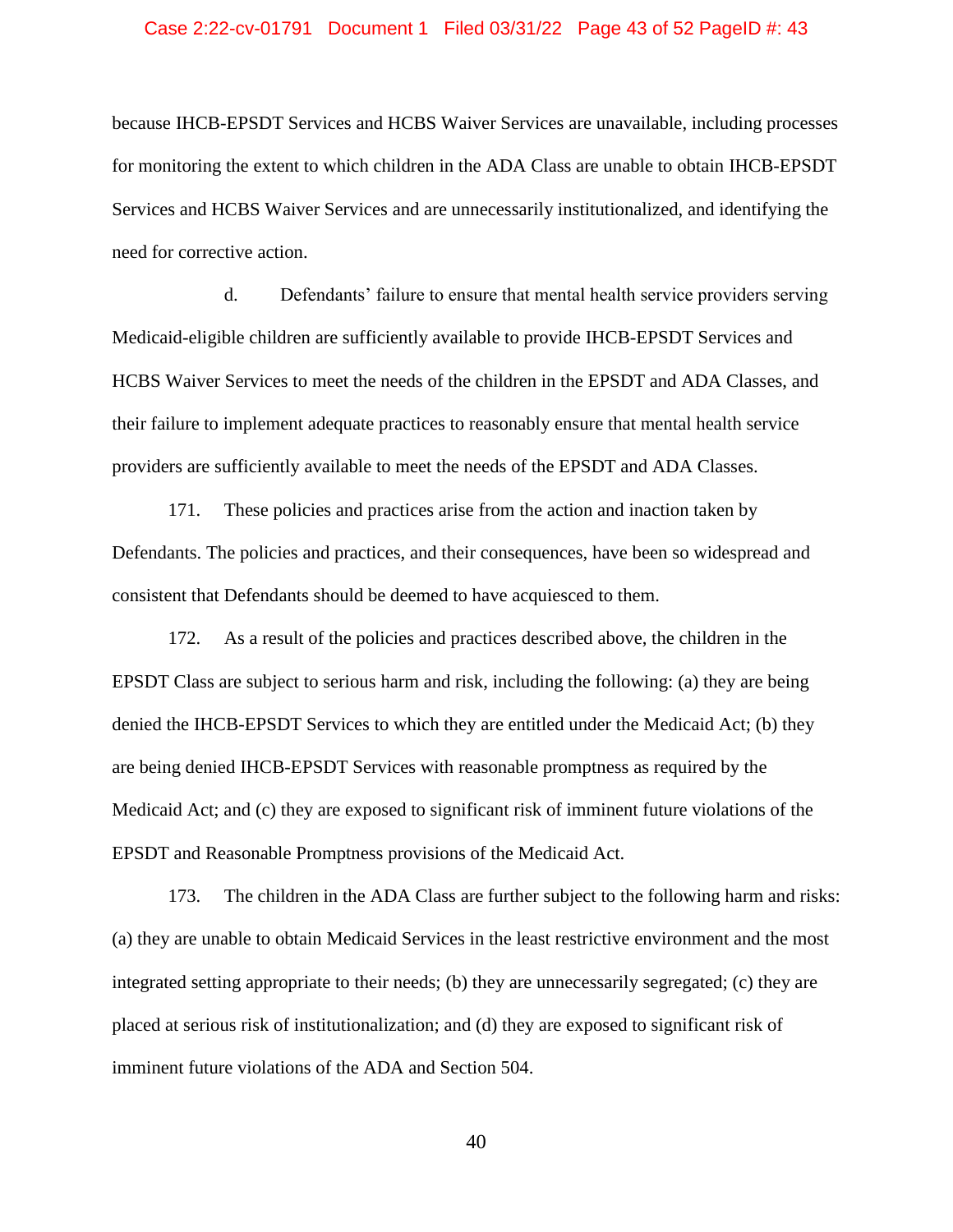### Case 2:22-cv-01791 Document 1 Filed 03/31/22 Page 44 of 52 PageID #: 44

174. The EPSDT Class and the ADA Class are each sufficiently numerous to make joinder impracticable. There are approximately 2,200,000 children on Medicaid in New York State, tens of thousands of whom are entitled to receive IHCB-EPSDT Services and/or HCBS Waiver Services. For example, as noted above, Defendants estimated that 200,000 youth would be eligible for IHCB-EPSDT Services through CFTSS, but only a fraction have received even one CFTSS service. Defendants estimated that 65,000 youth would be eligible for HCBS Waiver Services, but only a fraction are even enrolled in HCBS. Other factors that make joinder impracticable include the fluid nature of each class, the geographically diverse class members, the limited financial resources of class members, the unknown identity of future class members, and Defendants' discretion with respect to service provision.

175. There are questions of fact and law common to the claims of all EPSDT Class members, including the following:

a. Whether Defendants' failure to provide necessary IHCB-EPSDT Services throughout the state and implement adequate practices to reasonably ensure sufficient IHCB-EPSDT Services are available, and the resulting risk that EPSDT Class members will be unable to obtain the necessary IHCB-EPSDT services, or to obtain such services with reasonable promptness, violates the Medicaid Act.

b. Whether Defendants' failure to implement adequate coordination, policies, and other practices to reasonably ensure that the EPSDT Class members are able to obtain the IHCB-EPSDT Services to which they are entitled, and with reasonable promptness, and the resulting risk that EPSDT Class members will be unable to obtain those services, or to obtain them with reasonable promptness, violates the Medicaid Act.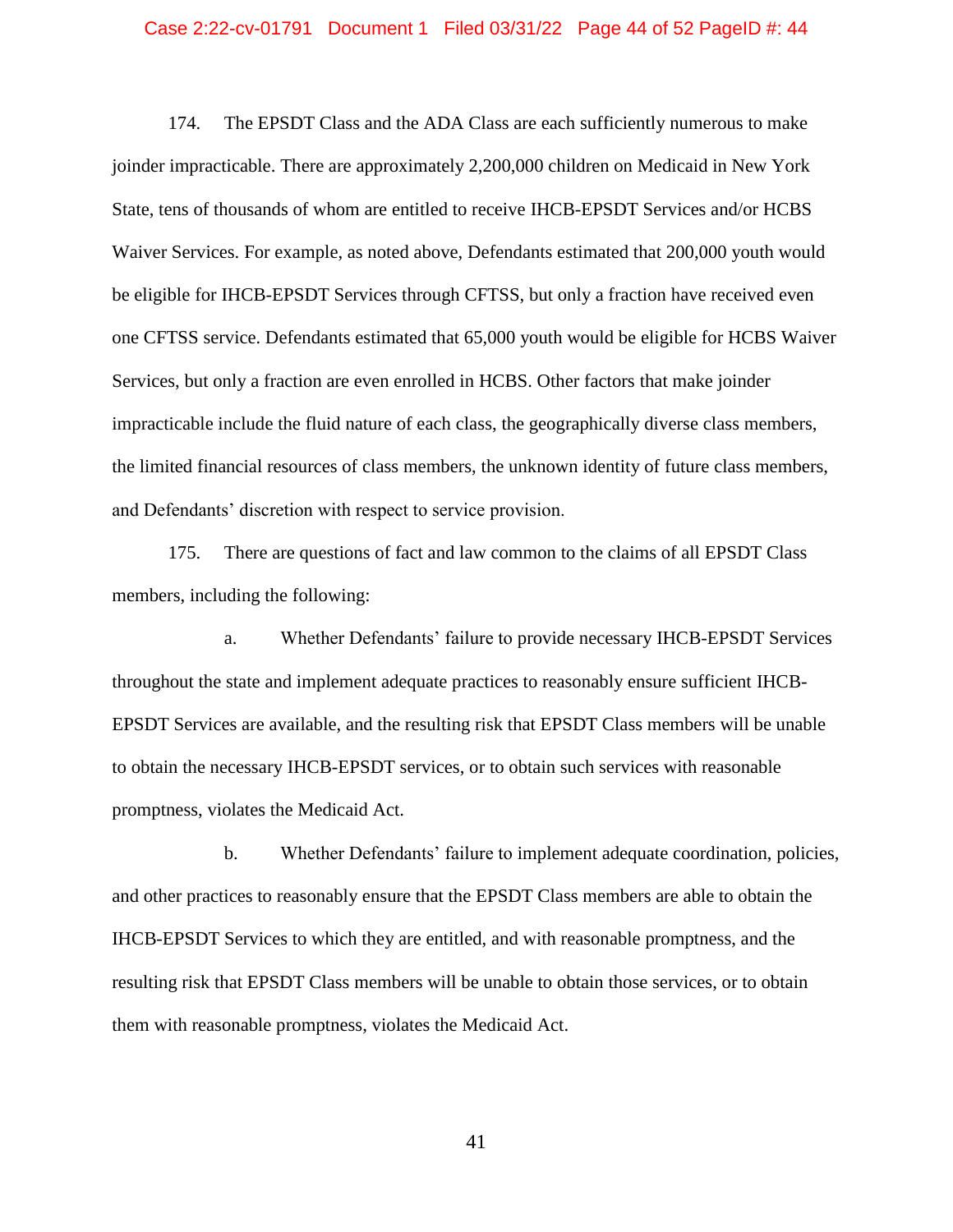### Case 2:22-cv-01791 Document 1 Filed 03/31/22 Page 45 of 52 PageID #: 45

c. Whether Defendants' failure to ensure that sufficient qualified providers of IHCB-EPSDT Services are available to meet the needs of Medicaid-eligible children and which services they are legally entitled to, with reasonable promptness, violates the Medicaid Act.

d. Whether the Named Plaintiffs and EPSDT Class members are entitled to declaratory and injunctive relief to vindicate their statutory rights.

176. There are questions of fact and law common to the claims of all ADA Class members, including the following:

a. Whether Defendants' failure to make available Medicaid services to members of the ADA Class in the most integrated setting appropriate to their needs, thereby segregating members of the ADA Class or placing them at serious risk of institutionalization, violates the ADA and Section 504.

b. Whether Defendants' failure to administer and provide IHCB-EPSDT Services and HCBS Waiver Services that meet the needs of the ADA Class to receive mental health services in the most integrated setting appropriate to their needs violates the ADA and Section 504.

c. Whether Defendants' failure to provide a sufficient array of IHCB-EPSDT Services and HCBS Waiver Services throughout the State and to implement adequate practices to reasonably ensure a sufficient array of these services, such that members of the ADA Class are able to obtain mental health services in the most integrated setting appropriate to their needs and instead are segregated or placed at serious risk of institutionalization, violates the ADA and Section 504.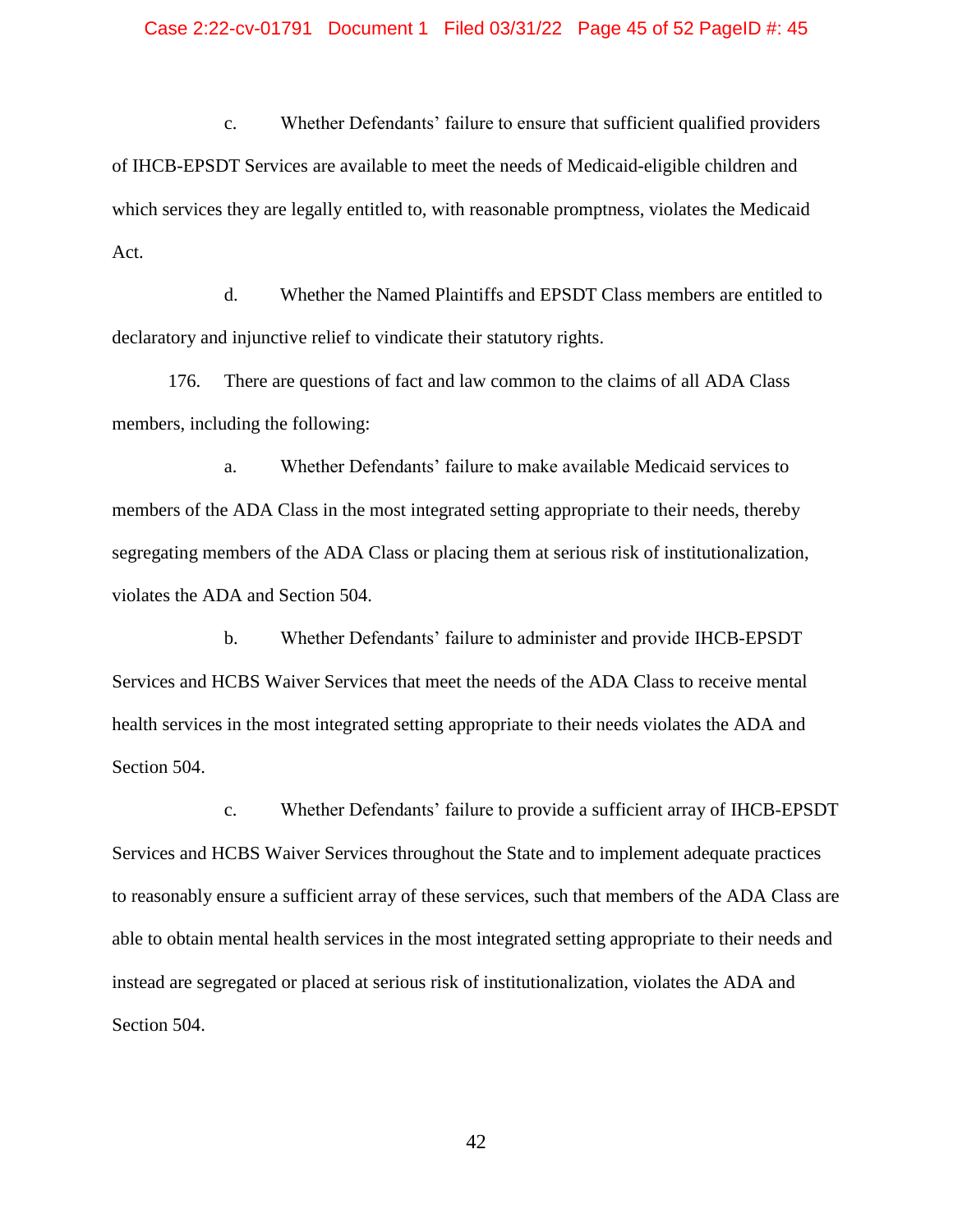### Case 2:22-cv-01791 Document 1 Filed 03/31/22 Page 46 of 52 PageID #: 46

d. Whether Defendants' failure to implement adequate coordination and other practices to reasonably ensure that ADA Class members are able to obtain Medicaid services in the least restrictive environment and most integrated setting appropriate to their needs, violates the ADA and Section 504.

e. Whether the Named Plaintiffs and the ADA Class members are entitled to declaratory and injunctive relief to vindicate their statutory rights.

177. Each Named Plaintiff is a member of both the EPSDT and ADA Classes. The claims that the Named Plaintiffs raise are typical of those of the EPSDT and ADA Classes, as each EPSDT and ADA Class member's claim would arise from the same course of events, and each class member would make similar legal arguments to prove Defendants' liability. The remedies sought by the Named Plaintiffs are the same remedies that would benefit the EPSDT and ADA Classes: an injunction requiring Defendants to take affirmative acts to cure their violations of law and provide or arrange for the provision of sufficient IHCB-EPSDT Services and HCBS Waiver Services, for the Named Plaintiffs and the EPSDT and ADA Classes.

178. The Named Plaintiffs will fairly and adequately represent the interests of the EPSDT and ADA Classes. There are no conflicts among the Named Plaintiffs and any members of the EPSDT or ADA Classes. The "Next Friends" are dedicated to representing the best interests of the Named Plaintiffs.

179. The undersigned counsel have extensive experience in litigating civil rights and class action lawsuits, including those involving the rights of children, youth, and adults with mental health conditions.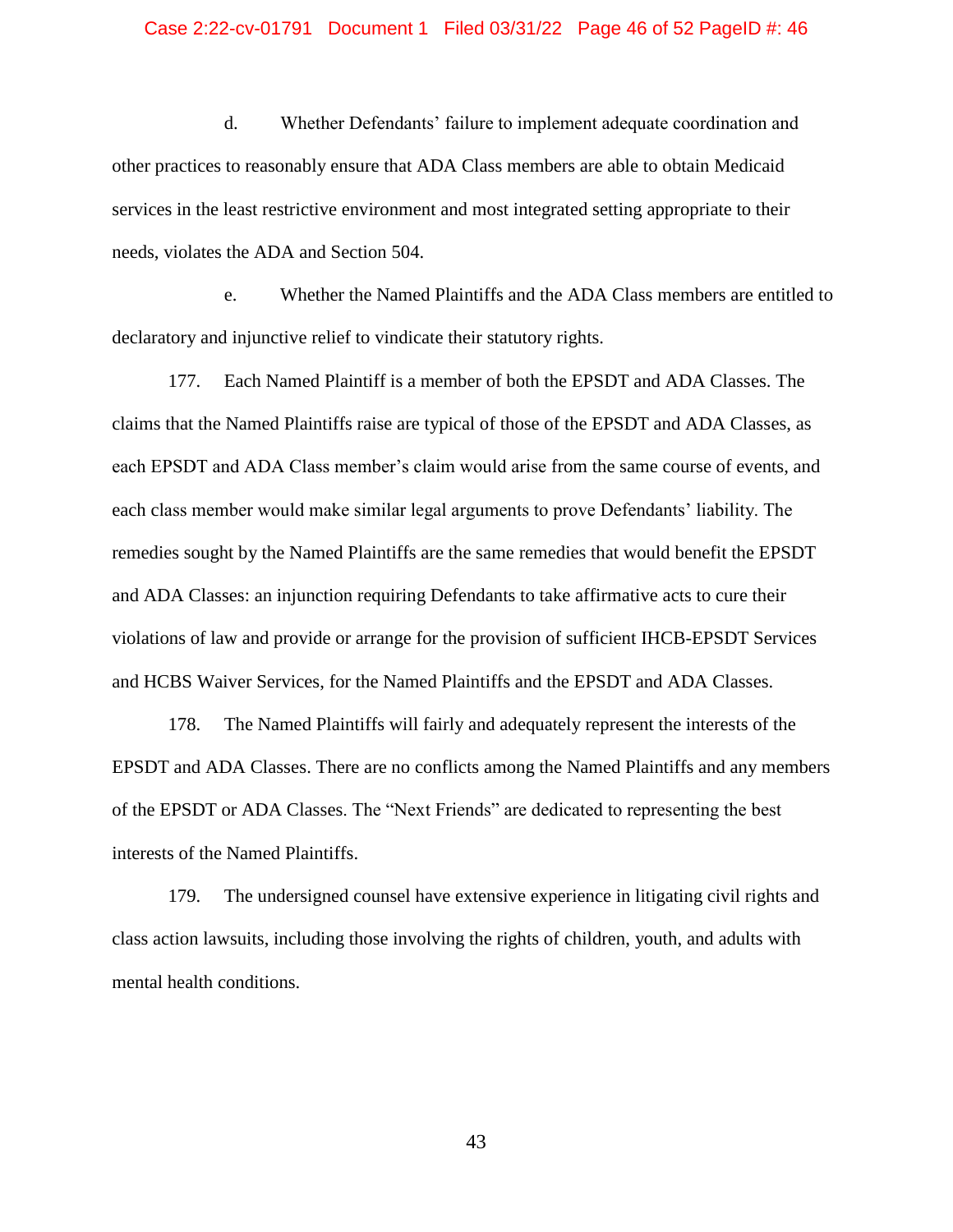# Case 2:22-cv-01791 Document 1 Filed 03/31/22 Page 47 of 52 PageID #: 47

<span id="page-46-0"></span>180. Defendants have acted or refused to act on grounds that are generally applicable to the EPSDT and ADA Classes, and injunctive and declaratory relief is appropriate respecting the EPSDT and ADA Classes each as a whole.

# **CLAIMS FOR RELIEF**

# **FIRST CAUSE OF ACTION (Violations of the EPSDT Provisions of the Medicaid Act, by Plaintiffs C.K., C.W., and the EPSDT Class)**

<span id="page-46-2"></span><span id="page-46-1"></span>181. The Named Plaintiffs incorporate each and every allegation of the Complaint as if fully set forth below.

182. Defendants, while acting under color of state law, violate the EPSDT provisions

of the Medicaid Act by failing to provide or arrange for the Named Plaintiffs and the EPSDT

Class members to receive IHCB-EPSDT Services that are medically necessary to correct or

ameliorate their mental health conditions. 42 U.S.C. §§ 1396a(a)(10)(A), 1396a(a)(43),

 $1396d(a)(4)(B)$ ,  $1396d(r)$ .

183. Defendants' acts and omissions described above violate 42 U.S.C. § 1983 by depriving the Named Plaintiffs and members of the EPSDT Class of their statutory rights.

# <span id="page-46-3"></span>**SECOND CAUSE OF ACTION (Violations of the Reasonable Promptness Provision of the Medicaid Act, by Plaintiffs C.K., C.W., and the EPSDT Class)**

<span id="page-46-4"></span>184. The Named Plaintiffs incorporate each and every allegation of the Complaint as if fully set forth below.

185. Defendants, while acting under color of state law, violate the Reasonable Promptness provision of the Medicaid Act by failing to provide or arrange for the Named Plaintiffs and the EPSDT Class members to receive IHCB-EPSDT Services with "reasonable promptness" in violation of 42 U.S.C.  $\S$  1396a(a)(8).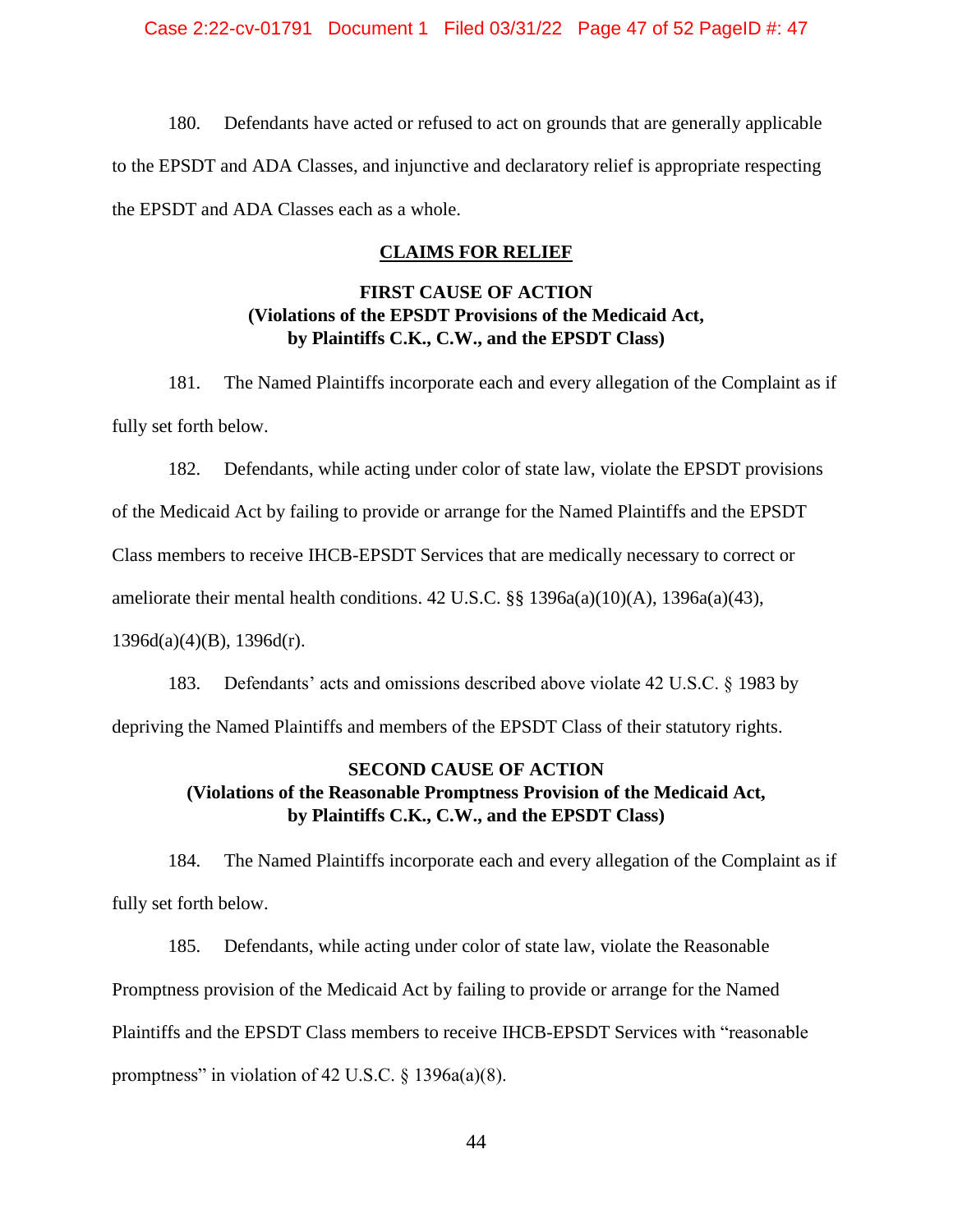Case 2:22-cv-01791 Document 1 Filed 03/31/22 Page 48 of 52 PageID #: 48

186. Defendants' acts and omissions described above violate 42 U.S.C. § 1983 by depriving the Named Plaintiffs and the members of the EPSDT Class of their statutory rights.

# **THIRD CAUSE OF ACTION (Violations of the ADA, by Plaintiffs C.K., C.W., and the ADA Class)**

<span id="page-47-0"></span>187. The Named Plaintiffs incorporate each and every allegation of the Complaint as if fully set forth below.

188. Title II of the ADA provides that "no qualified individual with a disability shall, by reason of such disability, be excluded from participation in or be denied the benefits of the services, programs, or activities of a public entity, or be subjected to discrimination by any such entity." 42 U.S.C. § 12132.

189. Title II of the ADA also requires that "[a] public entity shall administer services, programs, and activities in the most integrated setting appropriate to the needs of qualified individuals with disabilities." 28 C.F.R. § 35.130(d).

190. The Named Plaintiffs and members of the ADA Class have mental impairments that substantially limit one or more major life activities, or have a record of such impairments, and therefore have a disability as defined by the ADA, 42 U.S.C. § 12102, and its implementing regulations, 28 C.F.R. § 35.108.

191. The Named Plaintiffs and members of the ADA Class are "qualified individuals with disabilities" as defined by the ADA, 42 U.S.C. § 12131(2), and its implementing regulations, 28 C.F.R. § 35.104.

192. The Named Plaintiffs and members of the ADA Class are qualified to receive services in the most integrated community-based settings that meet their mental health needs.

193. Defendants, named in their official capacities, are each a public entity as defined by the ADA, 42 U.S.C. § 12131(1), and its implementing regulations, 28 C.F.R. § 35.104.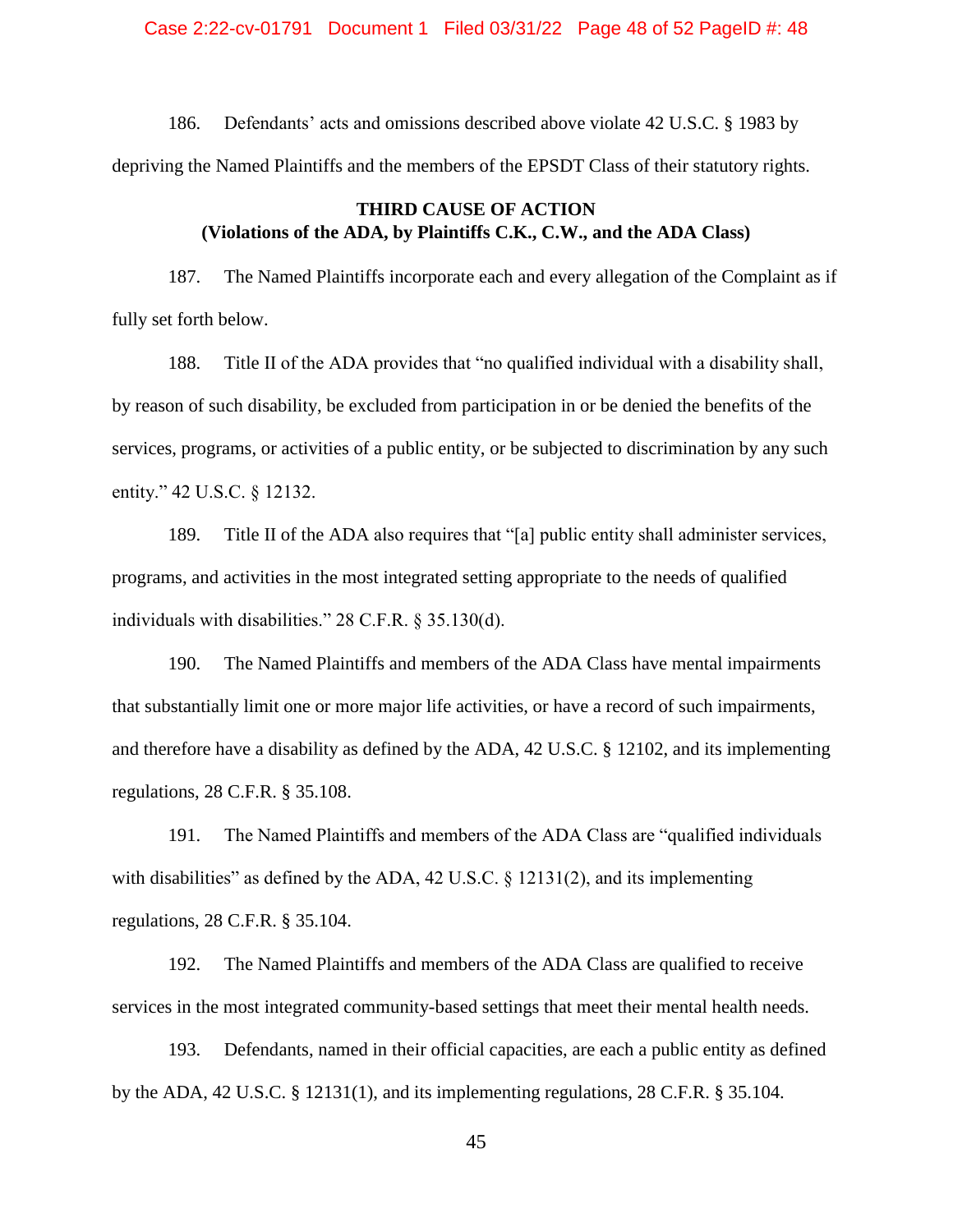### Case 2:22-cv-01791 Document 1 Filed 03/31/22 Page 49 of 52 PageID #: 49

194. By failing to provide IHCB-EPSDT Services and HCBS Waiver Services, and failing to adequately implement and administer the State's mental health service system, Defendants discriminate against the Named Plaintiffs and the ADA Class by denying them the opportunity to receive the Medicaid services they need in integrated settings, thus causing them to be unnecessarily segregated or placed at serious risk of institutionalization in violation of Title II of the ADA.

195. Defendants fail to make reasonable modifications to their policies, practices, and procedures that are necessary to avoid discrimination against the Named Plaintiffs and the ADA Class on the basis of their disabilities. 28 C.F.R. § 35.130(b)(7).

196. Serving the Named Plaintiffs and the ADA Class in the most integrated settings appropriate to their needs and making reasonable modifications, can be reasonably accommodated and would not fundamentally alter the nature of the Defendants' services, programs, or activities.

197. Defendants fail to administer services, programs, and activities for the Named Plaintiffs and the ADA Class in the most integrated setting appropriate to their needs. 28 C.F.R. §§ 35.130(d), 35.152(b)(2).

198. Defendants violate the rights of the Named Plaintiffs and the ADA Class under Title II of the ADA, 42 U.S.C. § 12131, *et seq.*, and its implementing regulations*.*

# **FOURTH CAUSE OF ACTION (Violations of Section 504, by Plaintiffs C.K., C.W., and the ADA Class)**

<span id="page-48-0"></span>199. The Named Plaintiffs incorporate each and every allegation of the Complaint as if fully set forth below.

200. Section 504 provides that "[n]o otherwise qualified individual with a disability in the United States . . . shall, solely by reason of her or his disability, be excluded from the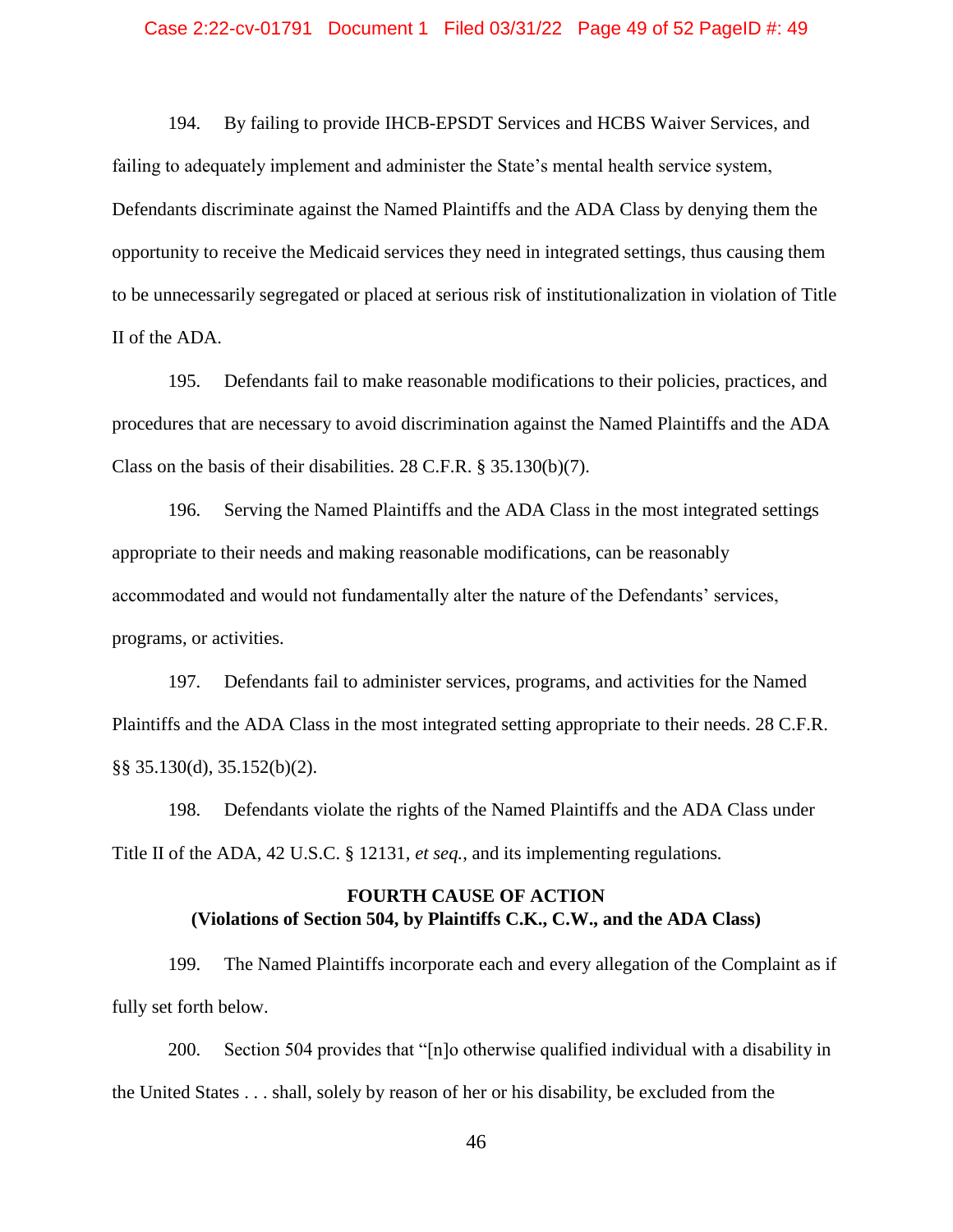### Case 2:22-cv-01791 Document 1 Filed 03/31/22 Page 50 of 52 PageID #: 50

participation in, be denied the benefits of, or be subjected to discrimination under any program or activity receiving Federal financial assistance." 29 U.S.C. § 794(a).

201. The Named Plaintiffs and members of the ADA Class have mental impairments that substantially limit one or more major life activities, or have a record of such impairments, and therefore have a disability for purposes of Section 504 and its implementing regulations, 45 C.F.R. § 84.3(j).

202. The Named Plaintiffs and members of the ADA Class are qualified individuals with disabilities for purposes of Section 504 and its implementing regulations, 45 C.F.R.  $§ 84.3(1)(4).$ 

203. The Named Plaintiffs and members of the ADA Class are qualified to receive services in the most integrated community-based settings that meet their mental health needs.

204. Defendants operate programs or activities that receive federal financial assistance for purposes of Section 504, 29 U.S.C. § 794(b), and its implementing regulations, 45 C.F.R.  $§ 84.3(k).$ 

205. By failing to provide IHCB-EPSDT Services and HCBS Waiver Services, and failing to adequately implement and administer the State's mental health service system, Defendants discriminate against the Named Plaintiffs and the ADA Class members by denying them the opportunity to receive the Medicaid services they need in integrated settings, thus causing them to be unnecessarily segregated or placed at serious risk of institutionalization in violation of Section 504.

206. Defendants violate the rights of the Named Plaintiffs and the ADA Class Members under Section 504, 29 U.S.C. § 794, and its implementing regulations.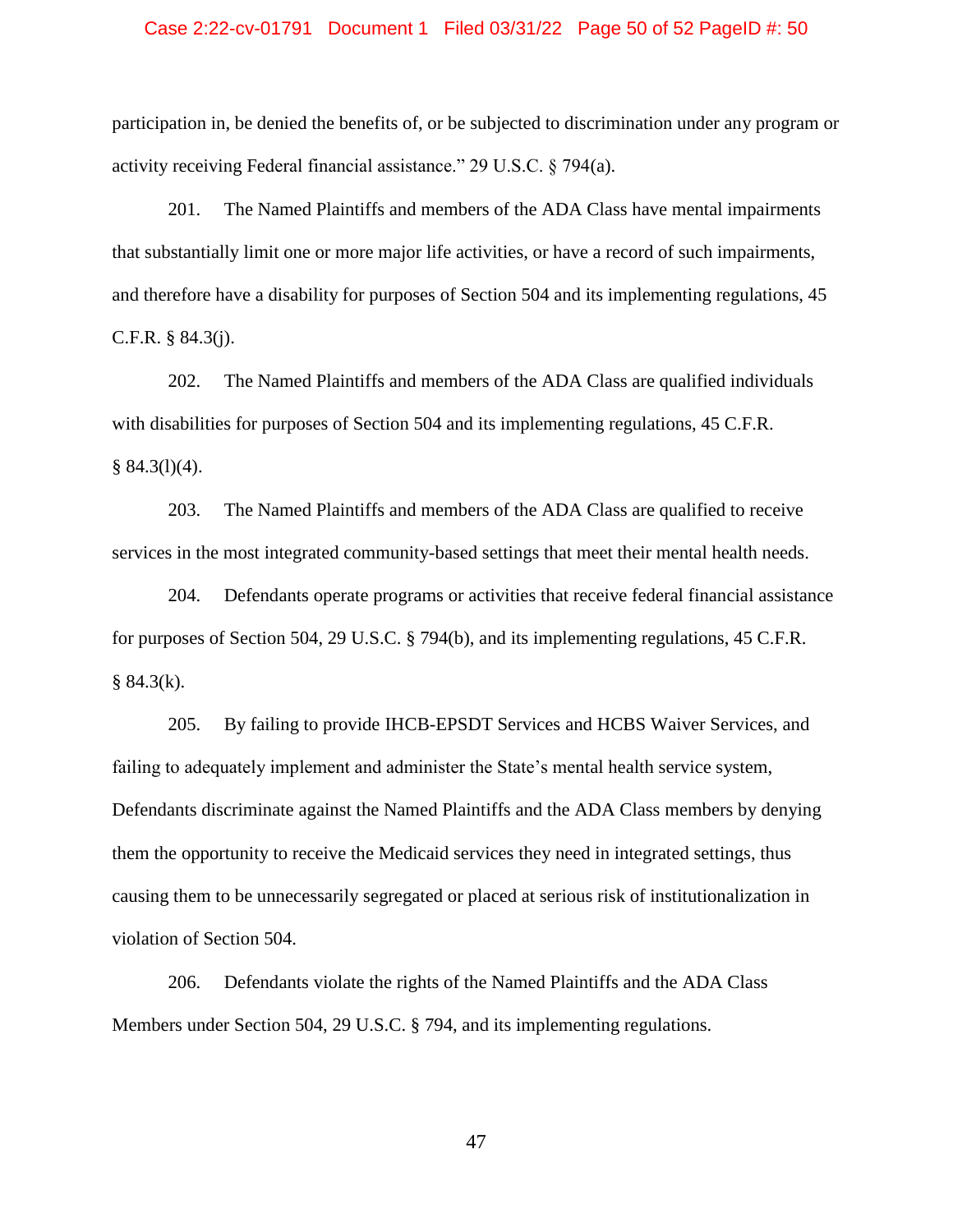# **PRAYER FOR RELIEF**

<span id="page-50-0"></span>WHEREFORE, the Named Plaintiffs respectfully request that the Court:

a. Assert subject matter jurisdiction over this action;

b. Order that the Named Plaintiffs may maintain this action as a class action pursuant to Rule 23(a) and Rule 23(b)(2) of the Federal Rules of Civil Procedure and appoint the undersigned as class counsel pursuant to Rule 23(g) of the Federal Rules of Civil Procedure;

c. Declare unlawful, pursuant to Rule 57 of the Federal Rules of Civil Procedure, Defendants' conduct as alleged herein as a violation of the rights of the Named Plaintiffs, the EPSDT Class members, and the ADA Class members under: (i) the EPSDT and Reasonable Promptness Provisions of the Medicaid Act, 42 U.S.C. §§ 1396a(a)(10)(A), 1396a(a)(43), 1396d(a)(4)(B), 1396d(r), 1396a(a)(8); (ii) Title II of the ADA, 42 U.S.C. § 12101 *et seq.*; and (iii) Section 504, 29 U.S.C. § 794;

d. Grant permanent injunctive relief requiring Defendants to:

i. establish and implement policies and practices to ensure the timely provision of intensive home and community-based mental health services to the Named Plaintiffs, the EPSDT Class members, and the ADA Class members;

ii. promptly make available the IHCB-EPSDT Services and HCBS Waiver Services for which the Named Plaintiffs, the EPSDT Class members, and the ADA Class members are eligible; and

iii. establish and implement policies and practices to ensure that Defendants do not discriminate against the Named Plaintiffs and the ADA Class members, and that Defendants provide them the Medicaid services for which they are eligible in the most integrated setting appropriate to their needs;